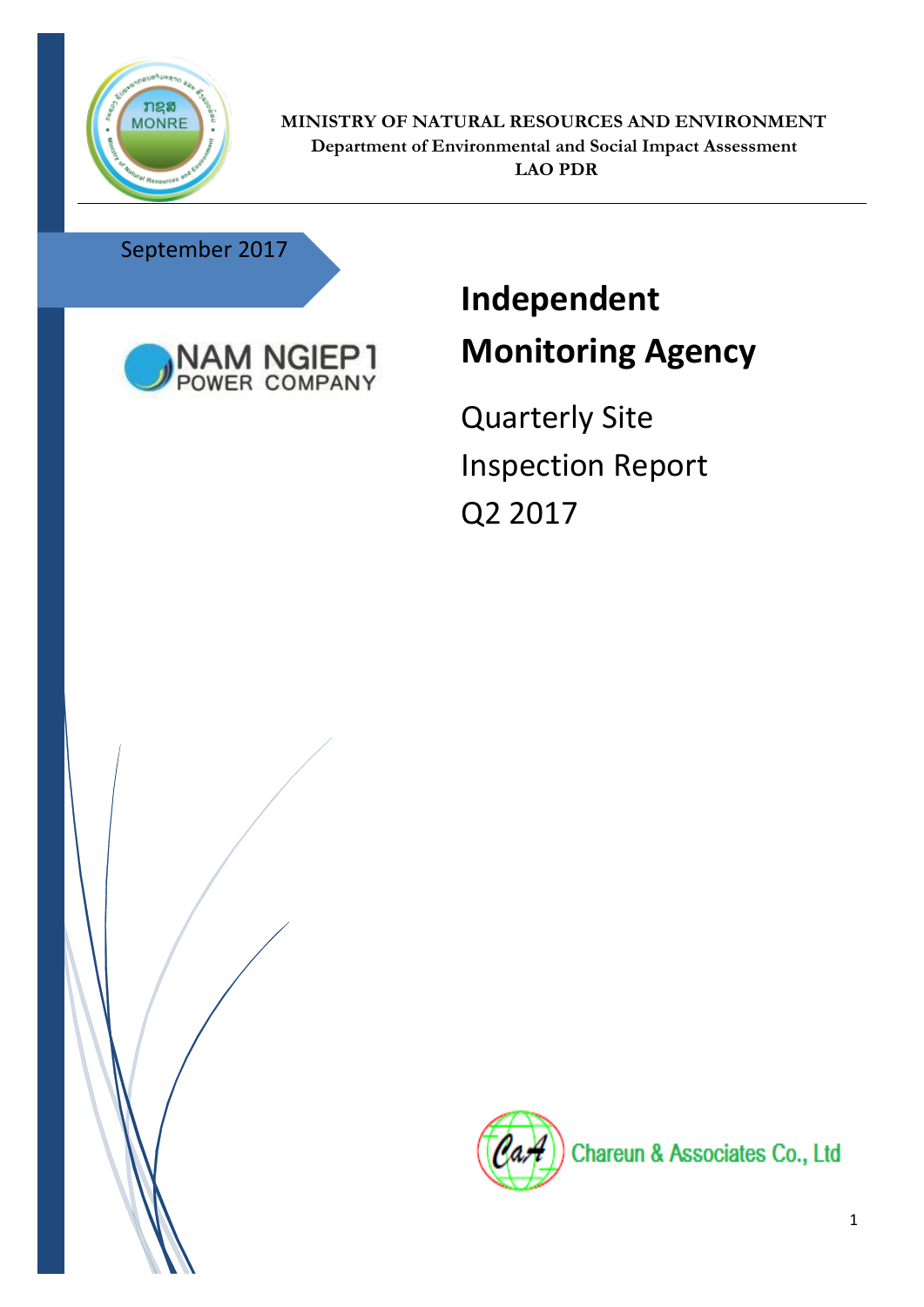| <b>Report Date</b>    | 17 July 2017                       |
|-----------------------|------------------------------------|
| <b>Report Period</b>  | 2017 Quarter 1 & 2 (Jan-June 2017) |
| <b>Project Status</b> | <b>Construction Phase</b>          |

#### **1. Snapshot Overview**

This report covers Q1 and Q2 (January-June) of 2017, providing assessment and feedback from the IMA Team on the compliance of the NNP1 with regard to environmental and social measures to address the impacts created by the project. While improvements have been made, the IMA finds a number of areas of partial- and non-compliance and other issues that require attention. Of all items reviewed, the IMA finds 41 items of partial-compliance (areas of concern, or areas of non-compliance where sanctions are not yet recommended) and 7 instances of clear non-compliance of which 4 we recommend to be subject to penalty. However, the number of non-compliance findings is significantly reduced from previous Quarters. In some cases, these are long-term areas of non-compliance that have not been addressed by the company. The significant non-compliance **subject to penalty following appropriate cure period of 60 days pursuant to Annex C, Clause 35 para (c)(i)** are (i) Water Availability and Pollution Control (ii) solid waste management/operation of the NNP1 landfill, (iii) Reporting against Environmental Flows, and (iv) Labor management.

With regard to compliance with obligations and measures pertaining to social development, resettlement and livelihoods, and other measures pertaining thereto, the IMA team finds that several targets have been achieved successfully. However, the key non-compliances found during this periodic review is some missing updates and plans that are required to be submitted and uploaded into website. Also, the Project suffered some delays in the implementation of some measures; provided that no written notification has been submitted to DESIA of those failures, breach or delay as required under the Annex C of the Concession Agreement.

The summarized findings of Partial- and Non-Compliance with regard to social and environmental obligations pertaining to construction and civic works are summarized in the tables below and in further detail in the Annexes (please note the codes on the left margin, which relate to the item code in the Annexes). It is critical that these issues are rectified quickly to ensure the good standing of the project, the well-being of affected communities and ecosystems, and avoidance of fines and penalties. Insufficient disclosure of project documents, plans and other pertinent information, and delays in the disclosure of those documents which were provided, has hampered the assessment of the project by the IMA Team, though this has improved since the last assessment. The IMA again recommends closer coordination between NNP1PC, DESIA and the IMA.

## **2. Introduction**

The assessment carried out by the IMA Team addresses issues of compliance and non-compliance with regard to the environmental and social obligations of the NNP1PC as specified in Annex C of the Concession Agreement, the ESMMP-CP and associated documentation and plans This section (Introduction) provides an overview of key issues and a brief introduction to the IMA Team involved in this assessment. Section 4 (Methodology) provides details of the assessment process carried out in delivery of this review and its report. Section 5 provides a summary of findings, broken down by compliance (this is addressed only briefly, for reasons explained above), partial compliance and non-compliance, together with recommended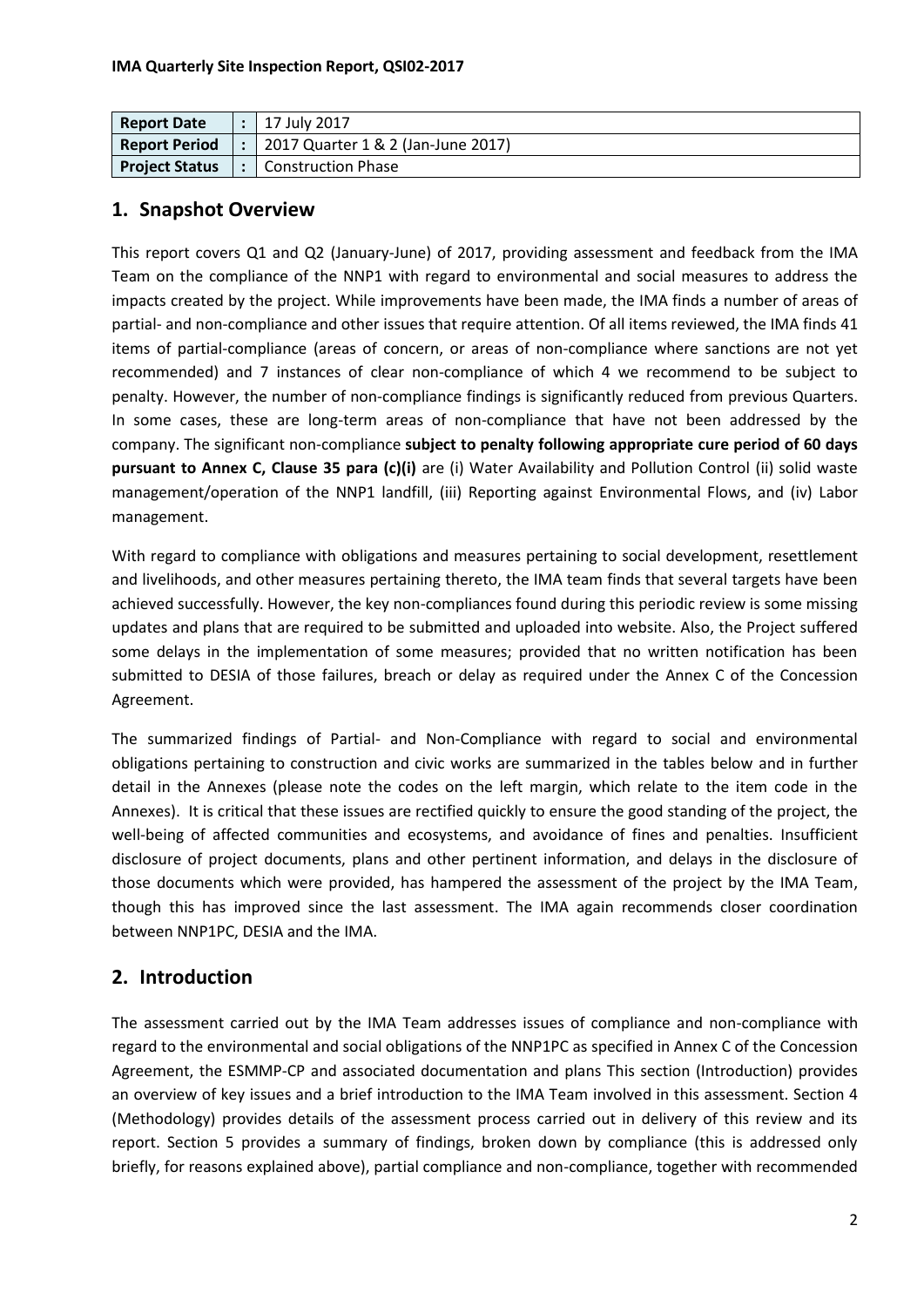actions to address partial- and non-compliance. Section 6 communicates key lessons-learnt during the assessment, focusing specifically on those lessons which may enhance future reporting on the part of NNP1PC in order to improve future IMA assessment. Section 7 details future activities planned by the IMA Team. Annexes are provided as attachments to this main report providing details of all items and assessment of compliance with justification for each as prepared by each member of the IMA Team.

## **3. IMA Team members involved in the preparation of the 2017 Q1 & Q2 Assessment Report**

**Team leader and resettlement expert, Mr. Chareun**, is Lao born Australian citizen and has studied and worked in Australia for nearly 30 yrs. Since 1998 he has been living and working in Laos. He is one of founders of Chareun & Associates (environmental consulting company) with 25 years of experience in environmental management including. He has extensive experiences in Laos- mainly hydro projects –ESIA & Resettlement Implementation, infrastructure development. Being a native of Laos, his has in depth understanding of the Lao governance system and the needs & cultural sensitivity of the project affected communities. Chareun leads the IMA team in periodic reviews while bearing direct responsibility for review of resettlement and other social and environmental measures and compliance.

**National Environmental Expert and Deputy Team Leader, Mrs Khamsy Chansamai, MSc,** Lao National with relevant experience as environmental manager in large development projects and long standing working relationship with MONRE and key competence in capacity building, facilitation and coordination with government organization. Mrs. Khamsy's technical responsibilities cover regulatory compliance and institutional components related to environmental performance. She is also the IMA team's coordination or point of contact for both MONRE and NNP1PC.

**Micah Ingalls, PhD,** a highly experienced in tropical ecology and natural resource governance. He has substantial experience in the region, particularly in Laos, in senior managerial and technical positions under (not only) the World Wide Fund for Nature (WWF), the United Nations Development Program (UNDP), the Mekong River Commission and GiZ. He also provides strong professional experience and advanced training in forest governance, biodiversity management and ecosystem service valuation. Dr. Ingalls has detailed understanding and strong professional experience in livelihood assessment, methods of rural appraisal, and community evaluation as pertains to natural resource dependent communities. He serves as International Environmental Expert responsible for the review of the biodiversity management and offsets, watershed management and other environmental aspects and components.

**Ms. Anita Bousa** is a legal advisor who has been engaged to provide technical assistance in the development and preparation of the latest Decree on Compensation and Resettlement from Investment Project No. 86/PM. Anita has significant expertise in environmental and social aspects and a strong professional history of environmental and social project management. She is responsible for assessment of various environmental and social aspects of the project, in collaboration with Micah.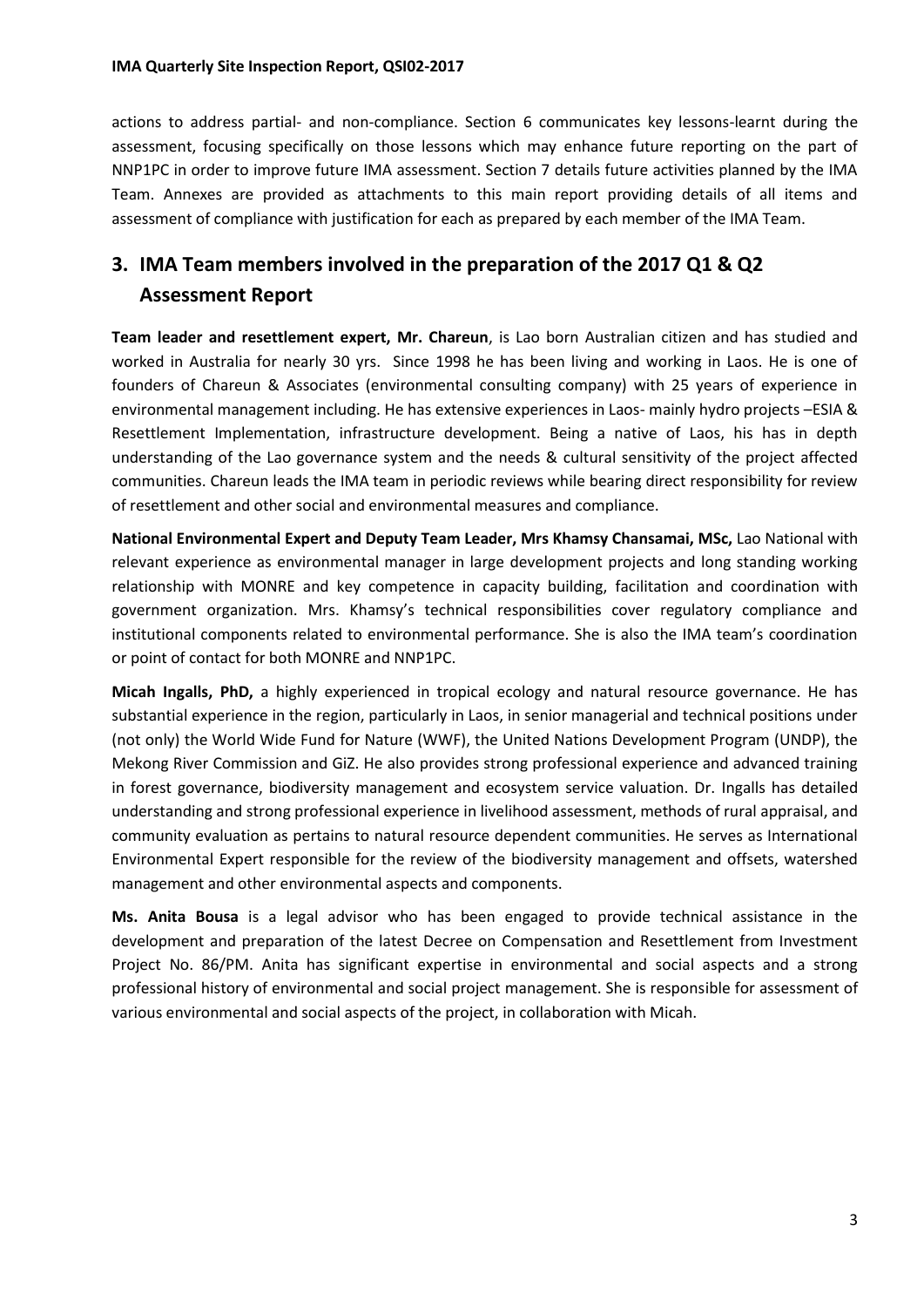### **4. Methodology**

The IMA Team carried out a detailed review of all social and environmental obligations on the part of the project, with particular reference to Annex C of the CA and the ESMMP-CP and associated Sub-Plans and Site-Specific ESMMPs. Review of the ESD Q1 2017 Report and EMO and SMO May 2017 Monthly Reports was carried out during July, supplemented by review of LTA and IAP Reports as necessary to review compliance patterns relevant to the completion of this assessment. Field inspection of some construction sites (where significant non-compliance detected or suspected) and Houay Soup Resettlement Area following meeting with meeting with NNP1 ESD management team, Borikhamxay WRPC and EMU, technical staffs of DESIA was also carried out on 10-13 July 2017. The draft report of each Team member was submitted to Chareun and Associates Ltd, reviewed and revised, and compiled into this report. Compliance was assessed against stated objectives and associate timelines, with scoring assigned as Compliant, Partially-Compliant and Non-Compliant. Draft scores are reflected in this assessment document. Finalization of scoring and detailing of agreed correct actions will be completed following consultation with DESIA and NNP1PC.

## **5. Key Findings**

For this reporting period, the number of compliance obligations is summarized in Table 1 (below). Apart from fifty-one (51) compliance findings, the IMA's review of all environmental and social matters finds forty-four (44) items demonstrating partial compliance. Fifteen (15) of these relate to environmental obligations (institutional arrangements, project reporting and information disclosure) while twenty-nine (29) of these relate with social obligations. A further two (2) items of clear non-compliance have been observed and they are considered as significant non-compliance with the areas of concern regarding (i) Water Availability and Pollution Control and (ii) solid waste management/operation of the NNP1 landfill. These are described in greater detail below.

| <b>Obligations</b> | <b>Compliance</b> | <b>Partial Compliance</b> | <b>Non-compliance</b> | <b>Subject to penalty</b> |  |
|--------------------|-------------------|---------------------------|-----------------------|---------------------------|--|
| Environmental      | 34                |                           |                       |                           |  |
| obligations        |                   |                           |                       |                           |  |
| Social             |                   | 25                        |                       |                           |  |
| Obligations        |                   |                           |                       |                           |  |
|                    |                   |                           |                       |                           |  |
| Total              | 56                | 31                        |                       |                           |  |

1 Compliance Level Status:

<sup>1.</sup> **Compliance:** The item under consideration has been adequately dealt with in the CA's Annex C and is fully consistent with relevant laws, regulations and guidelines. For the Complaint, justification is needed for partly, in-progress and fully compliant.

<sup>2.</sup> **Partially Compliance:** The item under consideration is insufficiently dealt with in the CA's Annex C. This may mean that descriptions or explanations given are unclear or lacking in detail sufficient to allow the Review to make a judgment. Important Partially Compliant items will need to be revised by the Company.

<sup>3.</sup> **Non- Compliance:** The item under consideration has not been addressed and is a serious non-compliance or breach of Annex C of the Concession Agreement (CA). If not rectified within the specified time period, penalties may be applied.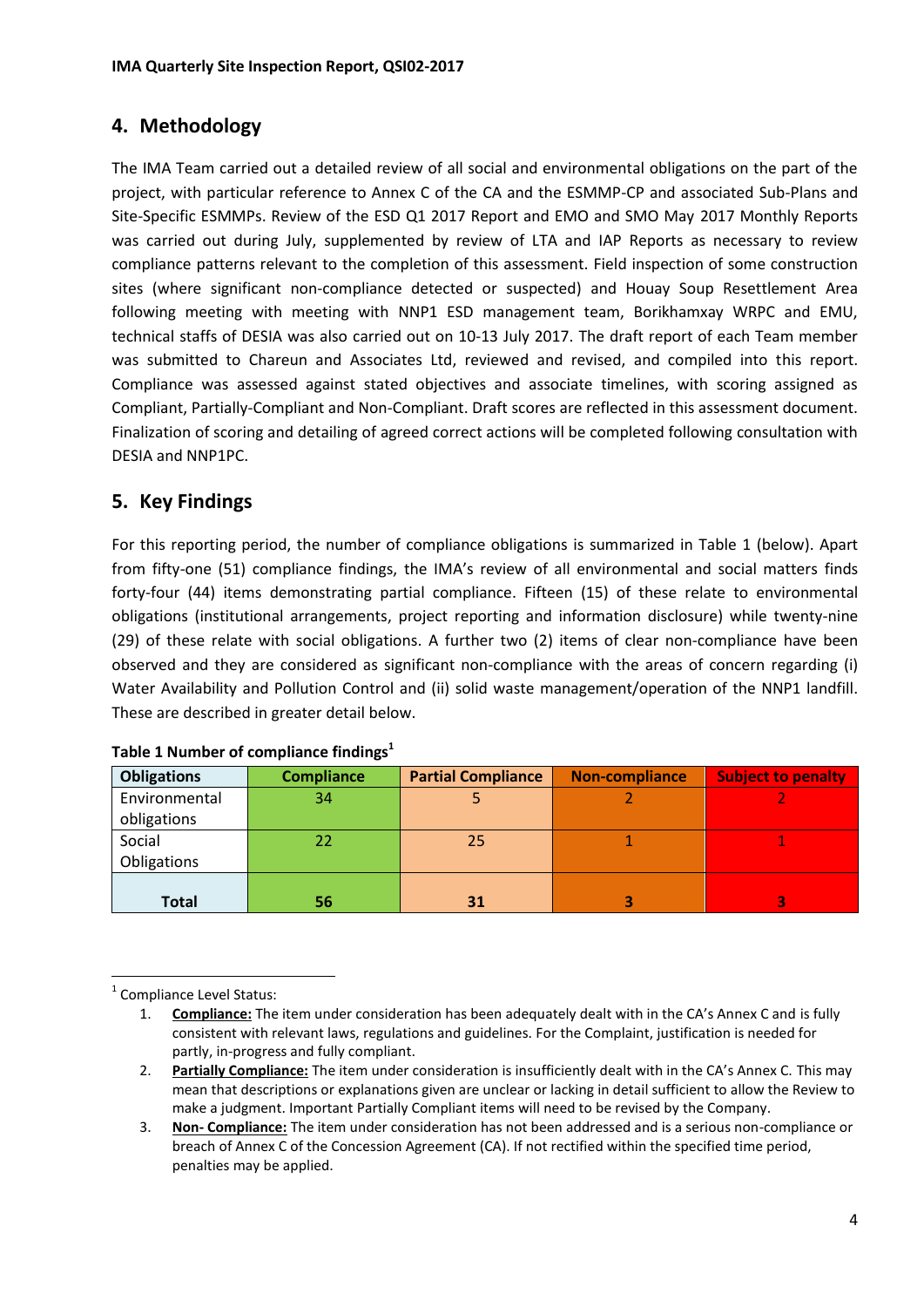#### **5.1. Compliance with Obligations**

Progress has been made against several key social and environmental obligations on the part of the NNP1PC, while several areas noted as non-compliant in the previous (Q4 2016) assessment have now been addressed. NNPC1 has established the majority of its required units, teams and other elements related to the institution of the project. Communication among GoL/MoNRE/DESIA and NNP1PC generally appears to function well, except where we have noted this (with regard to timely reporting, monitoring and sharing of plans). The environmental monitoring trial among EMU and NNP1PC has been implemented formally since 2015. IAP and LTA have conducted the individual monitoring and advised to NNP1PC since 2013. The key areas of full compliance are as follows:

- Preparation and approval of SSESMMPs and Decommissioning Plans for all construction sites, while some of the environmental plans are still on internal improvement, updating ESMMP-CP report had been revised and submitted to MoNRE for approval.
- Completion of construction of standard landfill for NNP1 and HRSA.
- NNPC1 has completed the assets registration and compensation as well as the livelihood activities and compensation for the persons affected by the construction of the Project access road. Additionally, NNP1PC has completed the construction of the HSK resettlement site according to the targeted schedule.
- Significant efforts appear to have been made to revise and update assessments and plans with regard to watershed management, land use plans and biodiversity in the project area and in the offset site. During this period, the project was able to secure approval of the Nam Mouane Offset Site, which is an important achievement. Generally, these targets are behind schedule but show improvement.
- Implementation of gender, education, cultural awareness and heritage preservation activities are on-track.
- Sharing of data and information to government and good coordination and working relationship with EMU, RMU and WRPC.

Detailed assessment of compliant obligations is provided in the Annex 1 and 2. While the main report document focuses on partial- and non-compliant issues, rectification of which is important and vital, this should not minimize the important positive achievements of the NNP1PC, which are commendable.

#### **5.2. Areas of Concern**

Findings in this section relate to those items wherein the IMA determines that the NN1 Project is fully compliant with the terms of the Concession Agreement and associated Annex C, but for which there are important delays or other reasons for concern. Findings in this category should not be viewed as compliance issues. Rather, they are included here to highlight potential risk areas.

1. The **Watershed Management Plan** (of Annex C Clause 51) is well behind schedule. The draft WSMP has been submitted to IMA and, though this is delayed from the targets set during previous quarter, progress has been made. ADB is currently revising the WSMP. A technical workshop with GoL authorities was scheduled for July 2017. The Watershed Management Programme is an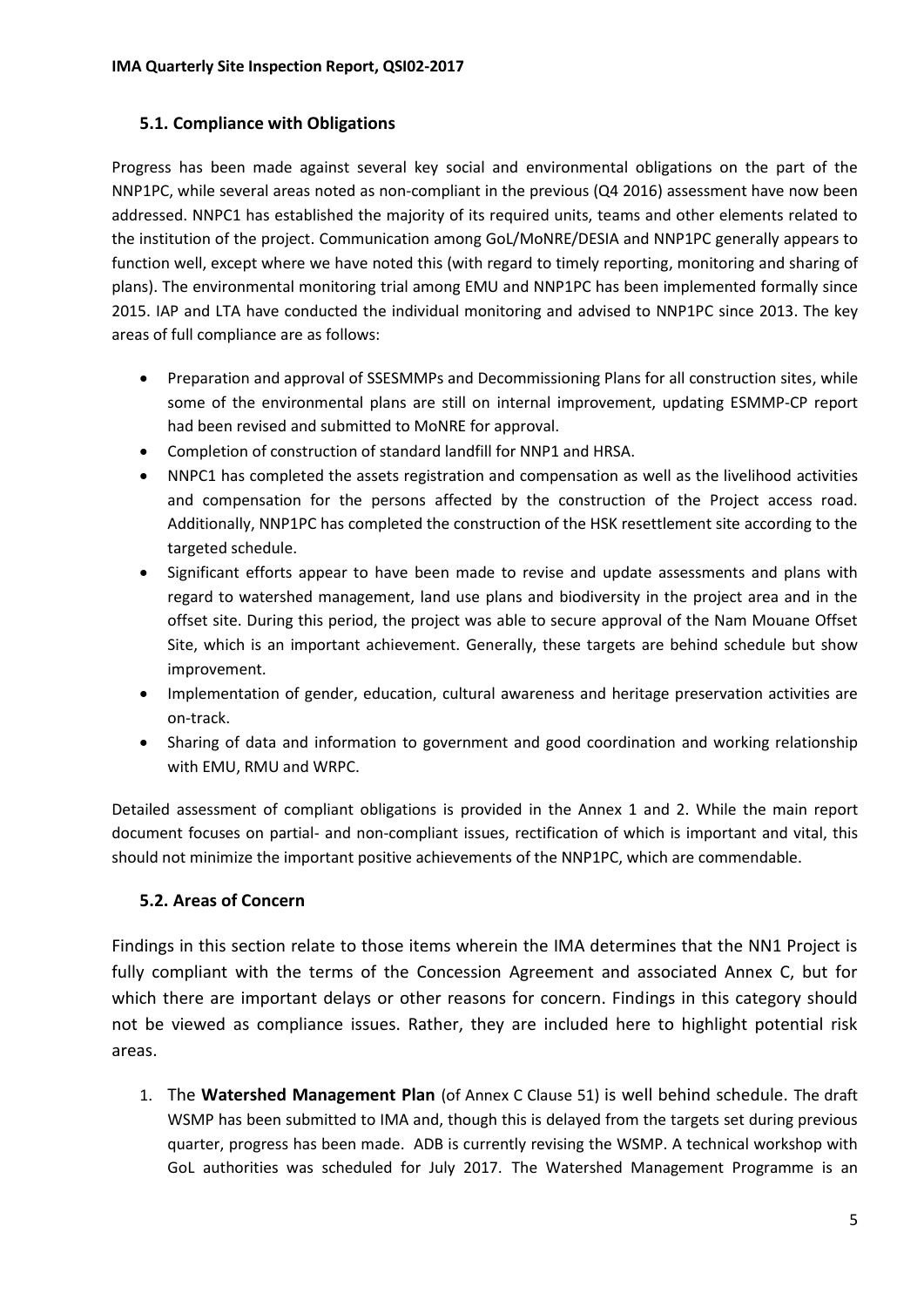element critical to the delivery of the project's environmental obligations. Delayed procurement processes and the slow response time on the part of ADB evaluators are primary contributing factors. Accelerated progress is requested.

- 2. The **Watershed Management Regulations** (cf Annex C Clause 51) have not yet been submitted to the Provincial Department of Justice, which is behind schedule by seven months now. Draft regulations should be provided to IMA to facilitate advisory role and provide feedback. Progress against this obligation is significantly delayed.
- 3. **Biodiversity Offset Management Plan (BOMP)** is behind schedule (cf Annex C clause 54). It was requested on 24 Sept. 2016 that an international conservation organization would implement the BOMP, but this has not yet been agreed to by GoL authorities. Pre-BOMP activities are being planned. All actions relating to Biodiversity Offsets are behind schedule and should be accelerated. Relatedly, the **Biodiversity Offset Design Report** and the **Biodiversity Action Plan** are both well behind schedule.
- 4. **Biomass clearance** is significantly delayed, according to the May 2017 Monthly report.

#### **5.3. Partial Compliance Findings**

Findings in this section are those wherein progress has been made but delays and underperformance against obligations are noted, or where insufficient evidence has been made available to the IMA Team to render a clear compliance assessment. In the view of the IMA, these findings do not constitute noncompliance as such, but are areas of concern that should be monitored. Refer to table 2 and 3 below for the Partial Compliance Findings.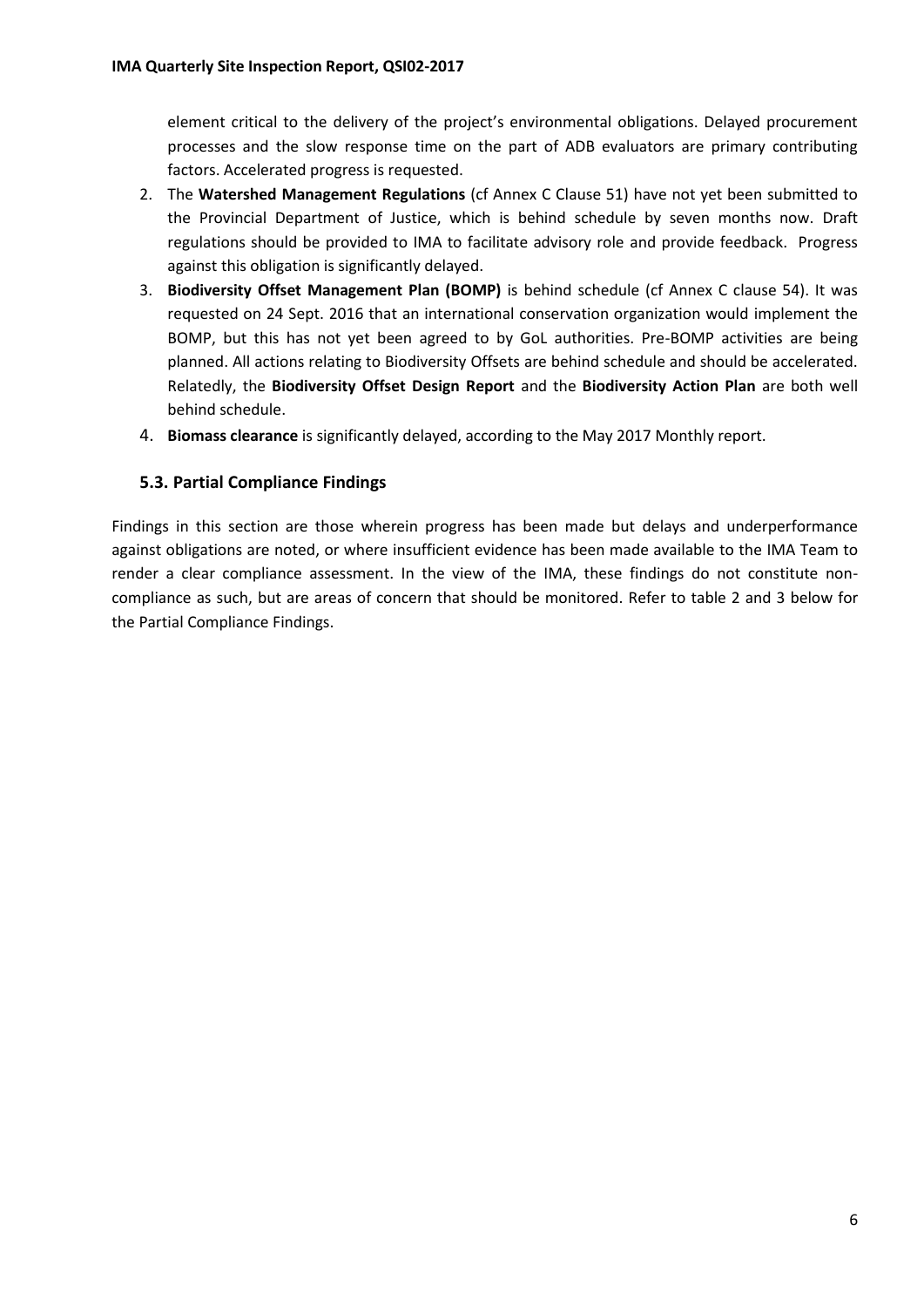

## **MINISTRY OF NATURAL RESOURCES AND ENVIRONMENT Department of Environmental and Social Impact Assessment LAO PDR**

|      | Table 02 Partial compliance obligations - Environmental Obligation |                                                                                                                                                                                              |                                                                                                                                                                                                                                                                                                                                                             |                                                                                                                                                                                                                                                                                                                                                                                                                                                                                                                                                                                                 |  |  |  |
|------|--------------------------------------------------------------------|----------------------------------------------------------------------------------------------------------------------------------------------------------------------------------------------|-------------------------------------------------------------------------------------------------------------------------------------------------------------------------------------------------------------------------------------------------------------------------------------------------------------------------------------------------------------|-------------------------------------------------------------------------------------------------------------------------------------------------------------------------------------------------------------------------------------------------------------------------------------------------------------------------------------------------------------------------------------------------------------------------------------------------------------------------------------------------------------------------------------------------------------------------------------------------|--|--|--|
| ID   | <b>Partial</b><br>Compliance<br><b>Obligations</b>                 | <b>Justification/ Verification</b>                                                                                                                                                           | <b>IMA Recommendation</b>                                                                                                                                                                                                                                                                                                                                   | <b>NNP1 Response</b>                                                                                                                                                                                                                                                                                                                                                                                                                                                                                                                                                                            |  |  |  |
| E1.3 | The Public's Right<br>to Information                               | Information released as<br>requested. However, late released<br>of approved or final documents.<br>No communication or information<br>centres in the HSRA as well as in<br>the host village. | Establish a clear communication<br>procedure/mechanism between<br><b>ESD and NNP1 communication</b><br>team required. Information<br>centre shall be provided at HSRA<br>and host village and information<br>shall be regularly updated.                                                                                                                    | The RMU and District Coordination Committee conduct<br>regular, ongoing consultation meeting at each of the<br>project communities to inform the public of notifications<br>issued by the Government of Laos. Copies of such<br>notifications are provided to the Village Authorities after<br>the consultation meeting. The village meeting hall<br>signboards in Hat Gniun and Thahuea are used to post<br>information.<br>Following the completion of the construction of the<br>Village Meeting Hall and Office, a suitable place will<br>become available to post information in the HSRA. |  |  |  |
| E2.3 | Reporting:<br>Monthly and<br><b>Annual Reports</b>                 | Late submission of monthly,<br>quarterly and annual reports                                                                                                                                  | An online communication system<br>among the company and DESIA<br>and IMA is recommended.<br>The company request DESIA to<br>assign key contact person with<br>contact number and email.<br>For each IMA Quarterly Site<br>Inspection (QIS) mission, the<br>latest monthly environmental<br>and social progress reports shall<br>be submitted to IMA team at | We agree with these recommendations                                                                                                                                                                                                                                                                                                                                                                                                                                                                                                                                                             |  |  |  |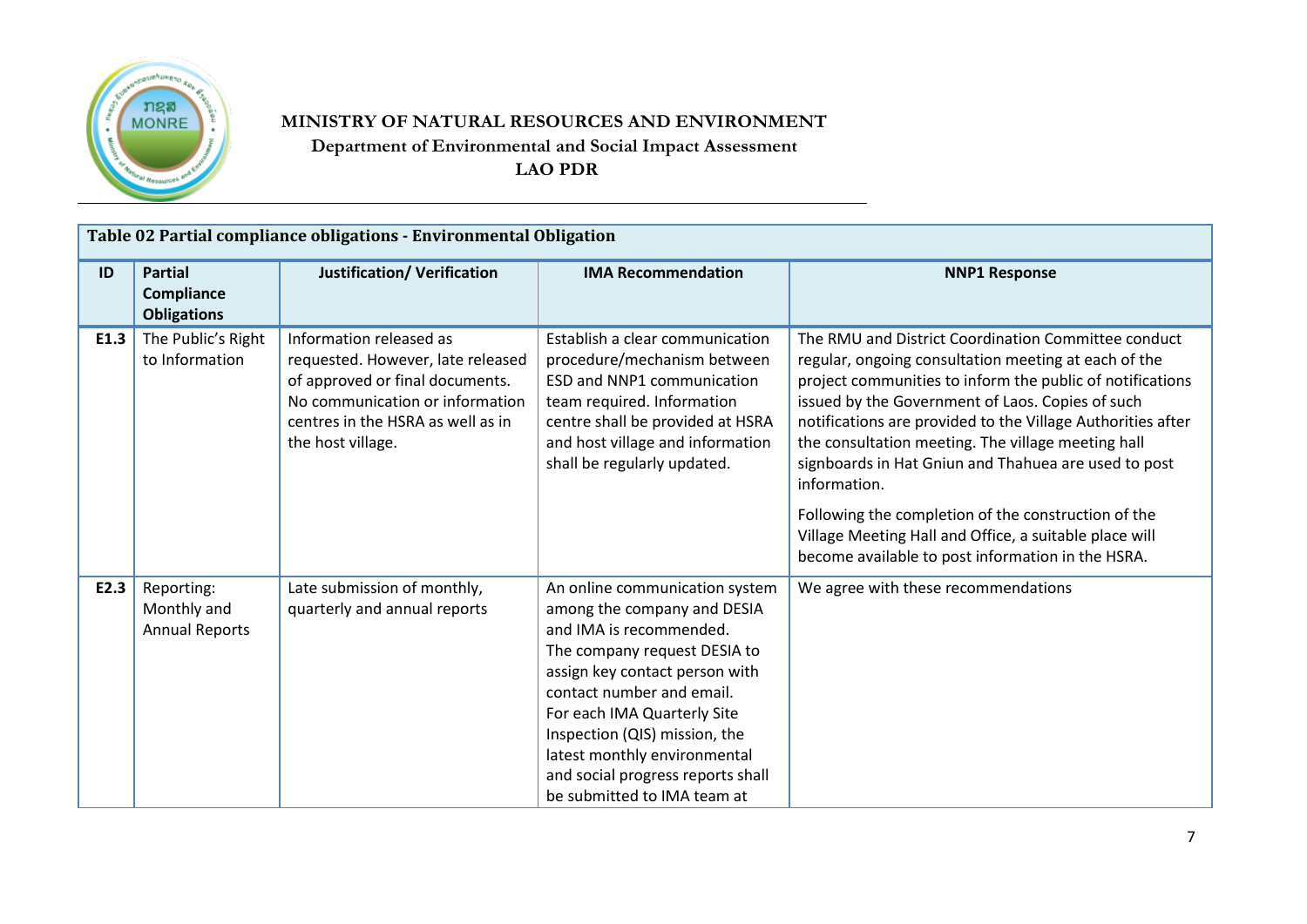|      | Table 02 Partial compliance obligations - Environmental Obligation                     |                                                                                                                                                                                                                                                                                                                                                                                                                                   |                                                                                                                                                                               |                                                                                                                                                                                                                                                                                                                                                                                                                              |  |  |
|------|----------------------------------------------------------------------------------------|-----------------------------------------------------------------------------------------------------------------------------------------------------------------------------------------------------------------------------------------------------------------------------------------------------------------------------------------------------------------------------------------------------------------------------------|-------------------------------------------------------------------------------------------------------------------------------------------------------------------------------|------------------------------------------------------------------------------------------------------------------------------------------------------------------------------------------------------------------------------------------------------------------------------------------------------------------------------------------------------------------------------------------------------------------------------|--|--|
| ID   | <b>Partial</b><br><b>Compliance</b><br><b>Obligations</b>                              | <b>Justification/ Verification</b>                                                                                                                                                                                                                                                                                                                                                                                                | <b>IMA Recommendation</b>                                                                                                                                                     | <b>NNP1 Response</b>                                                                                                                                                                                                                                                                                                                                                                                                         |  |  |
|      |                                                                                        |                                                                                                                                                                                                                                                                                                                                                                                                                                   | least 2 weeks before the mission.                                                                                                                                             |                                                                                                                                                                                                                                                                                                                                                                                                                              |  |  |
| E3.1 | Erosion and<br>Sediment Control                                                        | Ongoing slope stabilisation and<br>erosion control at HSRV and Re-<br>Regulation Dam (Borrow Pit Area).<br>Turbid Waste Water Discharge<br>from RCC Plant's Sediment Ponds<br>and Aggregate Crushing Plant<br>have significantly improved.                                                                                                                                                                                        | Daily clean up at RCC plant<br>sedimentation ponds and shall be<br>documented and available for<br>inspection team.                                                           | Agree, and this is being implemented by the contractor.<br>Records are submitted to NNP1PC for references on a<br>weekly basis and can be shared with EMUs or IMA upon<br>request.                                                                                                                                                                                                                                           |  |  |
| E3.3 | <b>Emission and Dust</b><br>control, and<br>Project Personnel<br><b>Health Program</b> | The noise levels recorded at all<br>monitoring stations indicated full<br>compliance with the National<br>Standard. The dust measurements<br>complied with the National<br>Standard, except at the Aggregate<br>Crushing Plant, Sino Hydro<br>Temporary Worker Camp during<br>monitoring in May. However,<br>there was no dust issue during<br>IMA mission due to the rain<br>except inside the power house<br>construction area. | Dust measurement inside the<br>powerhouse construction area<br>shall be conducted and staffs<br>shall be advised to wear dust<br>masks while working in the areas<br>at risk. | NNP1PC-EMO revisited the powerhouse areas at both the<br>main dam and re-regulation dam with NNP1PC-TD to<br>observe the site conditions and check the enforcement of<br>wearing dust masks. An additional measure was applied<br>by NNP1PC to suck out dust particles through a tube to<br>outside at the re-regulation powerhouse. The dust<br>monitoring will be undertaken at both sites and reported<br>in August 2017. |  |  |
| E3.6 | Solid waste,<br>Hygiene and                                                            | Solid waste bin and toilet are<br>provided at HSRA. However, solid                                                                                                                                                                                                                                                                                                                                                                | More training and awareness<br>raising on hygiene and solid                                                                                                                   | This is an ongoing effort being carried out by NNP1PC and<br>it will take time to change the local villagers' behaviour.                                                                                                                                                                                                                                                                                                     |  |  |
|      | sanitation                                                                             | waste bin were not emptied and                                                                                                                                                                                                                                                                                                                                                                                                    | waste management for HSRV                                                                                                                                                     | Besides, NNP1PC is finalizing the selection of a local                                                                                                                                                                                                                                                                                                                                                                       |  |  |
|      | management at                                                                          | collected to Huaysoup                                                                                                                                                                                                                                                                                                                                                                                                             | shall be conducted and                                                                                                                                                        | contractor to collect waste and operate the Houay Soup                                                                                                                                                                                                                                                                                                                                                                       |  |  |
|      | <b>HSRA</b>                                                                            | Resettlement Landfill. Hygiene<br>was not well managed.                                                                                                                                                                                                                                                                                                                                                                           | monitored.                                                                                                                                                                    | Landfill. By the meantime, NNP1PC regularly organize<br>waste cleaning-up with local villagers and raise their                                                                                                                                                                                                                                                                                                               |  |  |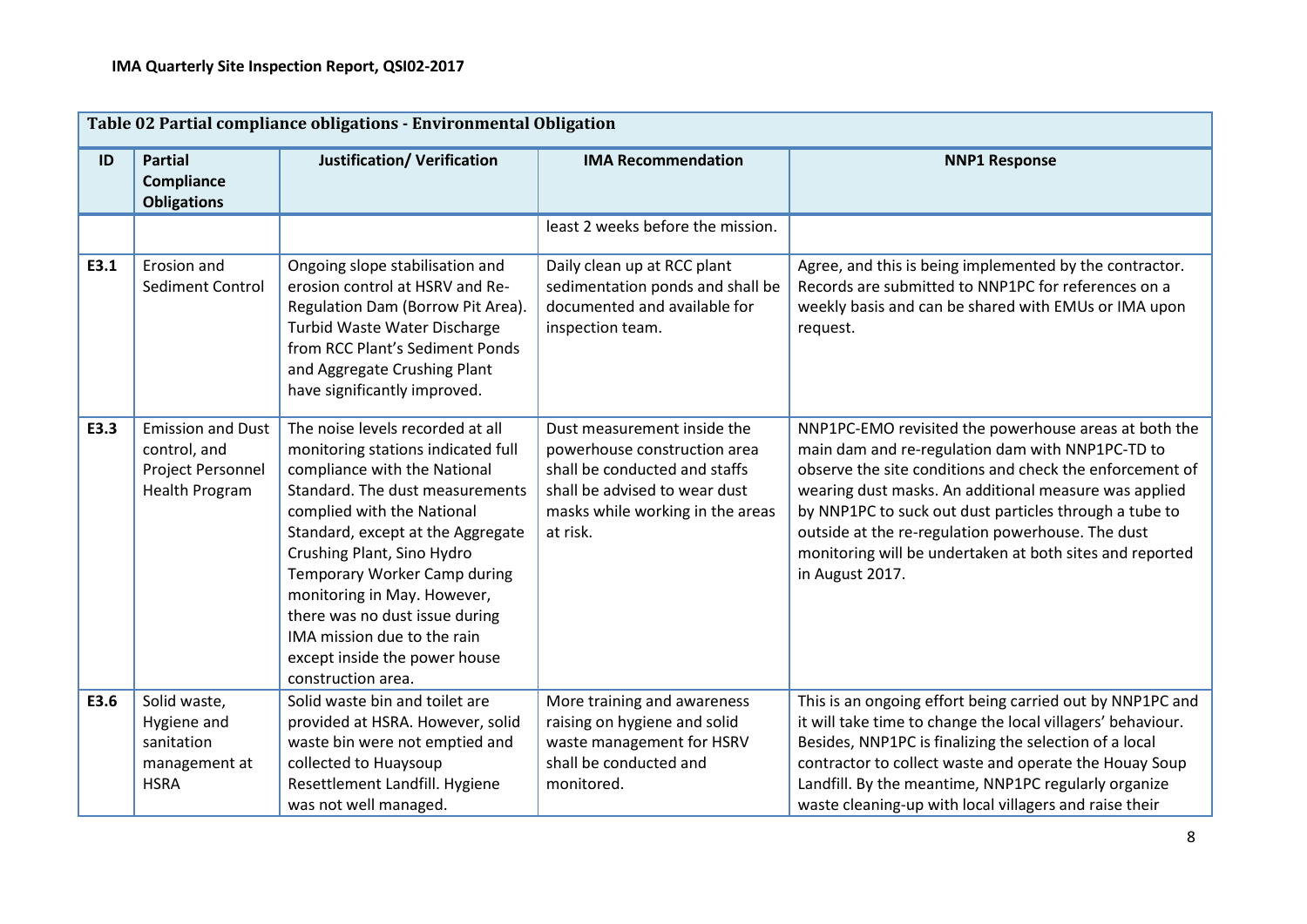|    | Table 02 Partial compliance obligations - Environmental Obligation |                                    |                           |                                                                                                                                                          |  |  |  |
|----|--------------------------------------------------------------------|------------------------------------|---------------------------|----------------------------------------------------------------------------------------------------------------------------------------------------------|--|--|--|
| ID | <b>Partial</b><br>Compliance<br><b>Obligations</b>                 | <b>Justification/ Verification</b> | <b>IMA Recommendation</b> | <b>NNP1 Response</b>                                                                                                                                     |  |  |  |
|    |                                                                    |                                    |                           | awareness on proper solid waste management and<br>hygiene. The latest events were held in Hat Gniun and<br>Thaheu Villages in May and HSRA in June 2017. |  |  |  |

#### **Table 03 Partial compliance obligations – Social Obligation**

|      | Table 03 Partial compliance obligations - Social Obligation                                   |                                                                                                                                                                                                 |                                                                                                                                                                                                                                            |                                                                                                                                                                                                                                                                                                                                                                                                                                                                                                                                                                                                 |  |  |  |
|------|-----------------------------------------------------------------------------------------------|-------------------------------------------------------------------------------------------------------------------------------------------------------------------------------------------------|--------------------------------------------------------------------------------------------------------------------------------------------------------------------------------------------------------------------------------------------|-------------------------------------------------------------------------------------------------------------------------------------------------------------------------------------------------------------------------------------------------------------------------------------------------------------------------------------------------------------------------------------------------------------------------------------------------------------------------------------------------------------------------------------------------------------------------------------------------|--|--|--|
| ID   | <b>Partial Compliance</b><br><b>Obligations</b>                                               | <b>Justification/ Verification</b>                                                                                                                                                              | <b>IMA Recommendation</b>                                                                                                                                                                                                                  | <b>NNP1 Response</b>                                                                                                                                                                                                                                                                                                                                                                                                                                                                                                                                                                            |  |  |  |
| S1.1 | The Public's Right to<br>Information                                                          | Information released as<br>requested. However, late<br>released of approved or final<br>documents. No communication<br>or information centres in the<br>HSRA as well as in the host<br>village. | Establish a clear<br>communication<br>procedure/mechanism<br>between ESD and NNP1<br>communication team<br>required. Information centre<br>shall be provided at HSRA<br>and host village and<br>information shall be<br>regularly updated. | The RMU and District Coordination Committee conduct<br>regular, ongoing consultation meeting at each of the<br>project communities to inform the public of notifications<br>issued by the Government of Laos. Copies of such<br>notifications are provided to the Village Authorities after<br>the consultation meeting. The village meeting hall<br>signboards in Hat Gniun and Thahuea are used to post<br>information.<br>Following the completion of the construction of the Village<br>Meeting Hall and Office, a suitable place will become<br>available to post information in the HSRA. |  |  |  |
| S1.7 | Monitoring by Lenders<br><b>Technical Advisor and</b><br>delivery of LTA report<br>with DESIA | The LTA has been established and<br>regularly monitoring the Program<br>yet no report has been shared<br>with DESIA                                                                             | Sharing of the LTA<br>Monitoring Report with<br><b>DESIA</b>                                                                                                                                                                               | Noted. NNP1PC regrets that not all LTA reports were<br>posted on our website. Corrections have been<br>implemented, so that all LTA Environment and Social<br>Monitoring Reports are now publicly available on our<br>website.                                                                                                                                                                                                                                                                                                                                                                  |  |  |  |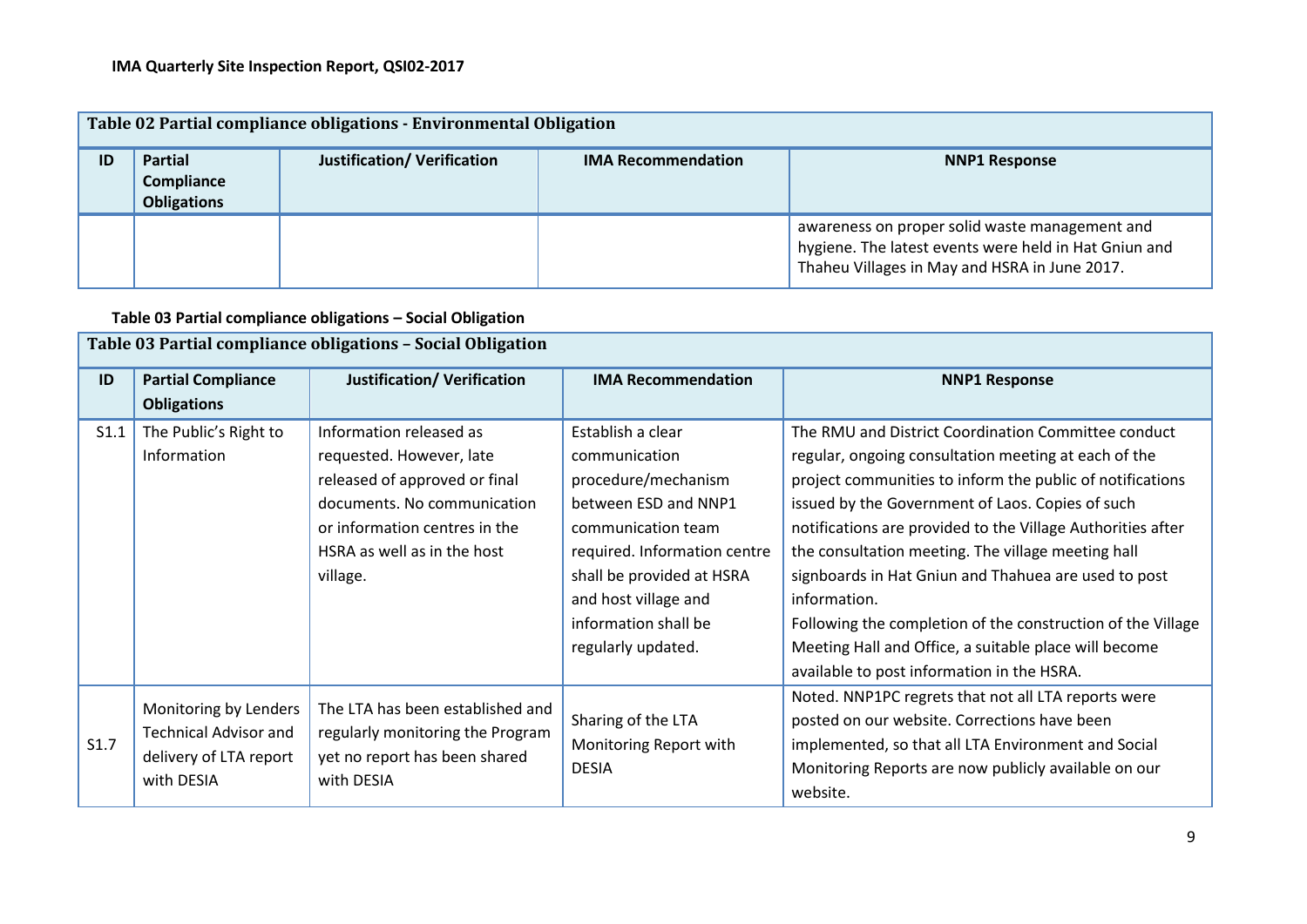|      | Table 03 Partial compliance obligations - Social Obligation                   |                                                                                                                                                                                                                                                                                   |                                                                                                                                                                                                  |                                                                                                                                                                                                                                                                                                                                                                                                                                                                                                                                                                                                                                             |  |  |
|------|-------------------------------------------------------------------------------|-----------------------------------------------------------------------------------------------------------------------------------------------------------------------------------------------------------------------------------------------------------------------------------|--------------------------------------------------------------------------------------------------------------------------------------------------------------------------------------------------|---------------------------------------------------------------------------------------------------------------------------------------------------------------------------------------------------------------------------------------------------------------------------------------------------------------------------------------------------------------------------------------------------------------------------------------------------------------------------------------------------------------------------------------------------------------------------------------------------------------------------------------------|--|--|
| ID   | <b>Partial Compliance</b><br><b>Obligations</b>                               | <b>Justification/ Verification</b>                                                                                                                                                                                                                                                | <b>IMA Recommendation</b>                                                                                                                                                                        | <b>NNP1 Response</b>                                                                                                                                                                                                                                                                                                                                                                                                                                                                                                                                                                                                                        |  |  |
| S2.4 | Notification of<br>problems / complaints<br>/ non-compliance to<br><b>RMU</b> | According to the quarterly report,<br>the project suffers some delays in<br>certain activities; however, no<br>written notification of any of<br>those delays / breaches / failures<br>have been submitted within the<br>timeline defined in Annex (7<br>working days / 24 hours) | Submission of the written<br>notification of any breach /<br>failure submitted in due time                                                                                                       | Although there are slight delays in the implementation of<br>some activities, they are not considered as a breach of the<br>Concession Agreements. Therefore, no notifications are<br>submitted, but the issues have been reported in the<br>publicly available progress reports.<br>The clause in Annex C that this refers to (Clause 33 b, i, ii,<br>iii) is about notifying the government in case of serious<br>non-compliances that could lead to significant adverse<br>impacts. It is not about notifying the government in case of<br>adaptive changes to plans for practical reasons or due<br>delays in the normal course of work |  |  |
| S2.5 | Sharing of the Public<br>Health Action Plan of<br>2016                        | Annual action plan has now been<br>shared with the IMA, but not yet<br>with relevant government<br>authorities. Sharing of work plans<br>is essential to ensure coordinated<br>monitoring.                                                                                        | Sharing and<br>communicating regularly<br>between the Project and<br>DESIA on the Public Health<br><b>Action Plan</b><br>Submission of the 2017<br>$\bullet$<br><b>Public Health Action Plan</b> | The Public Health Action Plan is part of the SDP. The SDP<br>Update 2016 is available on the company website.<br>As recommended, we will from now on share the Annual<br>Implementation Plans with MONRE - but as confidential<br>documents.<br>May we also point out that there is no requirement in the<br>CA to update the Public Health Action Plan on an annual<br>basis. The PHAP Chapter 4.10, Implementation schedules,<br>clearly indicates the plan for the 5 years of the<br>construction phase and the years of the Operational Phase.                                                                                          |  |  |
| S2.6 | Sharing of the Labor<br><b>Implementation Plan</b>                            | Annual implementation plans<br>have now been shared with the<br>IMA, but not yet with relevant<br>government authorities. Sharing                                                                                                                                                 | Sharing and<br>$\bullet$<br>communicating regularly<br>between the Project and<br>DESIA on the Labor                                                                                             | The Labour Management Plan is part of the SDP. The SDP<br>Update 2016 is available on the company website.<br>As recommended, we will from now on share the Annual<br>Implementation Plans with MONRE - but as confidential                                                                                                                                                                                                                                                                                                                                                                                                                 |  |  |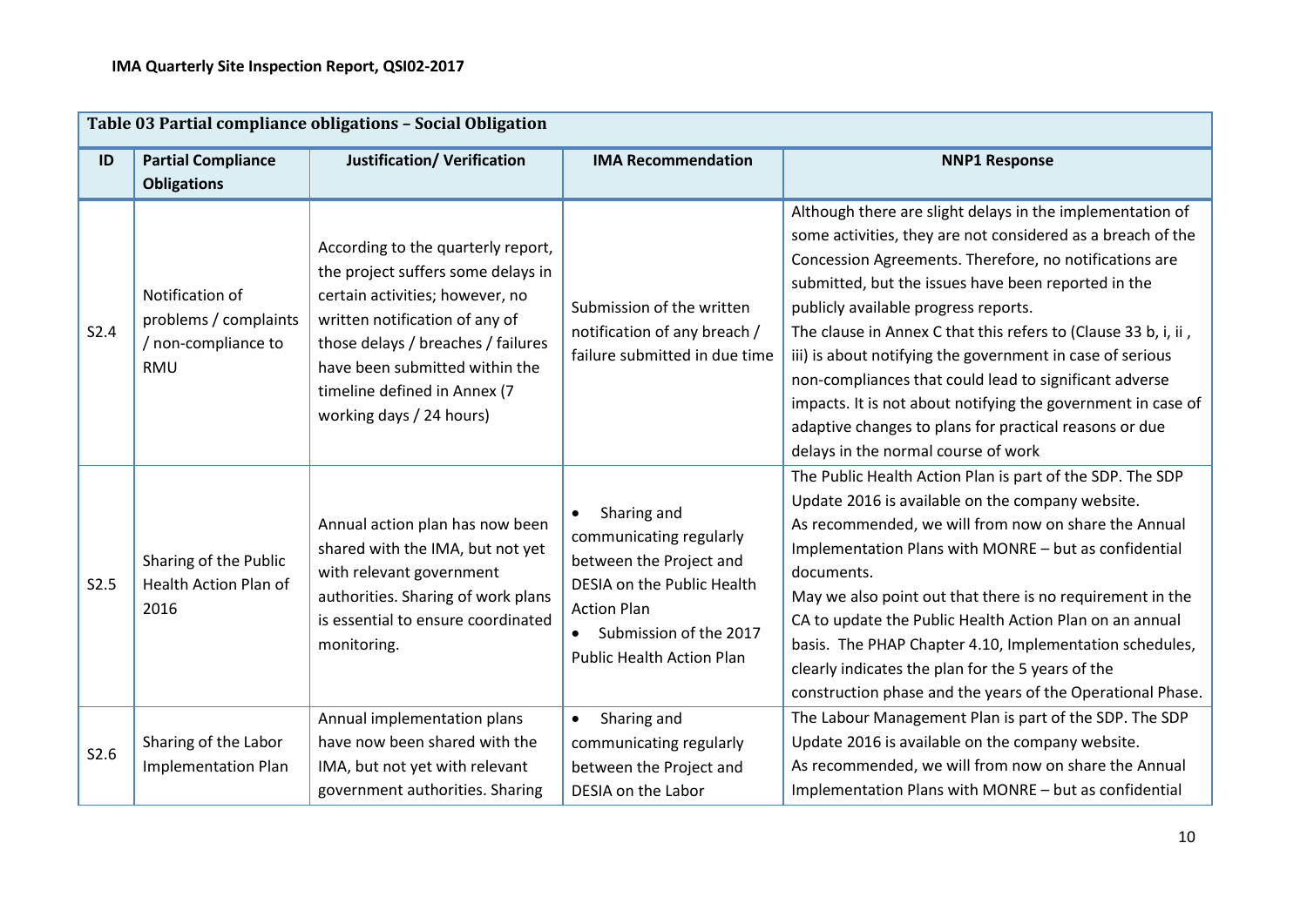|      | Table 03 Partial compliance obligations - Social Obligation   |                                                                                                                                                                                                      |                                                                                                                                                                                                                                                   |                                                                                                                                                                                                                                                                                                                                                                                                                                                                                     |  |  |
|------|---------------------------------------------------------------|------------------------------------------------------------------------------------------------------------------------------------------------------------------------------------------------------|---------------------------------------------------------------------------------------------------------------------------------------------------------------------------------------------------------------------------------------------------|-------------------------------------------------------------------------------------------------------------------------------------------------------------------------------------------------------------------------------------------------------------------------------------------------------------------------------------------------------------------------------------------------------------------------------------------------------------------------------------|--|--|
| ID   | <b>Partial Compliance</b><br><b>Obligations</b>               | <b>Justification/ Verification</b>                                                                                                                                                                   | <b>IMA Recommendation</b>                                                                                                                                                                                                                         | <b>NNP1 Response</b>                                                                                                                                                                                                                                                                                                                                                                                                                                                                |  |  |
|      |                                                               | of work plans is essential to<br>ensure coordinated monitoring.                                                                                                                                      | <b>Implementation Plan</b><br>Submission of the 2017<br>Labor Management Plan                                                                                                                                                                     | documents.<br>There is no requirement in the CA to update the Labour<br>Management Plan on an annual basis. The LMP Chapter<br>5.1 Introduction and thereafter each component clearly<br>indicate the plans for the 5 years of the construction phase<br>and the years of the Operational Phase.                                                                                                                                                                                    |  |  |
| S2.7 | Sharing of the Annual<br>Gender<br><b>Implementation Plan</b> | Annual implementation plans<br>have now been shared with the<br>IMA, but not yet with relevant<br>government authorities. Sharing<br>of work plans is essential to<br>ensure coordinated monitoring. | Sharing and<br>$\bullet$<br>communicating regularly<br>between the Project and<br><b>DESIA on the Annual Gender</b><br><b>Implementation Plan</b><br>Submission of the 2017<br><b>Annual Gender</b><br><b>Implementation Plan</b>                 | The Gender Action Plan is part of the SDP. The SDP Update<br>2016 is available on the company website.<br>As recommended, we will from now on share the Annual<br>Implementation Plans with MONRE - but as confidential<br>documents.<br>There is no requirement in the CA to update the Gender<br>Action Plan on an annual basis. The GAP Chapter 7.1.7:<br>"Schedule of Implementation" indicate the plans until<br>2021.                                                         |  |  |
| S2.8 | Sharing of the Youth<br>and Children Action<br>Plan           | Annual implementation plans<br>have now been shared with the<br>IMA, but not yet with relevant<br>government authorities. Sharing<br>of work plans is essential to<br>ensure coordinated monitoring. | Sharing and updating on<br>$\bullet$<br>the progress on the<br>implementation of the Youth<br>and Children Action Plan<br>Clarify whether the<br><b>Education Programme has</b><br>functionally replaced the<br>Youth and Children Action<br>Plan | The Youth and Children Action Plan is part of the SDP. The<br>SDP Update 2016 is available on the company website.<br>As recommended, we will from now on share the Annual<br>Implementation Plans with MONRE - but as confidential<br>documents.<br>There is no requirement in the CA to update the Youth and<br>Children Action Plan on an annual basis. The Youth and<br>Children Action Plan Chapter 7.2.2: "Overall<br>Implementation Schedule" indicate the plans until 2022. |  |  |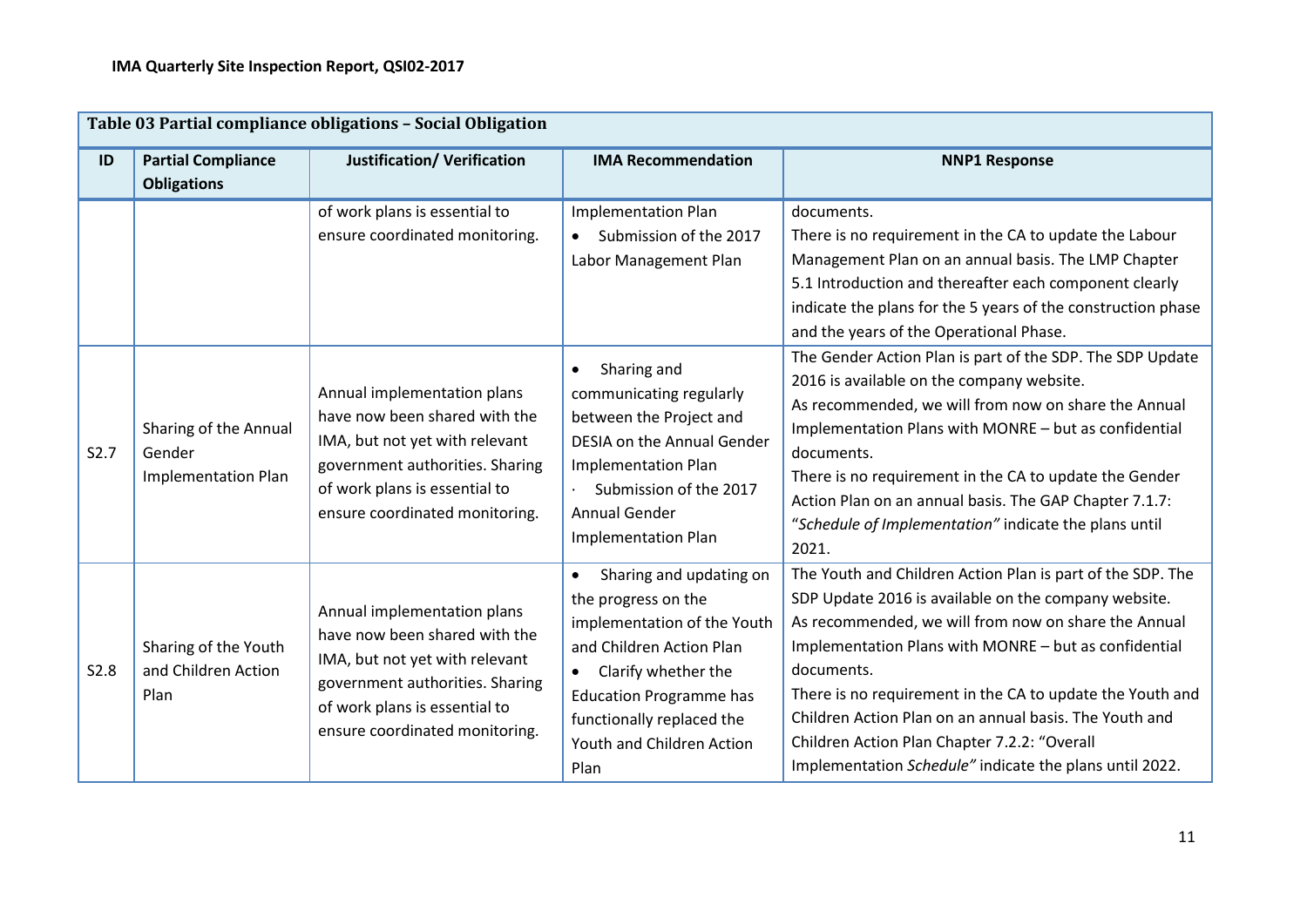|       | Table 03 Partial compliance obligations - Social Obligation                           |                                                                                                                                                                                                                                                |                                                                                                                                                                                                                                                               |                                                                                                                                                                                                                                                                                                                                                                                                                                                                                                                                              |  |  |
|-------|---------------------------------------------------------------------------------------|------------------------------------------------------------------------------------------------------------------------------------------------------------------------------------------------------------------------------------------------|---------------------------------------------------------------------------------------------------------------------------------------------------------------------------------------------------------------------------------------------------------------|----------------------------------------------------------------------------------------------------------------------------------------------------------------------------------------------------------------------------------------------------------------------------------------------------------------------------------------------------------------------------------------------------------------------------------------------------------------------------------------------------------------------------------------------|--|--|
| ID    | <b>Partial Compliance</b><br><b>Obligations</b>                                       | <b>Justification/ Verification</b>                                                                                                                                                                                                             | <b>IMA Recommendation</b>                                                                                                                                                                                                                                     | <b>NNP1 Response</b>                                                                                                                                                                                                                                                                                                                                                                                                                                                                                                                         |  |  |
| S2.9  | Sharing of the Cultural<br>Awareness / Heritage<br><b>Preservation Action</b><br>Plan | Annual implementation plans<br>have now been shared with the<br>IMA, but not yet with relevant<br>government authorities. Sharing<br>of work plans is essential to<br>ensure coordinated monitoring.                                           | Sharing and<br>communicating regularly<br>between the Project and<br><b>DESIA on the Cultural</b><br>Awareness / Heritage<br><b>Preservation Action Plan</b><br>Submission of the 2017<br>Cultural Awareness /<br><b>Heritage Preservation Action</b><br>Plan | The Cultural Awareness / Heritage Preservation Action Plan<br>is part of the SDP. The SDP Update 2016 is available on the<br>company website.<br>As recommended, we will from now on share the Annual<br>Implementation Plans with MONRE - but as confidential<br>documents.<br>There is no requirement to update the Cultural Awareness<br>/ Heritage Preservation on an annual basis. The Cultural<br>Awareness / Heritage Preservation Action Plan, Chapter<br>7.3.7: "Overall Implementation Schedule" indicate the<br>plans until 2020. |  |  |
| S2.10 | <b>Resettlement Action</b><br>Plan for 2UR and 2LR                                    | Partially Compliant - only the<br>Resettlement Action Plan for 2UR<br>was shared.                                                                                                                                                              | Submission of the next Plan                                                                                                                                                                                                                                   | All Zone Specific REDPs are available on the Company<br>website.                                                                                                                                                                                                                                                                                                                                                                                                                                                                             |  |  |
| S2.11 | Detailed Schedule for<br><b>Livelihood Activities</b>                                 | Quarterly Report mentions about<br>the progress of the Livelihood<br>Activities in comparison with the<br>planned schedule yet no detailed<br>schedules for Livelihood Activities<br>has been communicated or<br>shared with DESIA beforehand. | Sharing the annual schedule<br>or work plan for the<br>Livelihood Activities<br>implementation with DESIA<br>one year ahead of the<br>implementation.                                                                                                         | The Livelihood and Income Restoration Plan (LIRP) is part<br>of the REDP and updated in the Zone Specific REDPs. The<br>REDP and REDP Zone Specific Updates are available on the<br>company website.<br>There is no requirement to update the LIRP on an annual<br>basis                                                                                                                                                                                                                                                                     |  |  |
| S3.3  | Zone 2LR (Lower<br>Reservoir) - Asset<br><b>Registration And</b><br>Compensation      | In - Progress "adequate<br>mechanism & resources in<br>place"- to deal with the issue.<br>Some delays due mainly to                                                                                                                            | Committed adequate<br>resources to complete to<br>finalise this issue in due time<br>"Appreciate difficult                                                                                                                                                    | NNP1PC considers it has committed adequate resources.<br>As the IMA clearly indicates it's the PAP own decision to<br>refuse to participate in the asset registration process, not a<br>lack of project resources.                                                                                                                                                                                                                                                                                                                           |  |  |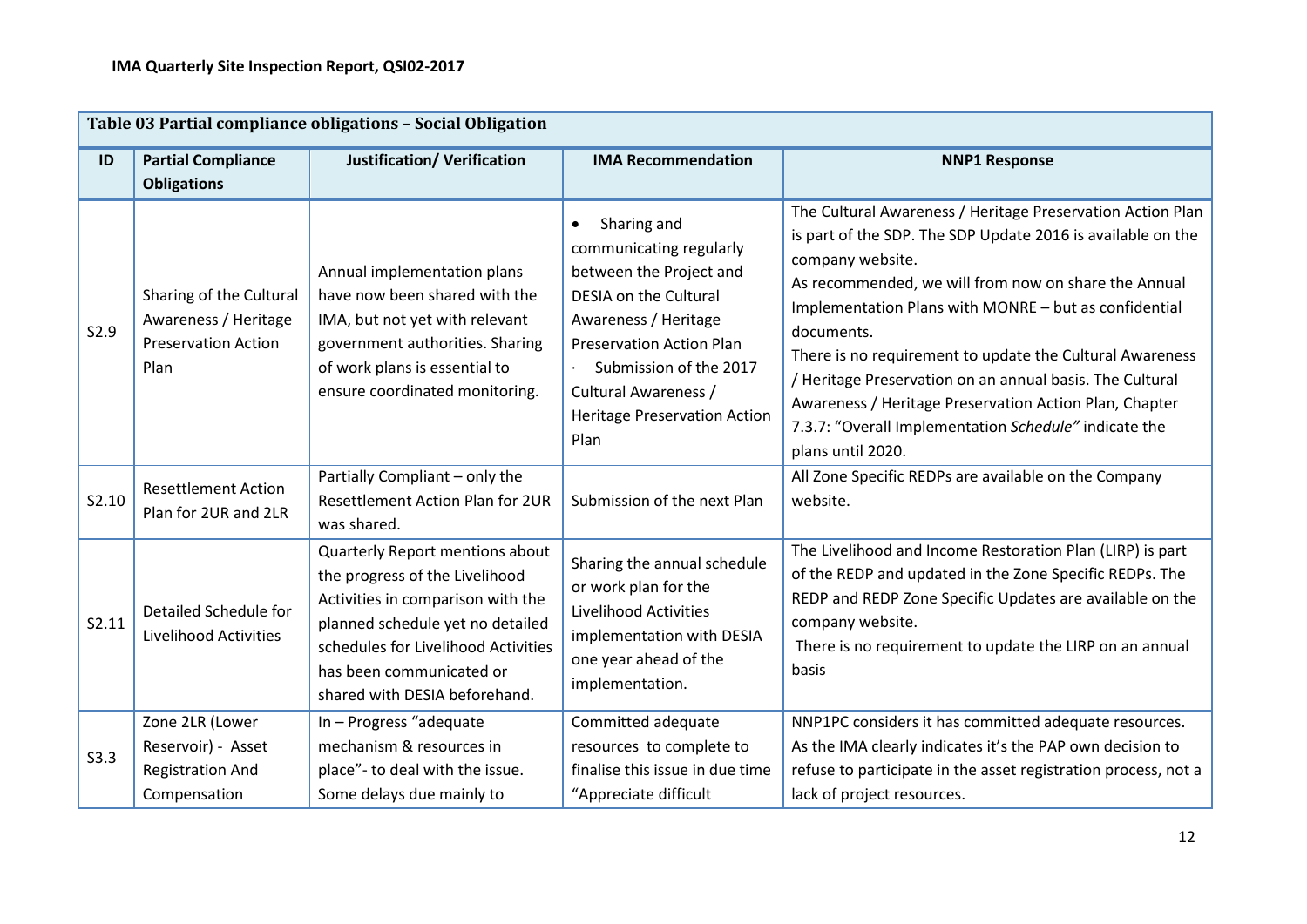|      | Table 03 Partial compliance obligations - Social Obligation                             |                                                                                                                                                                                                                                                                                                                                                                                                  |                                                                                                                                                                                                                                                                                                                                                           |                                                                                                                                                                                                                    |  |  |
|------|-----------------------------------------------------------------------------------------|--------------------------------------------------------------------------------------------------------------------------------------------------------------------------------------------------------------------------------------------------------------------------------------------------------------------------------------------------------------------------------------------------|-----------------------------------------------------------------------------------------------------------------------------------------------------------------------------------------------------------------------------------------------------------------------------------------------------------------------------------------------------------|--------------------------------------------------------------------------------------------------------------------------------------------------------------------------------------------------------------------|--|--|
| ID   | <b>Partial Compliance</b><br><b>Obligations</b>                                         | <b>Justification/ Verification</b>                                                                                                                                                                                                                                                                                                                                                               | <b>IMA Recommendation</b>                                                                                                                                                                                                                                                                                                                                 | <b>NNP1 Response</b>                                                                                                                                                                                               |  |  |
|      |                                                                                         | 21PAH (Nam Youak) refusal to<br>join asset registration. New<br>completion target set to 31 July<br>2017 - Please look at section 1.3                                                                                                                                                                                                                                                            | situation, however extra<br>effort to expedite the matter<br>should still be part of NNP1<br>implementation strategy"                                                                                                                                                                                                                                     |                                                                                                                                                                                                                    |  |  |
| S3.4 | 2LR- - Spiritual<br>Ceremonies                                                          | In - Progress "appropriate<br>mechanism & resources in place"<br>to deal with the issue<br>Grave compensation in this zone<br>was completed in August 2016,<br>except for graves that belong to<br>15 HHs (of 21PAH) still refuse to<br>join the asset registration. No<br>progress made                                                                                                         | Committed adequate<br>resources to complete to<br>finalise this issue in due time<br>"Appreciate difficult<br>situation, however extra<br>effort to expedite the matter<br>should still be part of NNP1<br>implementation strategy"                                                                                                                       | NNP1PC considers it has committed adequate resources.<br>As the IMA clearly indicates it's the PAP own decision to<br>refuse to participate in the grave compensation process,<br>not a lack of project resources. |  |  |
| S3.6 | 230 kV Transmission<br>Line - ZONE 2LR ASSET<br><b>REGISTRATION AND</b><br>COMPENSATION | According to the targeted<br>schedule defined in REDP, the<br>assets registration and<br>compensation shall be completed<br>since Q1 of 2015; however,<br>according to the November 2016<br>Report, it is still ongoing $-$ the<br>delay is caused by the situation<br>that 12 households still refuse the<br>compensation offered.<br>The final targeted date for<br>completion set in December | The assets registration and<br>compensation, in particular<br>the grievance resolution with<br>the remaining 12 households<br>shall be fully expedited and<br>completed within the<br>defined timeline.<br>"Appreciate difficult<br>situation, however extra<br>effort to expedite the matter<br>should still be part of NNP1<br>implementation strategy" | NNP1PC considers it has committed adequate resources.                                                                                                                                                              |  |  |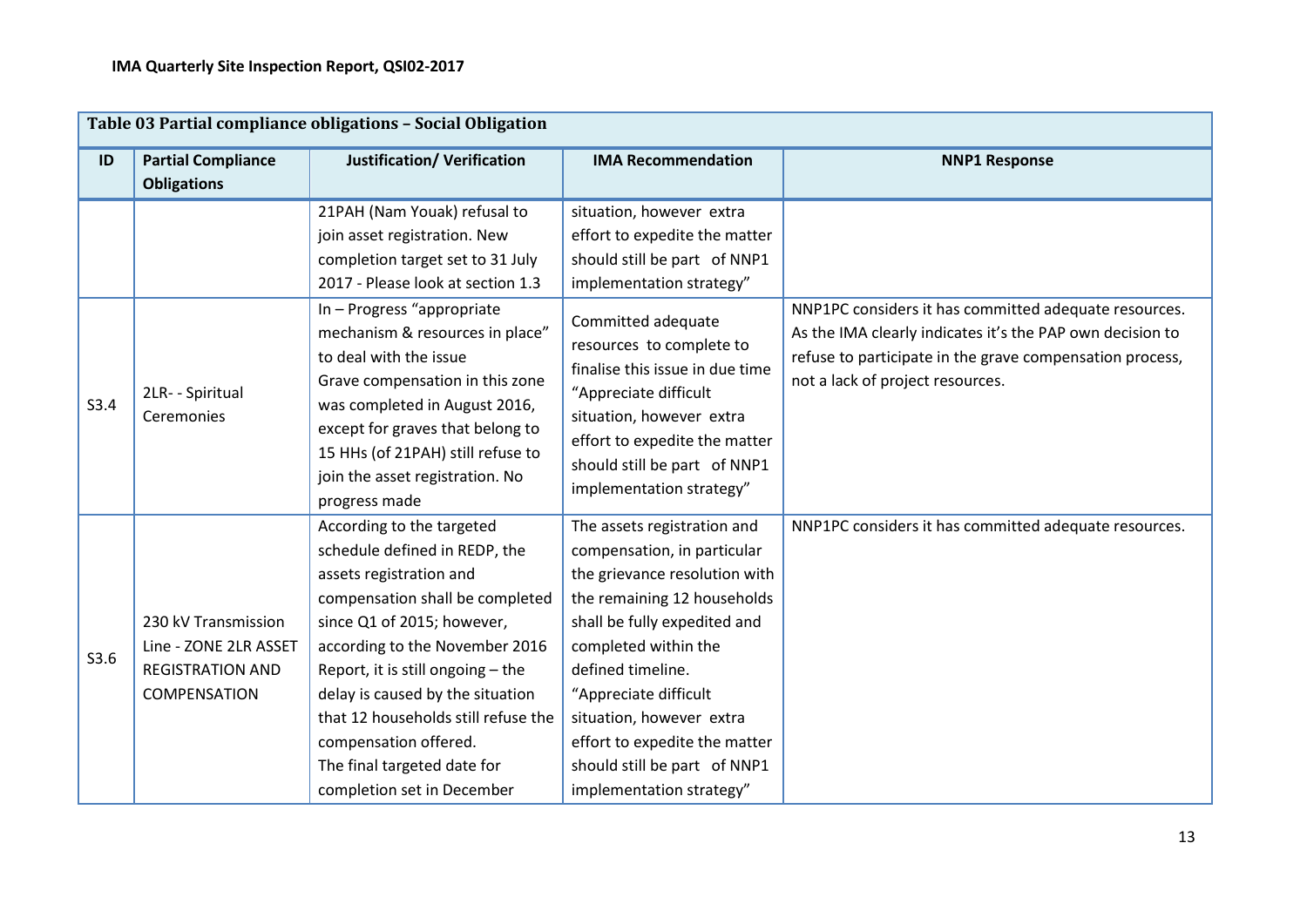| Table 03 Partial compliance obligations - Social Obligation |                           |                                    |                               |                                                              |  |
|-------------------------------------------------------------|---------------------------|------------------------------------|-------------------------------|--------------------------------------------------------------|--|
| ID                                                          | <b>Partial Compliance</b> | <b>Justification/ Verification</b> | <b>IMA Recommendation</b>     | <b>NNP1 Response</b>                                         |  |
|                                                             | <b>Obligations</b>        |                                    |                               |                                                              |  |
|                                                             |                           | 2016. New target set 30            |                               |                                                              |  |
|                                                             |                           | September 2017-Special task        |                               |                                                              |  |
|                                                             |                           | force was set up to deal with the  |                               |                                                              |  |
|                                                             |                           | matter                             |                               |                                                              |  |
|                                                             |                           | Housing construction (2LR)         |                               | NNP1PC considers it has committed adequate resources.        |  |
|                                                             |                           | started & ongoing some are due     | Committed appropriate         |                                                              |  |
|                                                             | <b>HOUAY SOUP</b>         | to be completed in August 2017;    | resources to complete these   |                                                              |  |
|                                                             | RESETTLEMENT AREA         | suffers some delays due to         | tasks in scheduled time       |                                                              |  |
| S4.2                                                        | <b>INFRASTRUCTURE</b>     | delayed in choice survey           | "Appreciate difficult         |                                                              |  |
|                                                             | <b>DEVELOPMENT PHASE</b>  | finalization. 100% complete land   | situation, however extra      |                                                              |  |
|                                                             | 2: ZONE 2LR               | preparation for housing plots (for | effort to expedite the matter |                                                              |  |
|                                                             |                           | 90HH). Construction 7 houses-      | should still be part of NNP1  |                                                              |  |
|                                                             |                           | completed & construction of 23     | implementation strategy"      |                                                              |  |
|                                                             |                           | more houses have started           |                               |                                                              |  |
|                                                             |                           |                                    | Completing the work within    | NNP1PC is committed to have all infrastructure in place      |  |
|                                                             |                           |                                    | the scheduled time would      | prior to impacts of inundation by the reservoir occurring in |  |
|                                                             |                           | Some infrastructure works          | lessen the burden of PAH,     | Zone 2UR.                                                    |  |
|                                                             |                           | completed in 2016, but majorities  | brought on by the project     |                                                              |  |
|                                                             | Infrastructure            | are outstanding & scheduling to    | development process           |                                                              |  |
| S4.3                                                        | Development For           | complete by end 2017,              | "Appreciate difficult         |                                                              |  |
|                                                             | Zone 2UR                  | however most construction          | situation, however extra      |                                                              |  |
|                                                             |                           | contracts have been awarded,       | effort to expedite the matter |                                                              |  |
|                                                             |                           | some are being finalised           | should still be part of NNP1  |                                                              |  |
|                                                             |                           |                                    | implementation strategy"      |                                                              |  |
|                                                             |                           |                                    | thus lessen the burden        |                                                              |  |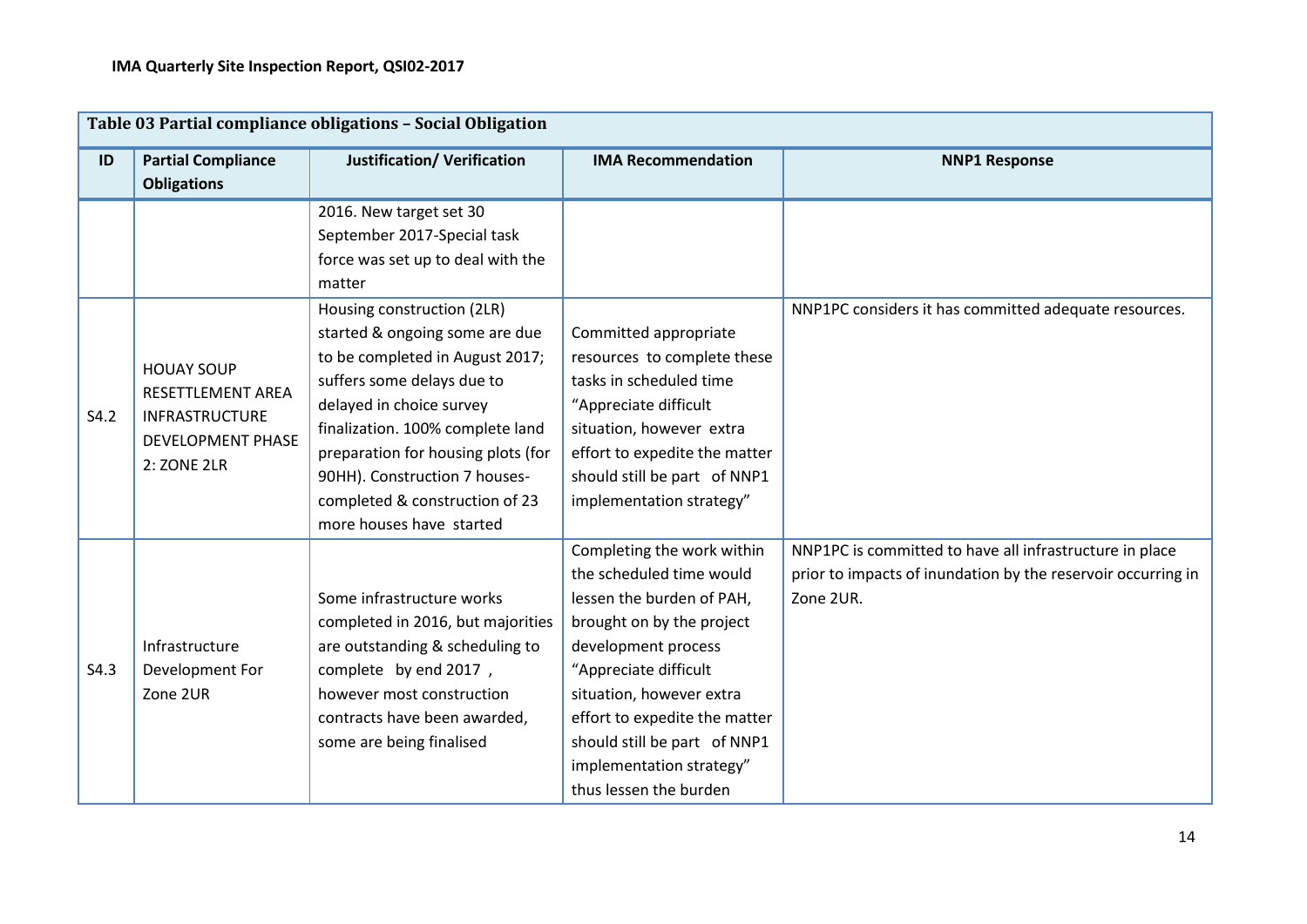|      |                                                           | Table 03 Partial compliance obligations - Social Obligation                                                                                                                                            |                                                                                                                                                                                                                                                                                                                  |                                                                                                                                                                                                                                                                                                                                                                                                                                                                                                                                                                                                                                                                                                                                                                   |
|------|-----------------------------------------------------------|--------------------------------------------------------------------------------------------------------------------------------------------------------------------------------------------------------|------------------------------------------------------------------------------------------------------------------------------------------------------------------------------------------------------------------------------------------------------------------------------------------------------------------|-------------------------------------------------------------------------------------------------------------------------------------------------------------------------------------------------------------------------------------------------------------------------------------------------------------------------------------------------------------------------------------------------------------------------------------------------------------------------------------------------------------------------------------------------------------------------------------------------------------------------------------------------------------------------------------------------------------------------------------------------------------------|
| ID   | <b>Partial Compliance</b><br><b>Obligations</b>           | <b>Justification/ Verification</b>                                                                                                                                                                     | <b>IMA Recommendation</b>                                                                                                                                                                                                                                                                                        | <b>NNP1 Response</b>                                                                                                                                                                                                                                                                                                                                                                                                                                                                                                                                                                                                                                                                                                                                              |
|      |                                                           |                                                                                                                                                                                                        | brought on to the PAPs by<br>the resettlement program.                                                                                                                                                                                                                                                           |                                                                                                                                                                                                                                                                                                                                                                                                                                                                                                                                                                                                                                                                                                                                                                   |
| S5.2 | Zone 2LR - Self-<br>Resettlement                          | In Progress-" appropriate system<br>& resources in place" to deal with<br>the SR; 25/256 HH hd their SRP<br>approved by PRLRC- total to date<br>368HH & a total of 50 HH have<br>resettled             | Committed adequate<br>resources to complete these<br>tasks in scheduled time<br>"Appreciate difficult<br>situation, however extra<br>effort to expedite the matter<br>shall still be part of NNP1<br>implementation strategy;<br>extended assistant to PAPs<br>as well as PRLRC shall be for<br>the good cause " | PAPs who have chosen Self Resettlement during the Final<br>Choice Survey are required to prepare their own Self<br>Resettlement Plan and seek approval by the PRLRC for such<br>plans. NNP1PC can assist in preparing the plan but do not<br>have authority to approve them, which is clearly the task of<br>the PRLRC.<br>Delay in PAPs preparing their own plans or preparing plans<br>which do not meet the criteria for demonstrating the<br>ability to restore a livelihood at the new location through<br>obtaining agricultural land is the main cause of delay, not a<br>lack of project resources.<br>Once Self Resettlement Plans are approved by the PRLRC<br>and PAPs sign the compensation agreement (Form G), cash<br>compensation is made swiftly. |
| S5.3 | Zone $2LR -$<br><b>Resettlement To The</b><br><b>HSRA</b> | PAH who chose to resettled HSRA<br>were consulted, explained the<br>entitled & choices following with<br>signing of MOU. Total 57 signed<br>MOU; 24 have dismantled their<br>houses; 23 have resettled | Committed appropriate<br>resources to complete these<br>tasks in scheduled time                                                                                                                                                                                                                                  | Noted.                                                                                                                                                                                                                                                                                                                                                                                                                                                                                                                                                                                                                                                                                                                                                            |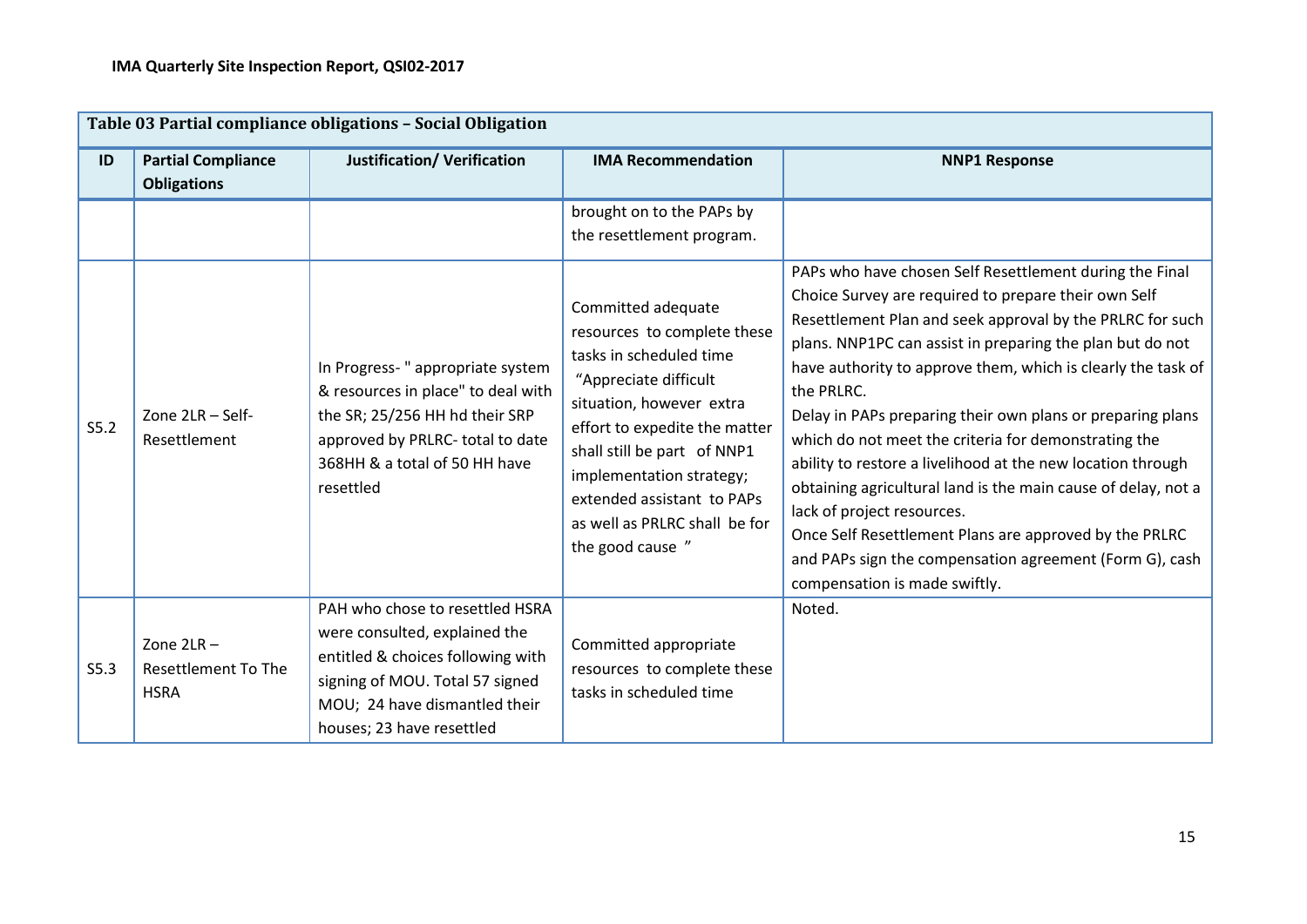|      |                                                                                             | Table 03 Partial compliance obligations - Social Obligation                                                                                                                                                                                                                                                                                                                          |                                                                                                                                                                                                                                                                                                      |                                                                                                                                                                                                                                                                                                                                                                                                                                                                                                                                                                                                                                                                                                                                                     |
|------|---------------------------------------------------------------------------------------------|--------------------------------------------------------------------------------------------------------------------------------------------------------------------------------------------------------------------------------------------------------------------------------------------------------------------------------------------------------------------------------------|------------------------------------------------------------------------------------------------------------------------------------------------------------------------------------------------------------------------------------------------------------------------------------------------------|-----------------------------------------------------------------------------------------------------------------------------------------------------------------------------------------------------------------------------------------------------------------------------------------------------------------------------------------------------------------------------------------------------------------------------------------------------------------------------------------------------------------------------------------------------------------------------------------------------------------------------------------------------------------------------------------------------------------------------------------------------|
| ID   | <b>Partial Compliance</b><br><b>Obligations</b>                                             | <b>Justification/ Verification</b>                                                                                                                                                                                                                                                                                                                                                   | <b>IMA Recommendation</b>                                                                                                                                                                                                                                                                            | <b>NNP1 Response</b>                                                                                                                                                                                                                                                                                                                                                                                                                                                                                                                                                                                                                                                                                                                                |
| S6.1 | <b>Livelihood Activities</b><br>For Hatsaykham<br><b>Resettlers In The HSRA</b><br>- Zone 3 | Livelihood programs continue<br>after full resettlement from zone<br>3. A total of 15 programs were<br>introduced, such programs<br>included agriculture, animal<br>husbandry livestock, aquaculture,<br>promoting off farm activities,<br>weaving as well as exploring<br>tourist potential. The activities<br>met with<br>considerable(cumulative)<br>progress range from 30%-70%  | REDP clause 466, indicates<br>"establishment of the<br>scholarship" as part of LRIRP.<br>What is the progress? Set up<br>demonstration and or<br>resource center, including<br>self-help groups.<br>"Noted with appreciation"<br>& keep up the good work, in<br>particular education<br>scholarships | The Scholarship program is ongoing in all project zones for<br>the past 3 years. The number of (female) students<br>graduating from high school was a limiting factor in for the<br>initial rounds of awarding scholarships. The QMR-1 2017,<br>Chapter 11, Table 11-1 states as follows: "Transferred<br>scholarship funds for the academic year of 2016-2017 to 79<br>students."<br>The Demonstration and Resource centre was established in<br>2012 and has been operational since.                                                                                                                                                                                                                                                              |
| S6.2 | The Houay Soup<br>Resettlement Area For<br>Zone 2LR Re-Settlers                             | Livelihood programs continue<br>after & during resettlement from<br>2LR (mainly early settlers).<br>Unlike zone 3 only a total of 6<br>programs were introduced, such<br>programs included soil<br>improvement, preparation of<br>land for cropping, fruit tree &<br>grazing. Despite low variety of<br>activities, the cumulative<br>progress, except for one range<br>from 50%-70% | Same as above. However<br>these settlers are far behind<br>their colleague from zone 3.<br>More resources should be<br>committed to expedite the<br>LIR activities asap.<br>"Noted with appreciation"<br>Keep up the good progress,<br>especially with Hatsaykham<br>settlers                        | As indicated in comment S5.3 from the IMA, only 23<br>Resettler Households have resettled to the HSRA by the<br>end of May 2017. Without people, a program cannot<br>progress. LIR activities are made available to PAPs based<br>on their interest to participate. For example, support is<br>provided to establish vegetable plots at temporary<br>locations or at their permanent housing plot, to provide a<br>source of nutrition.<br>NNP1PC continues to make resources available, based on<br>the interest of PAPs to participate. It is expected that the<br>example from Hatsaykham Resettlers will stimulate Zone<br>2LR resettlers to quickly uptake livelihood activities already<br>successfully implemented by Hatsaykham resettlers. |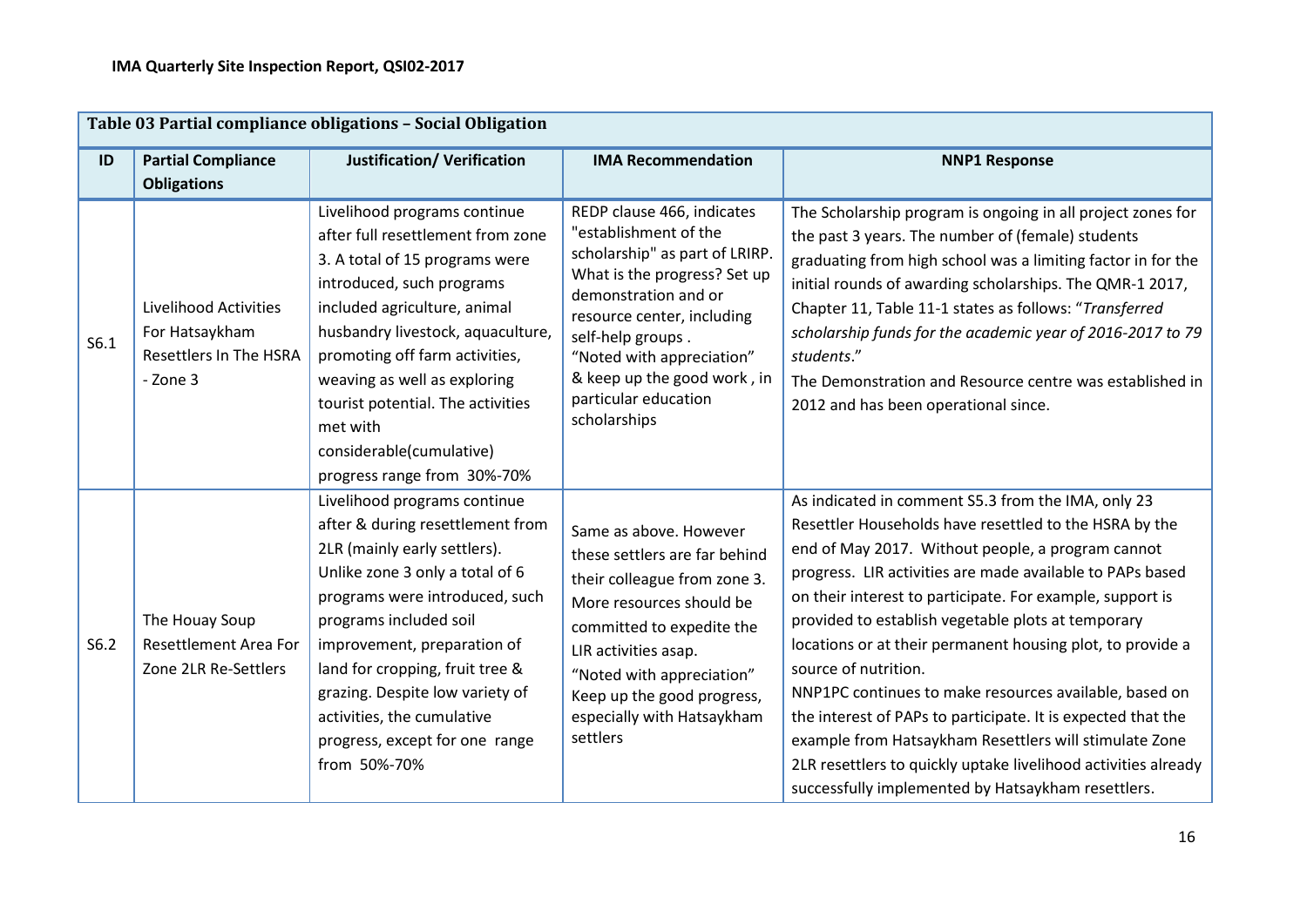|             | Table 03 Partial compliance obligations - Social Obligation                                                                         |                                                                                                                                                                                                                                                                                                                                                                                                                 |                                                                                                                                                                                                                                                                                                                                                                                                         |                                                                                                                                                                                                                                                                                                                                                                                                              |  |  |
|-------------|-------------------------------------------------------------------------------------------------------------------------------------|-----------------------------------------------------------------------------------------------------------------------------------------------------------------------------------------------------------------------------------------------------------------------------------------------------------------------------------------------------------------------------------------------------------------|---------------------------------------------------------------------------------------------------------------------------------------------------------------------------------------------------------------------------------------------------------------------------------------------------------------------------------------------------------------------------------------------------------|--------------------------------------------------------------------------------------------------------------------------------------------------------------------------------------------------------------------------------------------------------------------------------------------------------------------------------------------------------------------------------------------------------------|--|--|
| ID          | <b>Partial Compliance</b><br><b>Obligations</b>                                                                                     | <b>Justification/ Verification</b>                                                                                                                                                                                                                                                                                                                                                                              | <b>IMA Recommendation</b>                                                                                                                                                                                                                                                                                                                                                                               | <b>NNP1 Response</b>                                                                                                                                                                                                                                                                                                                                                                                         |  |  |
| S6.3        | Zone 5 Livelihood<br><b>Activities</b>                                                                                              | In - Progress "adequate<br>mechanism & resources in<br>place"- to deal with the issue<br>Total of 11 livelihood activities<br>were implemented. Overall<br>progress ranges from 30 to 60%.                                                                                                                                                                                                                      | All activities shall be<br>completed according to plan<br>to ensure the full restoration<br>of the income and livelihood                                                                                                                                                                                                                                                                                | Noted                                                                                                                                                                                                                                                                                                                                                                                                        |  |  |
| S6.4        | Livelihood Restoration<br>at Zone 2UR                                                                                               | Steady Progress - Certain<br>activities have been implemented<br>for 2UR; however some activities,<br>achieved less than planned. Total<br>of 11 livelihood activities were<br>implemented, they include cattle<br>farming, fish raising, weaving &<br>vegetable gardens, integrated<br>fish farming with rice field etc.<br>Overall progress ranges from 2 to<br>12%.Since 2014,<br>178/222HH(80%) participate | Encourage & enhance<br>intergrade fish (and frog)<br>farming with rice cultivation,<br>including preservation of<br>natural breeding ground for<br>frog or fish, thus ensuring<br>sustainable source of food.<br>"Keep up with the good<br>progress"<br>It is well understood that<br>PAP must choose his or her<br>livelihood activity, however,<br>a well informed choice<br>ensures optimal benefit. | NNP1PC continues to promote integrated farming.<br>However, which livelihood activity is chosen by each family<br>is their own choice.                                                                                                                                                                                                                                                                       |  |  |
| <b>S8.2</b> | <b>The Poverty</b><br><b>Elimination Test:</b><br>No detailed<br>monitoring of the<br>income restoration to<br>test the achievement | liii. (Poverty Elimination Test)<br>ensure that no PAP shall (X) by<br>the date which is two (2) years<br>after the Effective Date - The<br>Company shall ensure that this<br>poverty elimination test is<br>applied and sustainably met with                                                                                                                                                                   | The Poverty Elimination Test                                                                                                                                                                                                                                                                                                                                                                            | The Baseline Social Economic Survey was implemented in<br>2014. Results are incorporated in the Zone Specific REDP<br>Updates. At the end of 2016, NNP1PC and DESIA organized<br>a meeting to inform DESIA regarding NNP1PC's Socio-<br>Economic Monitoring Program. DEASIA expressed interest<br>in the program and requested to be further involved.<br>As reported in the QMR1-2017, Chapter 17, the data |  |  |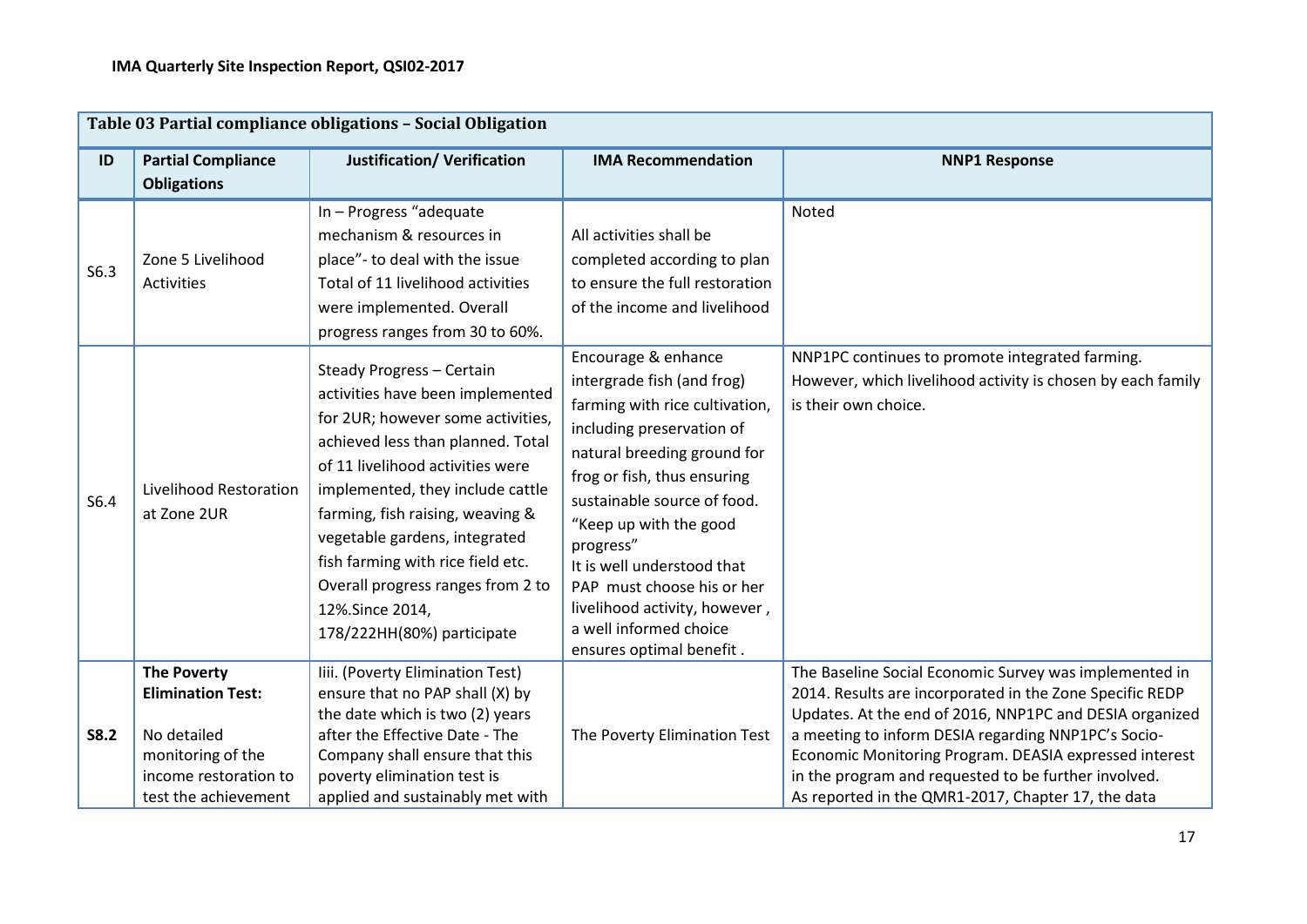| Table 03 Partial compliance obligations - Social Obligation |                                                                                                                                                                                                          |                                                                                                                                                                                                                                                                                                                                                                                                                                                                                                                     |                                                   |                                                                                                                                                                                                                                                                                                                                                                                                                                                                                                                                                                                                             |  |
|-------------------------------------------------------------|----------------------------------------------------------------------------------------------------------------------------------------------------------------------------------------------------------|---------------------------------------------------------------------------------------------------------------------------------------------------------------------------------------------------------------------------------------------------------------------------------------------------------------------------------------------------------------------------------------------------------------------------------------------------------------------------------------------------------------------|---------------------------------------------------|-------------------------------------------------------------------------------------------------------------------------------------------------------------------------------------------------------------------------------------------------------------------------------------------------------------------------------------------------------------------------------------------------------------------------------------------------------------------------------------------------------------------------------------------------------------------------------------------------------------|--|
| ID                                                          | <b>Partial Compliance</b><br><b>Obligations</b>                                                                                                                                                          | <b>Justification/ Verification</b>                                                                                                                                                                                                                                                                                                                                                                                                                                                                                  | <b>IMA Recommendation</b>                         | <b>NNP1 Response</b>                                                                                                                                                                                                                                                                                                                                                                                                                                                                                                                                                                                        |  |
|                                                             | of the Poverty<br><b>Elimination Test and</b><br>Not Worse-Off                                                                                                                                           | respect to each PAP at successive<br>two (2) year intervals thereafter<br>until the date which is ten (10)<br>years after COD                                                                                                                                                                                                                                                                                                                                                                                       |                                                   | collection for the Biannual Socio Economic Survey 2 (BSES-<br>2) started in Q1 2017. 3 staff from MONRE-DESIA and one<br>staff from each of the DAFO- Rural Development Unit form<br>Thathom, Hom, Bolikan and Paksan were invited to<br>participate in the training of Enumerators. The 3 DESIA<br>staff also joined the initial days of data collection. The<br>DAFO- Rural Development Unit staff joined for the full data<br>collection period.<br>Data collection was completed in Q2-2017. To date, the<br>data has been entered into the company database.<br>Analysis will be conducted in Q3 2017. |  |
| <b>S8.3</b>                                                 | <b>Maintaining Economic</b><br><b>Parity Test</b><br>No detailed<br>monitoring of the<br>income restoration to<br>test the achievement<br>of the Poverty<br><b>Elimination Test and</b><br>Not Worse-Off | a. Within two (2) years from the<br>commencement of any Project<br>impact (in case of resettlement<br>based on REDP, two (2) years<br>after the completion of all the<br>physical relocation of the PAPs)<br>on a PAP household, economic<br>parity with that PAP household's<br>pre-impact position shall be<br>achieved; and b. Thereafter, the<br>Company shall ensure that this<br>economic parity test is applied<br>and met at two (2) year intervals<br>until the date which is ten (10)<br>years after COD. | <b>Maintaining Economic Parity</b><br><b>Test</b> | See comment above to "The Poverty Elimination Test"                                                                                                                                                                                                                                                                                                                                                                                                                                                                                                                                                         |  |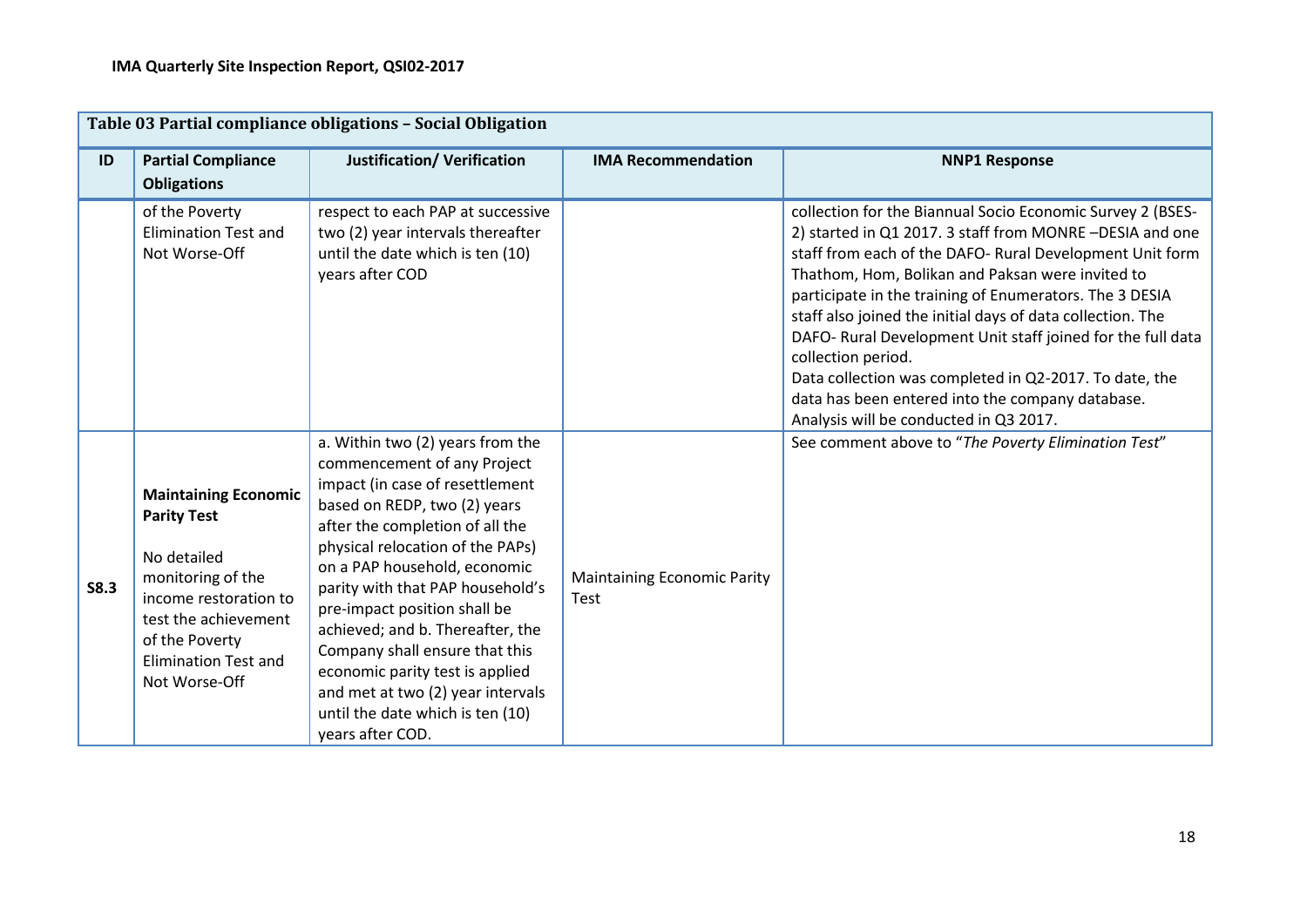|       |                                                                 | Table 03 Partial compliance obligations - Social Obligation                                                                                                                                                                                                                                                                                                                                                                                 |                                                                                                                                                                                                                                         |                                                                                                                                                                                                                                                                                                                                                                                                                                                                                                                                                                                                                                                                                                                                                                                                                                                                           |
|-------|-----------------------------------------------------------------|---------------------------------------------------------------------------------------------------------------------------------------------------------------------------------------------------------------------------------------------------------------------------------------------------------------------------------------------------------------------------------------------------------------------------------------------|-----------------------------------------------------------------------------------------------------------------------------------------------------------------------------------------------------------------------------------------|---------------------------------------------------------------------------------------------------------------------------------------------------------------------------------------------------------------------------------------------------------------------------------------------------------------------------------------------------------------------------------------------------------------------------------------------------------------------------------------------------------------------------------------------------------------------------------------------------------------------------------------------------------------------------------------------------------------------------------------------------------------------------------------------------------------------------------------------------------------------------|
| ID    | <b>Partial Compliance</b><br><b>Obligations</b>                 | <b>Justification/ Verification</b>                                                                                                                                                                                                                                                                                                                                                                                                          | <b>IMA Recommendation</b>                                                                                                                                                                                                               | <b>NNP1 Response</b>                                                                                                                                                                                                                                                                                                                                                                                                                                                                                                                                                                                                                                                                                                                                                                                                                                                      |
| S9.2  | Regularly<br>communicate and<br>update information<br>with PAPs | Company has, thru its SMO, RMU,<br>DCC & VDC has demonstrated<br>effort in providing regular<br>communication with PAP<br>throughout the all impact zones.<br>A specific example includes<br>during impoundment of<br>Regulating dam, the company<br>discussed risk and consult plan<br>for addressing the issue. However<br>from IMA random sample<br>interviews (Zone 5) indicated host<br>village PAPs were "not<br>adequately informed" | Ensure all PAH receive timely<br>and regular update<br>information- more regular<br>meetings and or set up<br>information center (village<br>office)<br>IMA made 2/2 HH spot<br>interviews, all indicated "Not<br>Adequately Informed". | NNP1PC disagrees with the observation that insufficient<br>information is disseminated to relevant communities and<br>that more regular meetings are required.<br>The RMU and District Coordination Committee conduct<br>regular, ongoing consultation meeting at each of the<br>project communities and household to inform the public of<br>notifications issued by the Government of Laos. Copies of<br>such notifications are provided to the Village Authorities<br>after the consultation meeting. The village meeting hall<br>signboards in Hat Gniun and Thahuea and villages at 2UR<br>and 2LR are used to post information.<br>Following the completion of the construction of the Village<br>Meeting Hall and Office, a suitable venue will become<br>available to post information in the HSRA and NNP1PC will<br>make use of this venue to post information. |
| S10.1 | Grievance redress                                               | In Progress- "adequate system &<br>resources in place" to deal with<br>the issues. Most grievances<br>related to dispute on<br>Compensation Unit Rate, as well<br>PRLRC Compensation Policy. To<br>date 2,168 cases were received,<br>1,399 resolved, 389 were<br>pending.                                                                                                                                                                  | Committed adequate<br>resources to complete these<br>tasks in scheduled time<br>"Appreciate difficult<br>situation, however extra<br>effort to expedite the matter<br>shall still be part of NNP1<br>implementation strategy.           | NNP1PC considers it has committed adequate resources.<br>The NNP1PC Grievance Team is in place and providing<br>support to the GOL Grievance Redress Mechanism. The<br>team will stay in place until all grievance cases are solved.                                                                                                                                                                                                                                                                                                                                                                                                                                                                                                                                                                                                                                      |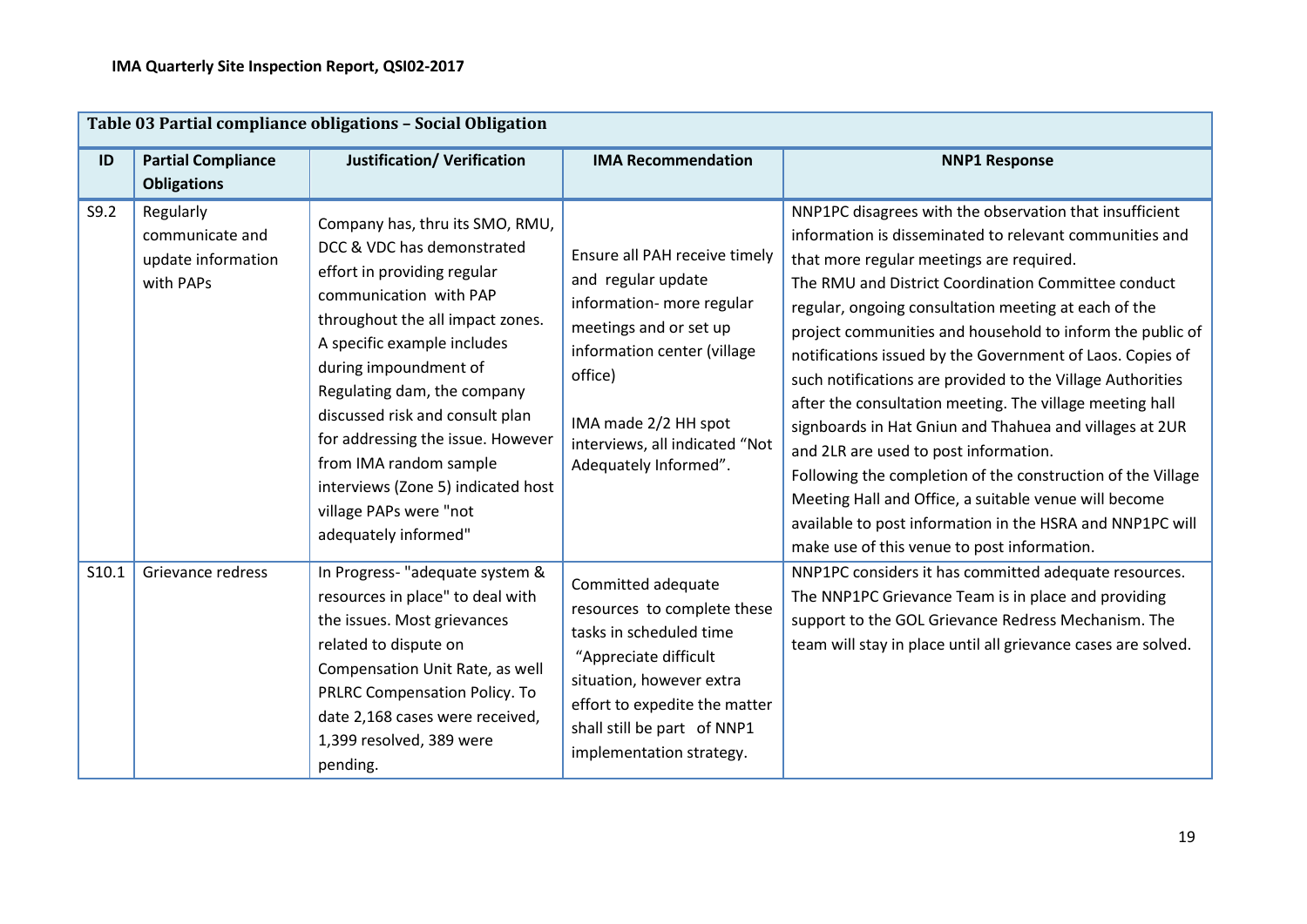#### **5.4. Non-Compliance Findings**

Findings in this section relate to obligations which, in the view of the IMA, have not been met in accordance with the environmental and social commitments of the project as set forth in Annex C of the Concession Agreement and subsidiary plans and agreements. DESIA will determine which items of non-compliance constitute a breach of contract or should incur penalties.

**Table 4 Non-Compliance Findings – Environmental Obligations** 

|      |                                                    | Table 4 Non-Compliance Findings - Environmental Obligations                                                                                                                                                                                                                                |                                                                                                                                                                                                                                                                                                                                                                                                                                                        |                                                                                                                                                                                                                                                                                                                                                                                                                                                                                                                                                                                                                                                                                                                                                                                                                                                                                                                                                                                                                                                                                                                       |
|------|----------------------------------------------------|--------------------------------------------------------------------------------------------------------------------------------------------------------------------------------------------------------------------------------------------------------------------------------------------|--------------------------------------------------------------------------------------------------------------------------------------------------------------------------------------------------------------------------------------------------------------------------------------------------------------------------------------------------------------------------------------------------------------------------------------------------------|-----------------------------------------------------------------------------------------------------------------------------------------------------------------------------------------------------------------------------------------------------------------------------------------------------------------------------------------------------------------------------------------------------------------------------------------------------------------------------------------------------------------------------------------------------------------------------------------------------------------------------------------------------------------------------------------------------------------------------------------------------------------------------------------------------------------------------------------------------------------------------------------------------------------------------------------------------------------------------------------------------------------------------------------------------------------------------------------------------------------------|
| ID   | <b>Non-Compliance</b><br><b>Obligations</b>        | <b>Justification/ Verification</b>                                                                                                                                                                                                                                                         | <b>IMA Recommendation</b>                                                                                                                                                                                                                                                                                                                                                                                                                              | <b>NNP1 Response</b>                                                                                                                                                                                                                                                                                                                                                                                                                                                                                                                                                                                                                                                                                                                                                                                                                                                                                                                                                                                                                                                                                                  |
| E3.2 | Water Availability and<br><b>Pollution Control</b> | Wastewater discharge and<br>leakage from the worker<br>camp(Kenber Camp,<br>Obayashi Camp(WWTS1-2),<br>IHI Main Camp, SongDa 5<br>Camp No. 2, Sino Hydro<br>Camp) - Significant non-<br>compliance TSS, BOD5,<br>COD and NH3-N, total<br>nitrogen and total<br>coliforms, fecal coliforms) | NNP1 should take more action for<br>permanent solving this issue, and keep<br>continuous action under the improved<br>design.<br>This item is a carry-over from 2016.<br><b>Recommend penalty following</b><br>appropriate cure period of 60 days<br>pursuant to Annex C, Clause 35 para<br>(c)(i)<br>Propose to MONRE/DESIA to issue<br>warning letter/Enforcement Notice for<br>corrective action and penalty shall be<br>imposed if no improvement. | NNP1PC has been following up on the issue closely<br>to ensure that the waste water treatment systems<br>(WWTS) at all the contractors' camps follow the<br>external consultant's recommendations of having<br>proper wetland systems and chlorine dosing units.<br>By early August 2017, all the camps except Zhefu<br>camp completed the improvement of their WWTS<br>and applied chlorine (sodium hypochlorite and<br>calcium to kill bacteria before discharging. The<br>amount of dosage is being figured out by the<br>contractor and monitored closely by NNP1PC. The<br>effluent results in July 2017 showed that the<br>number of total coliforms and BOD <sub>5</sub> in most of the<br>contractors' camps reduced significantly to less<br>than 160,000 MPN/100 ml.<br>Following additional improvements in July-August<br>2017, all camps have complied with the critical<br>effluent standards since beginning of September<br>2017. NNP1PC will continue to closely monitor and<br>require the contractors to ensure that the amount<br>of total and faecal coliforms continue to meet the<br>standard. |
|      |                                                    |                                                                                                                                                                                                                                                                                            |                                                                                                                                                                                                                                                                                                                                                                                                                                                        |                                                                                                                                                                                                                                                                                                                                                                                                                                                                                                                                                                                                                                                                                                                                                                                                                                                                                                                                                                                                                                                                                                                       |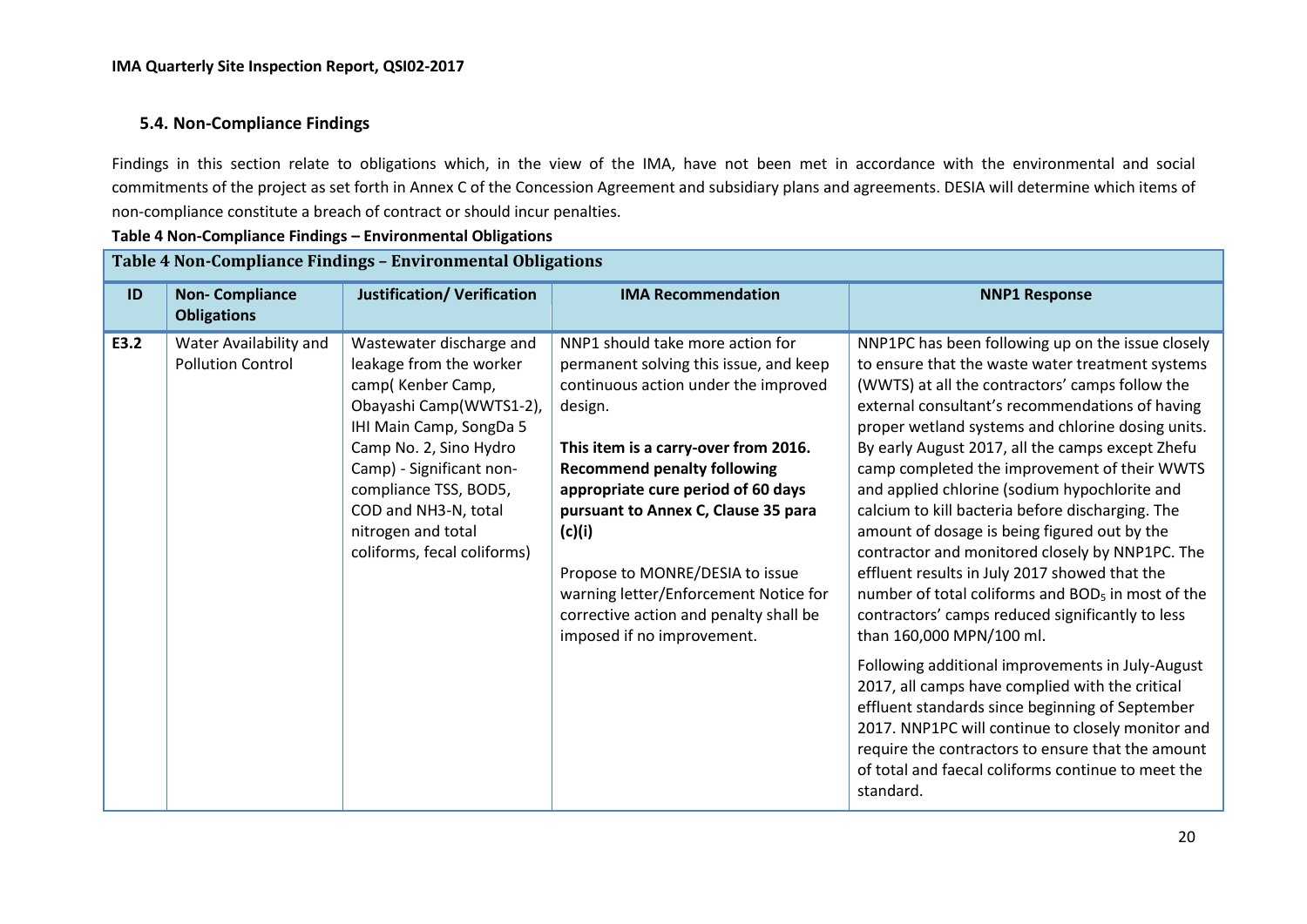|      | Table 4 Non-Compliance Findings - Environmental Obligations |                                                                                                                                    |                                                                                                                                                                                                                                                                                                                                                                                                                                                               |                                                                                                                                                                                                                                                                                                                                                                                                                                                                                                                                                                                                                                                                                                                                                                                                                     |  |  |  |  |
|------|-------------------------------------------------------------|------------------------------------------------------------------------------------------------------------------------------------|---------------------------------------------------------------------------------------------------------------------------------------------------------------------------------------------------------------------------------------------------------------------------------------------------------------------------------------------------------------------------------------------------------------------------------------------------------------|---------------------------------------------------------------------------------------------------------------------------------------------------------------------------------------------------------------------------------------------------------------------------------------------------------------------------------------------------------------------------------------------------------------------------------------------------------------------------------------------------------------------------------------------------------------------------------------------------------------------------------------------------------------------------------------------------------------------------------------------------------------------------------------------------------------------|--|--|--|--|
| ID   | <b>Non-Compliance</b><br><b>Obligations</b>                 | <b>Justification/ Verification</b>                                                                                                 | <b>IMA Recommendation</b>                                                                                                                                                                                                                                                                                                                                                                                                                                     | <b>NNP1 Response</b>                                                                                                                                                                                                                                                                                                                                                                                                                                                                                                                                                                                                                                                                                                                                                                                                |  |  |  |  |
| E3.5 | <b>Waste Management</b>                                     | Very poor waste<br>management at the<br>landfill. No waste<br>separation. Significant non-<br>compliance with Operation<br>manual. | NNP1 should take more action for<br>solving this issue.<br>NNP1 Landfill shall be managed by EMO<br>in accordance with the operational<br>manual as well as HSRV Landfill. Waste<br>shall be properly segregated before<br>dispose of at the landfill. Strict<br>enforcement shall be applied for poor<br>waste segregation.<br>Propose to MONRE/DESIA to issue<br>warning letter for corrective action and<br>penalty shall be imposed if no<br>improvement. | As soon as the rain stopped, NNP1PC pumped out<br>about 150 $m3$ of the leachate from the last pond<br>and dug three small holes in the pit to allow<br>stagnant water to seep down and dry up the pit.<br>Waste covering was completed and being<br>followed-up closely by NNP1PC. Besides, NNP1PC<br>has strengthened spot checking of waste bags<br>delivered to the landfill and at contractors' camps<br>on a daily basis. If NNP1PC finds out that waste is<br>not separated properly at the camps after three<br>warnings, a ONC/NCR1 will be issued.<br>We do acknowledge that there was a period with<br>poor management of the landfill, but we think that<br>issuing a warning is harsh considering that there<br>were no significant risks to the environment and<br>no violation of effluent standards |  |  |  |  |

## **Table 05 Non-compliance obligations – Social Obligation**

|             | Table 05 Non-compliance obligations - Social Obligation    |                                     |                             |                                                            |  |  |  |  |  |
|-------------|------------------------------------------------------------|-------------------------------------|-----------------------------|------------------------------------------------------------|--|--|--|--|--|
| ID          | <b>Partial Compliance</b><br>Obligations                   | Justification/ Verification         | <b>IMA Recommendation</b>   | <b>NNP1 Response</b>                                       |  |  |  |  |  |
| <b>S7.2</b> | <b>Implementation of</b>                                   | Progress toward ensuring the        | Implementation of the Labor | This is a requirement under the main body of the           |  |  |  |  |  |
|             | the Labour                                                 | 60% rate of employment for Lao      | Management Plan.            | Concession Agreement (clause 4.9 (a)) and not an Annex C   |  |  |  |  |  |
|             | nationals is essential. The IMA<br><b>Management Plan:</b> |                                     |                             | obligation (not a MONRE issue). Therefore, this issue      |  |  |  |  |  |
|             | Lao national and local                                     | notes progress against this         | Enhance efforts to recruit  | should be dealt with under the main Concession             |  |  |  |  |  |
|             | employment lower                                           | obligation but also notes that this | Lao workers to meet         | Agreement and its relevant procedures. Note also that this |  |  |  |  |  |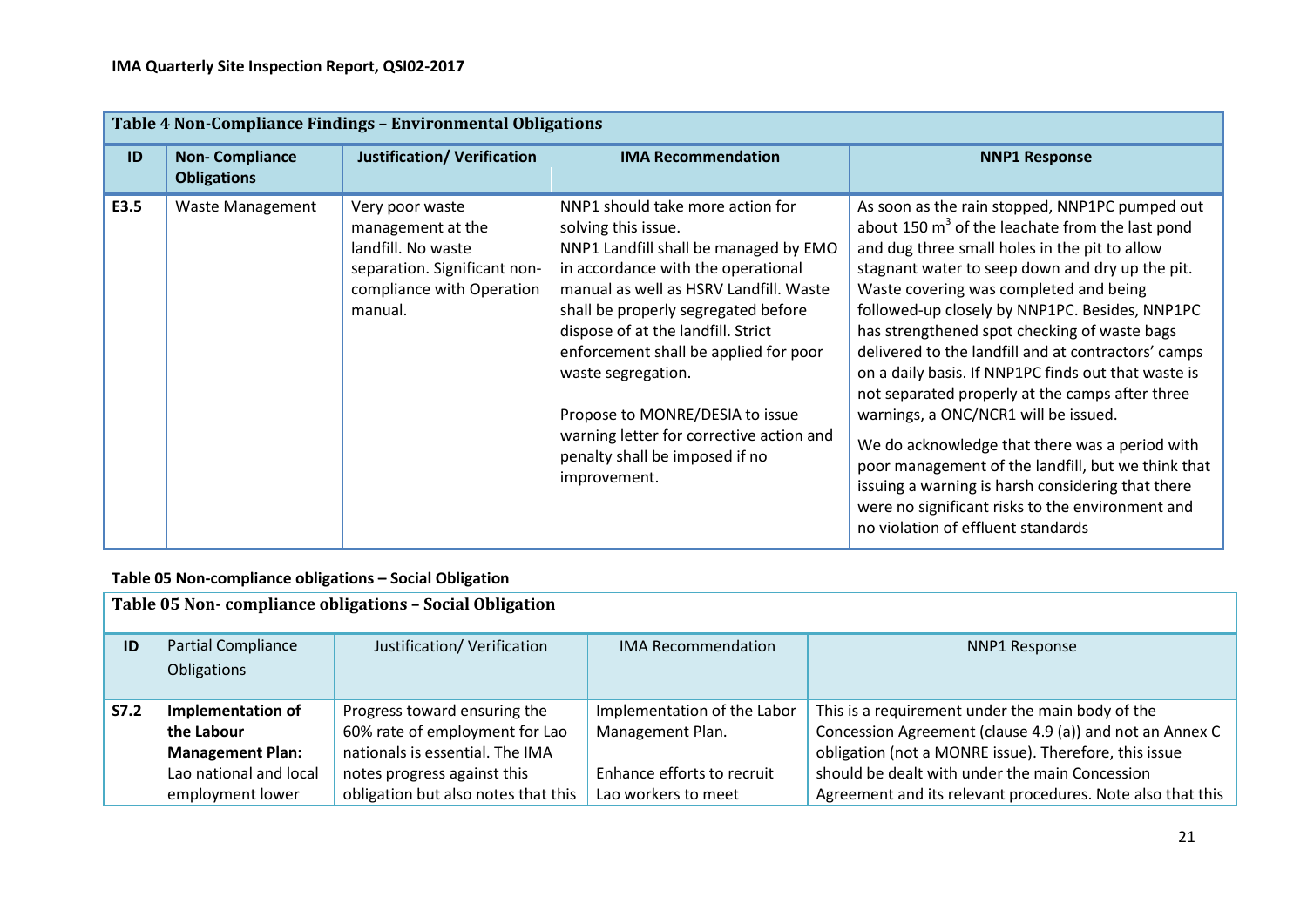| than agreed in the CA  | should have been done much          | obligations, review salary   | issue has been reported to the Joint Steering Committee. |
|------------------------|-------------------------------------|------------------------------|----------------------------------------------------------|
| (which requires 60%)   | sooner.                             | scales to ensure competitive |                                                          |
| Lao national           | Suggesting the completion of the    | local rates                  |                                                          |
| employment during      | selection process of the labor      |                              |                                                          |
| CP. Currently only     | representative for all the relevant | Given the long-standing      |                                                          |
| 46%), though progress  | units. More efforts need to be      | nature of this area of non-  |                                                          |
| is noted. Very low     | taken to employ women, local        | compliance the IMA           |                                                          |
| rates of female        | community members, and              | recommend penalty            |                                                          |
| employment (6.9%)      | Hmong minorities.                   | following appropriate cure   |                                                          |
| and even lower for     |                                     | period of 60 days pursuant   |                                                          |
| local communities      |                                     | to Annex C, Clause 35 para   |                                                          |
| (4.9%). Hmong          |                                     | (c)(i)                       |                                                          |
| workers constitute     |                                     |                              |                                                          |
| only 0.1% of total     |                                     |                              |                                                          |
| workers. Low           |                                     |                              |                                                          |
| insurance coverage for |                                     |                              |                                                          |
| SinoHydro contractor,  |                                     |                              |                                                          |
| most units do not      |                                     |                              |                                                          |
| have Worker's          |                                     |                              |                                                          |
| Representatives.       |                                     |                              |                                                          |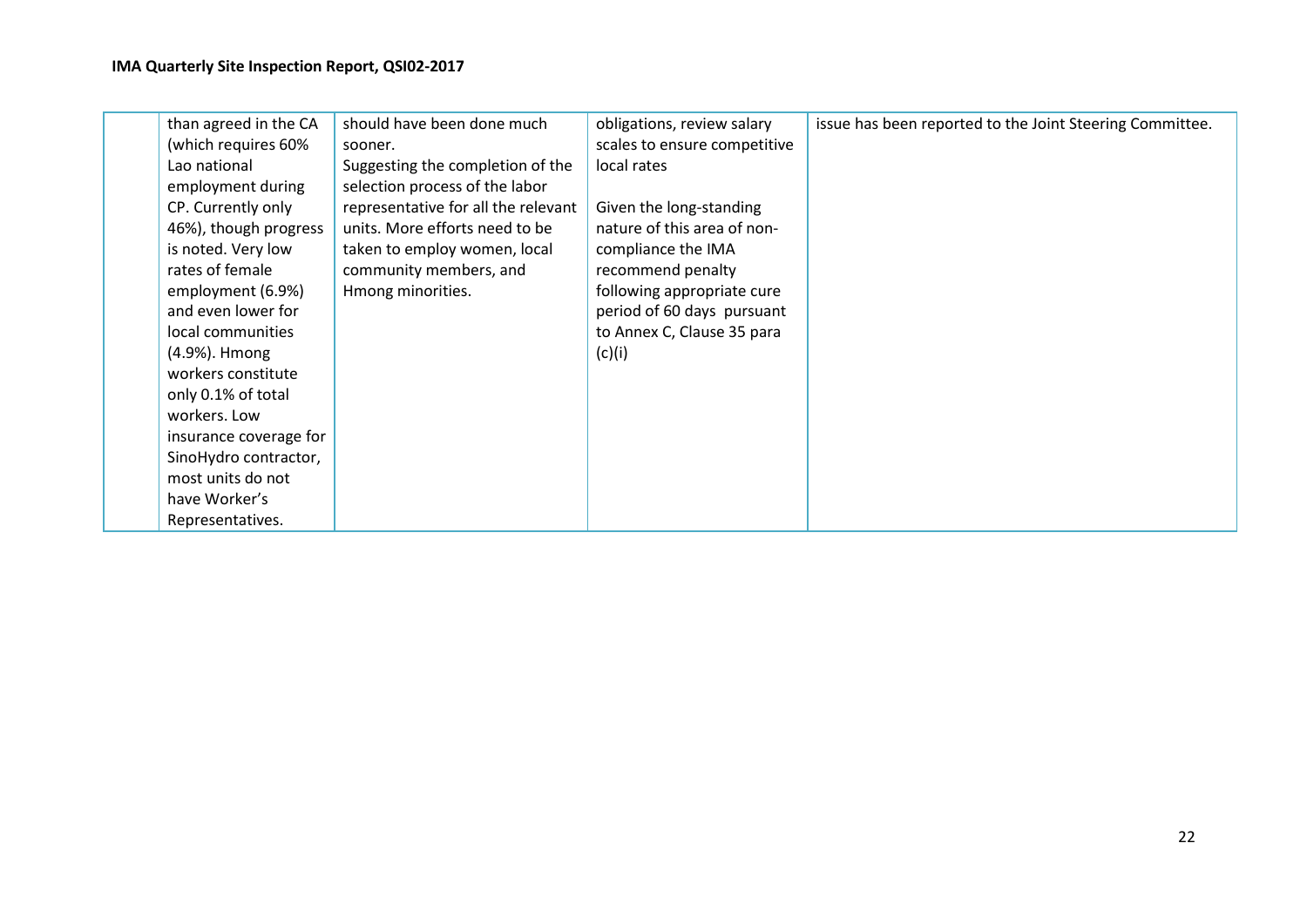

## **MINISTRY OF NATURAL RESOURCES AND ENVIRONMENT Department of Environmental and Social Impact Assessment LAO PDR**

## **6. Lesson Learnt**

In the IMA's previous assessment, the issue of non-disclosure and delayed disclosure of reports, plans and other information has been significantly improved, except where noted. The disclosure of draft monitoring reports to the IMA has allowed for a more realistic and timely assessment of compliance. Lack of disclosure and reporting with regard to various work plans, updated measures, reporting against specific obligations and other information results in large domains of uncertainty wherein further non-compliance may be at issue, but cannot be adequately assessed based upon available evidence. The IMA recommends—as it has recommended in previous assessments—closer coordination between NNP1PC and DESIA, especially including the sharing of key plans and reports even if these have not yet been finalized, as finalization within NNP1PC, ADB and other concerned stakeholders seems to take a considerable period of time, introducing risks of non-compliance assessment due to delay. The time-lag between implementation of measures, monitoring and reporting on these measures and their effectiveness and the release of this information to the IMA team produces some dissonance between the accuracy of compliance review by the IMA team and the current situation in the project. The IMA has raised this issue in the previous Assessment and fully expects that revised working arrangements and closer coordination will become increasingly effective.

## **7. Follow up Activities**

The next Quarterly Site Inspection is scheduled in December 2017. In the next Quarter (Q4 of 2017), the IMA Team will conduct the inspection of construction sites and meeting with EMUs, RMUs and WRPCs in both provinces Borikhamxay and Xaysoumboun to assess compliance with environmental and social conditions and measures.

### **8. Annexes**

- 1. Periodic Compliance Review Checklists Environmental Obligations
- 2. Periodic Compliance Review Checklists Social Obligations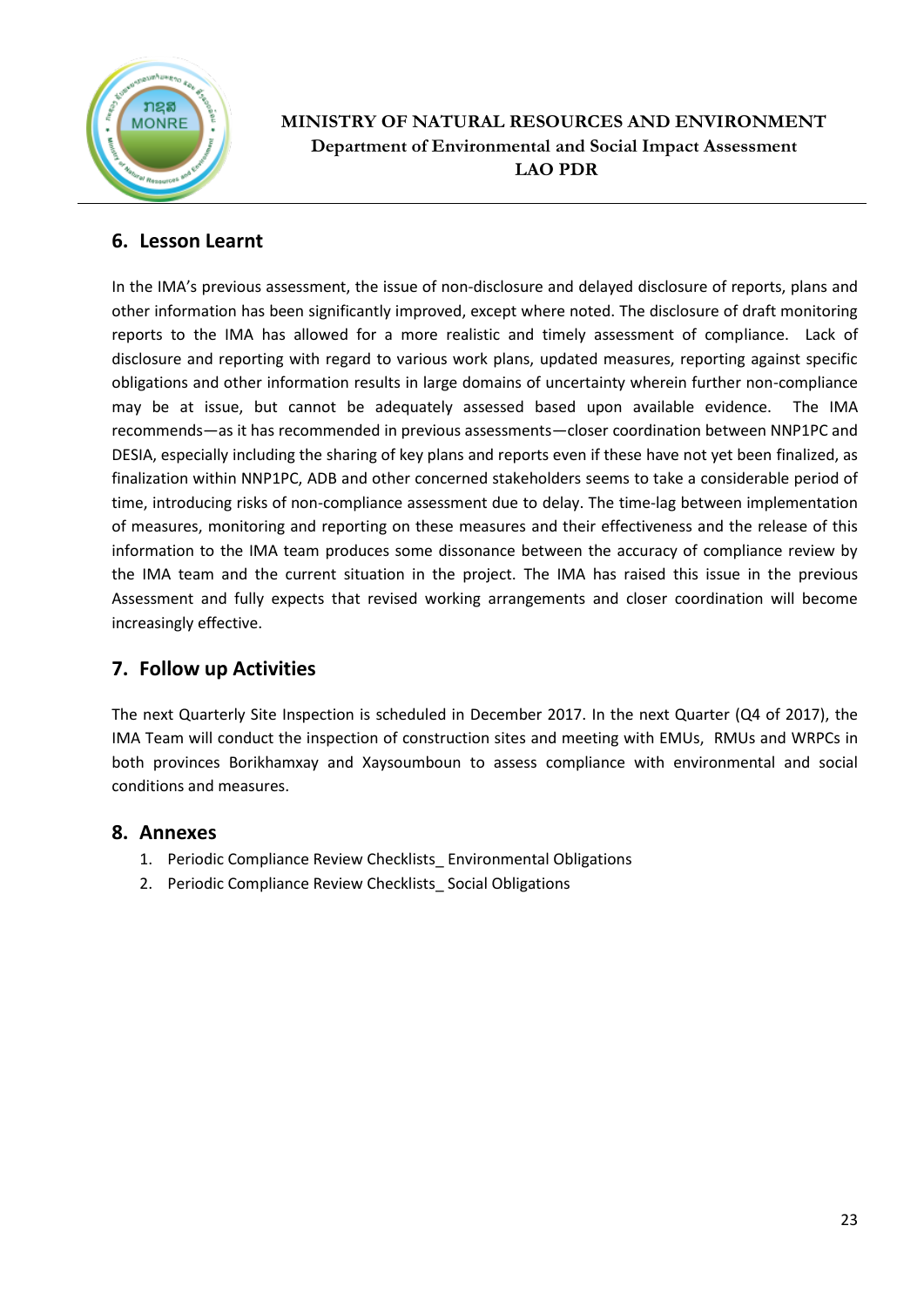# **ANNEXES**

**Annex 1 Periodic Compliance Review Checklists Environmental Obligations**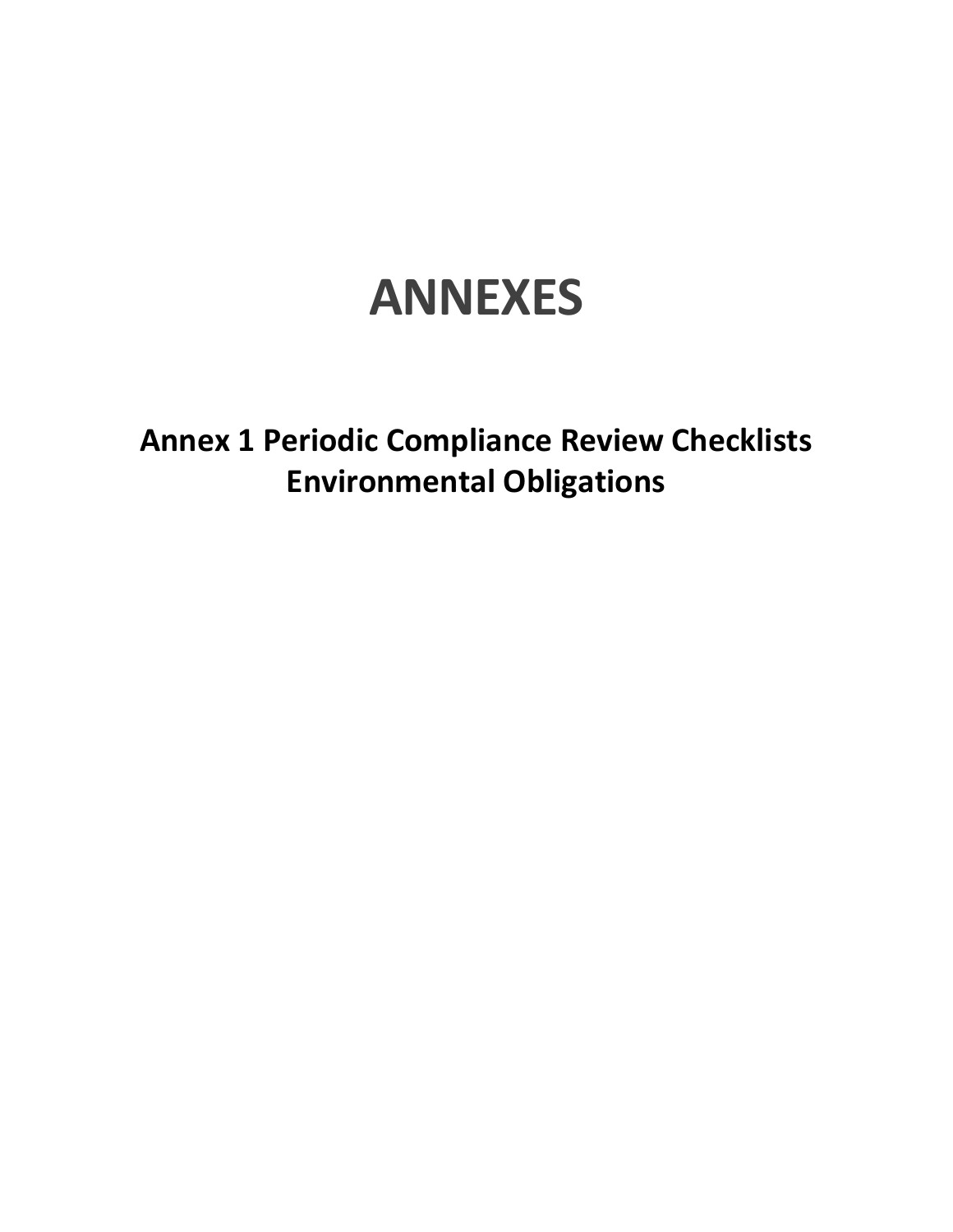| <b>Obligations</b> |                                                                                                                                                                                        | <b>Compliance Status</b>                                                     |                  |                                                                                                                                                                                                           | <b>Correction Action</b>                   |                                                                                                                                                                                                                                |                                |
|--------------------|----------------------------------------------------------------------------------------------------------------------------------------------------------------------------------------|------------------------------------------------------------------------------|------------------|-----------------------------------------------------------------------------------------------------------------------------------------------------------------------------------------------------------|--------------------------------------------|--------------------------------------------------------------------------------------------------------------------------------------------------------------------------------------------------------------------------------|--------------------------------|
| ID                 | <b>Compliance Checklist</b>                                                                                                                                                            | <b>Source Ref</b>                                                            | <b>CL Status</b> | <b>Justification/ Verification</b>                                                                                                                                                                        | Source of<br><b>Verification</b>           | <b>IMA Recommendation</b>                                                                                                                                                                                                      | <b>Agreed</b><br><b>Action</b> |
| <b>E1</b>          | <b>General Obligations</b>                                                                                                                                                             |                                                                              |                  |                                                                                                                                                                                                           |                                            |                                                                                                                                                                                                                                |                                |
| E1.1               | Data and information: (i)<br>recordkeeping, (ii) company<br>Obligations regarding Data and<br>Information, (iii) Company<br>Responsibility for Data and<br>Information Provided to GOL | Clause 11,12,13<br>of Annex C to the<br><b>ICA</b>                           | $\mathbf{1}$     | Copies of data retained and made<br>available on request.                                                                                                                                                 | Monthly and<br>Quarterly report to<br>GoLs | Continue the good job                                                                                                                                                                                                          |                                |
|                    | E1.2 Baseline data collection:<br><b>Establishing Baselines for More</b><br>Accurate Evaluation, Data<br>collection and Sharing of data                                                | Clause 14,15,16<br>of Annex C to the<br><b>CA</b>                            | $\mathbf{1}$     | Ongoing social economic baseline<br>data collection                                                                                                                                                       | <b>SMO May Report</b>                      | Sharing of baseline report                                                                                                                                                                                                     |                                |
|                    | E1.3 The Public's Right to<br>Information                                                                                                                                              | Clause 17 b. and<br>c. of Annex C. and<br>Public<br>Involvement<br>Guideline | 2 <sup>1</sup>   | Information released as requested.<br>However, late released of approved information,<br>or final documents. No<br>communication or information<br>centres in the HSRA as well as in<br>the host village. | Project<br>Website page                    | Establish a clear communication<br>procedure/mechanism between ESD<br>and NNP1 communication team<br>required. Information centre shall be<br>provided at HSRA and host village and<br>information shall be regularly updated. |                                |
|                    | E1.4 Standards: (i) Compliance with<br>Standards, (ii) Updating of<br>Standards (iii) Updating of Best<br>Available Techniques and Best<br>Practices; Allocation of Costs.             | Clause 18, 20, 21.<br>of Annex C.                                            | $\mathbf{1}$     | No written notification of the<br>updated Additional Standards has<br>been submitted to DESIA.                                                                                                            | Interview of DESIA                         | Submission of written assessment of the<br>updated BAT that will be applicable to<br>the Project to DESIA                                                                                                                      |                                |
|                    | E1.5 Obtain written permits from<br><b>MONRE</b>                                                                                                                                       | Clause 25-32 of<br>Annex C.                                                  | $\mathbf{1}$     | <b>ECC</b> obtained                                                                                                                                                                                       | <b>ECCs</b>                                |                                                                                                                                                                                                                                |                                |
|                    | E1.6 Self-Monitoring and Reporting<br>by the Company                                                                                                                                   | Clause 33 of<br>Annex <sub>C</sub> .                                         | $\mathbf{1}$     | Self-monitoring conducted by ESD<br>(EMO and SMO)                                                                                                                                                         | Monitoring report                          |                                                                                                                                                                                                                                |                                |
|                    | E1.7 GOL Monitoring and Inspections Clause 34 of                                                                                                                                       | Annex C.                                                                     | $\mathbf{1}$     | GOL monitoring conducted by EMU, Monitoring report<br>RMUs, PONREs and MONRE/DESIA                                                                                                                        |                                            |                                                                                                                                                                                                                                |                                |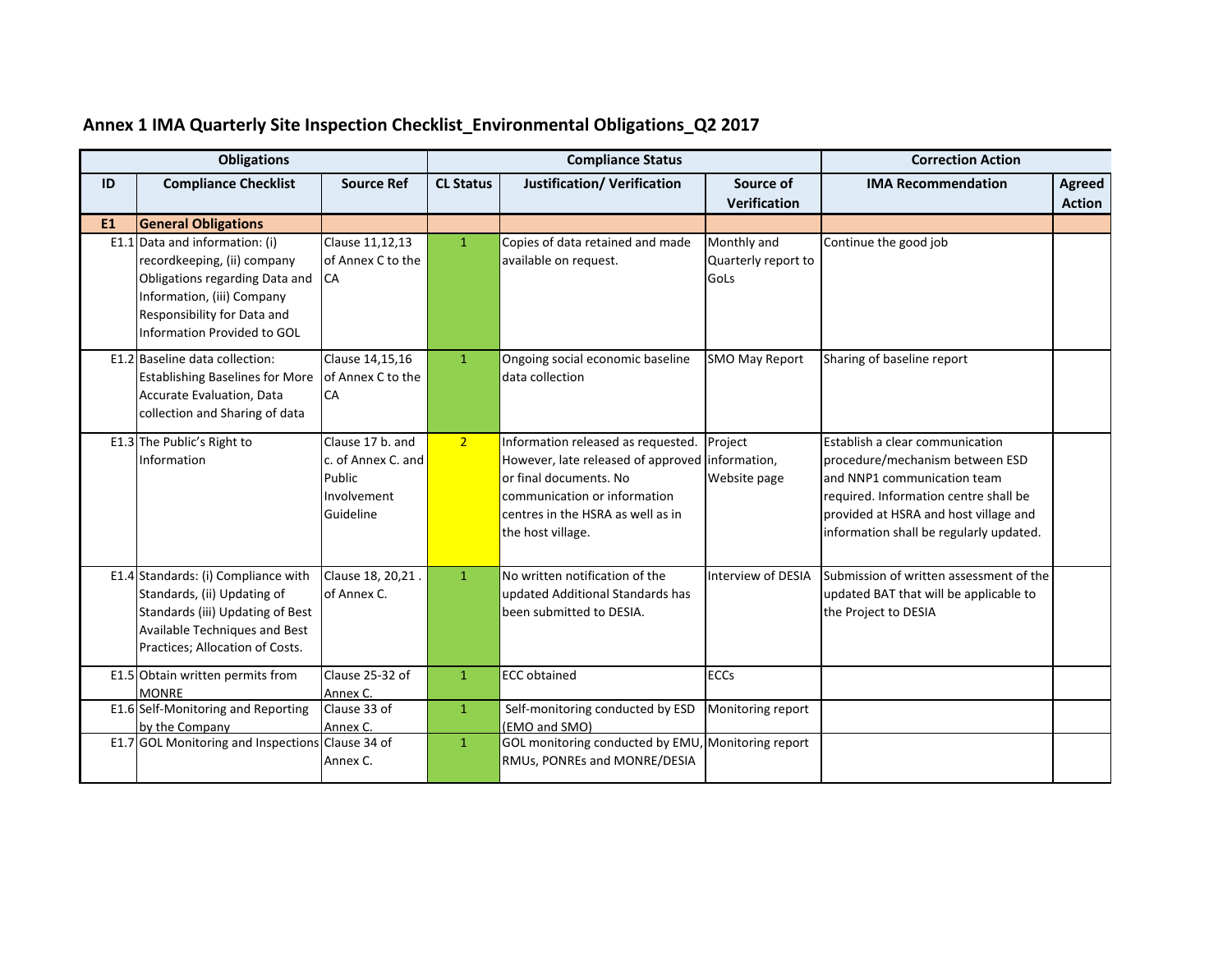| <b>Obligations</b> |                                                        | <b>Compliance Status</b>             |                  | <b>Correction Action</b>                                                                                                                                  |                                                  |                                                                                                                                                                                                                                                                                                                                                                                               |                                |
|--------------------|--------------------------------------------------------|--------------------------------------|------------------|-----------------------------------------------------------------------------------------------------------------------------------------------------------|--------------------------------------------------|-----------------------------------------------------------------------------------------------------------------------------------------------------------------------------------------------------------------------------------------------------------------------------------------------------------------------------------------------------------------------------------------------|--------------------------------|
| ID                 | <b>Compliance Checklist</b>                            | <b>Source Ref</b>                    | <b>CL Status</b> | <b>Justification/ Verification</b>                                                                                                                        | Source of<br><b>Verification</b>                 | <b>IMA Recommendation</b>                                                                                                                                                                                                                                                                                                                                                                     | <b>Agreed</b><br><b>Action</b> |
| <b>E2</b>          | <b>Environmental Documents and Reporting</b>           |                                      |                  |                                                                                                                                                           |                                                  |                                                                                                                                                                                                                                                                                                                                                                                               |                                |
|                    | E2.1 Environmental Management<br>System                | Clause 55-56 of<br>Annex C to the CA | $\mathbf{1}$     | In progress                                                                                                                                               | <b>EMO May Report</b>                            | The Company shall prepare and at all<br>times implement its Environmental<br>Management System ("EMS") in strict<br>compliance with the Standards and<br>meeting all requirements of the ISO EMS<br>Requirements.                                                                                                                                                                             |                                |
|                    | E2.2 Providing Information and Data<br>to MONRE        | Clause 58 of<br>Annex C to the CA    | $\mathbf{1}$     | Information available on requested                                                                                                                        | Interview of DESIA<br>staffs on 10 Jul<br>2017   | Continue the good job                                                                                                                                                                                                                                                                                                                                                                         |                                |
|                    | E2.3 Reporting: Monthly and Annual<br>Reports          | Clause 59 of<br>Annex C to the CA    | 2 <sup>1</sup>   | Late submission of monthly,<br>quarterly and annual reports                                                                                               | Interview of DESIA<br>staffs and NNP1<br>website | An online communication system among<br>the company and DESIA and IMA is<br>recommended.<br>The company request DESIA to assign<br>key contact person with contact number<br>and email.<br>For each IMA Quarterly Site Inspection<br>(QIS) mission, the latest monthly<br>environmental and social progress<br>reports shall be submitted to IMA team<br>at least 2 weeks before the mission. |                                |
|                    | E2.4 ESMMP-CP Preparation and<br><b>MONRE Approval</b> | Clause 62 of<br>Annex C to the CA    | $\mathbf{1}$     | Revised ESMMP-CP submitted to<br>DESIA and waiting for approval<br>from DESIA.                                                                            |                                                  | IMA can help coordinate with DESIA on<br>the key contact person and approval of<br>ESMMP-CP.                                                                                                                                                                                                                                                                                                  |                                |
|                    | <b>E2.5</b> Inclusion in Construction<br>Contracts     | Clause 65 of<br>Annex C to the CA    | $\mathbf{1}$     | The Company shall include all<br>relevant Standards together with<br>any other Measures and<br>requirements specified in the EMP<br>and ESMMP-CP into its | <b>SSESMMPs</b>                                  | The company shall ensure all standards<br>and measures in the revised ESMMP-CP<br>are included in the Construction<br>Contract of all constractors.                                                                                                                                                                                                                                           |                                |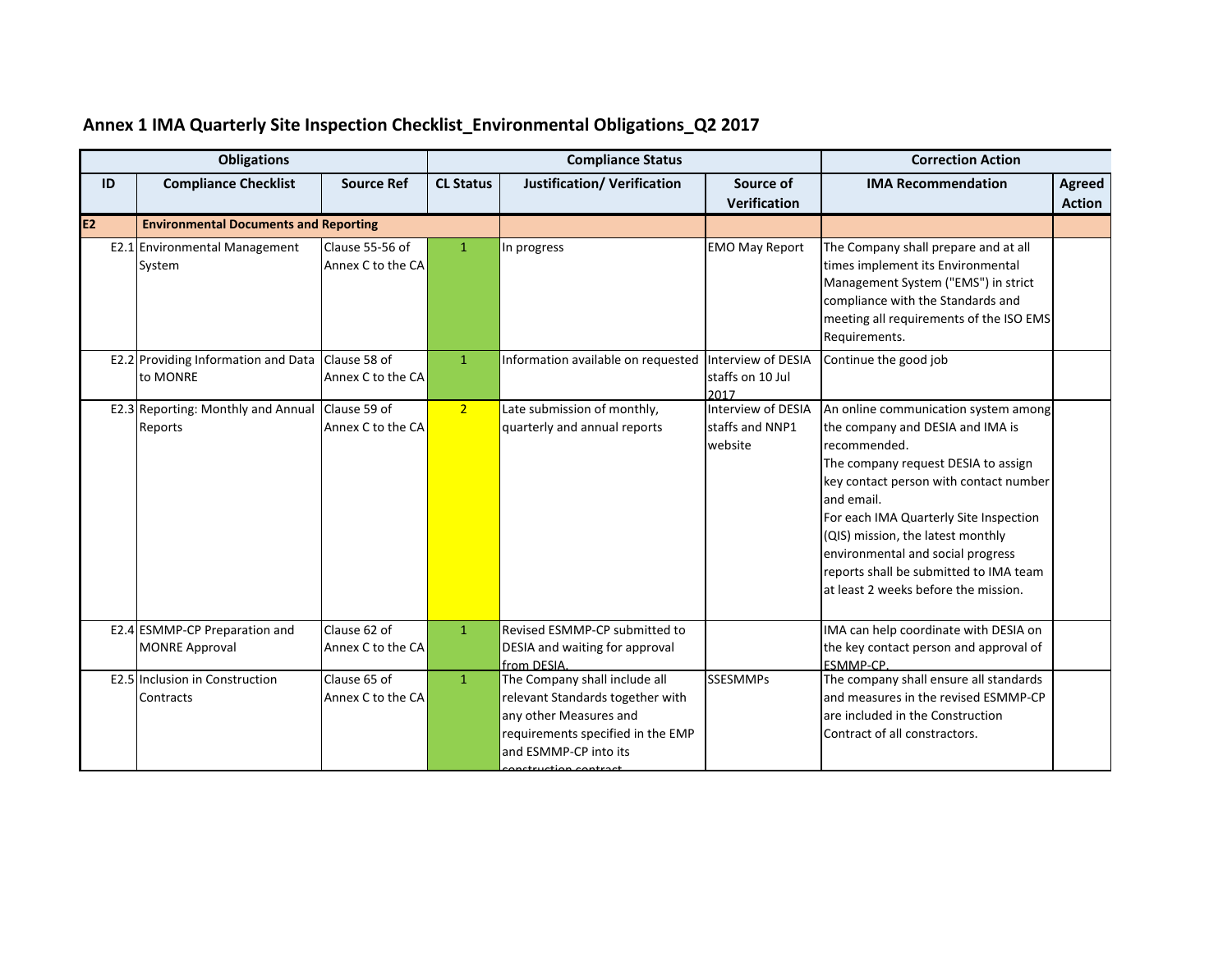| <b>Obligations</b> |                                                                                                                                                                                                                                                                                                                                                                                                                                                               | <b>Compliance Status</b>             |                  |                                                                                                                                                                                                                                    | <b>Correction Action</b>                 |                                                                  |                         |
|--------------------|---------------------------------------------------------------------------------------------------------------------------------------------------------------------------------------------------------------------------------------------------------------------------------------------------------------------------------------------------------------------------------------------------------------------------------------------------------------|--------------------------------------|------------------|------------------------------------------------------------------------------------------------------------------------------------------------------------------------------------------------------------------------------------|------------------------------------------|------------------------------------------------------------------|-------------------------|
| ID                 | <b>Compliance Checklist</b>                                                                                                                                                                                                                                                                                                                                                                                                                                   | <b>Source Ref</b>                    | <b>CL Status</b> | <b>Justification/ Verification</b>                                                                                                                                                                                                 | Source of<br><b>Verification</b>         | <b>IMA Recommendation</b>                                        | Agreed<br><b>Action</b> |
|                    | E2.6 Contractors' EMPs and Site-<br>Specific Environmental<br>Management and Monitoring<br>Plans                                                                                                                                                                                                                                                                                                                                                              | Clause 66-70 of<br>Annex C to the CA | $\mathbf{1}$     | SSESMMPs prepared and<br>approaved for all construction sites Report                                                                                                                                                               | <b>EMO May 2017</b>                      | Continue the good job                                            |                         |
|                    | E2.7 MONRE's Right to Conduct<br><b>Environmental Monitoring and</b><br><b>Inspections and Environmental</b><br>Management Unit -- EMU                                                                                                                                                                                                                                                                                                                        | Clause 76,78 of<br>Annex C to the CA | $\mathbf{1}$     | Ongoing monitoring by EMU,<br>PONREs and DESIA. DESIA<br>monitoring in 2017 is in delay due<br>to late submission of Annual<br>Budget Plan to NNP1 leading to late<br>money transfer to DESIA. This<br>affects EMU field works and | <b>Interview DESIA</b><br>and EMU staffs | Refer to E2.12 below                                             |                         |
|                    | E2.8 Company's Environmental<br>Management Office - EMO                                                                                                                                                                                                                                                                                                                                                                                                       | Clause 77 of<br>Annex C to the CA    | $\mathbf{1}$     | <b>EMO</b> established                                                                                                                                                                                                             | <b>ESD</b> organizations<br>structure    | Continue the good job                                            |                         |
|                    | E2.9 Contract Monitoring of<br>Measures - The independent<br>Monitoring Agency (IMA)                                                                                                                                                                                                                                                                                                                                                                          | Clause 79 of<br>Annex C to the CA    | $\mathbf{1}$     | IMA established and implemented.<br>However, coordination between<br>IMA, DESIA and NNP1 takes longer<br>time.                                                                                                                     | <b>IMA</b> contract                      | Assistance from NNP1 in coordination<br>with government agencies |                         |
|                    | E2.10 Funding Arrangements: EPF<br>shall be in 2 instalments and (i)<br>the first instalment shall be in<br>the maximum amount of 18,000<br>USD - immediately after<br>Effective Date in respect of the<br>whole of the Construction<br>Phase and (ii) the second<br>instalment shall be in the<br>amount of 810,000USD and<br>shall be made immediately after<br>the Commercial Operation Date<br>in respect of the whole of the<br><b>Operational Phase</b> | Clause 80 of<br>Annex C to the CA    | $\mathbf{1}$     | Fund transferred                                                                                                                                                                                                                   |                                          |                                                                  |                         |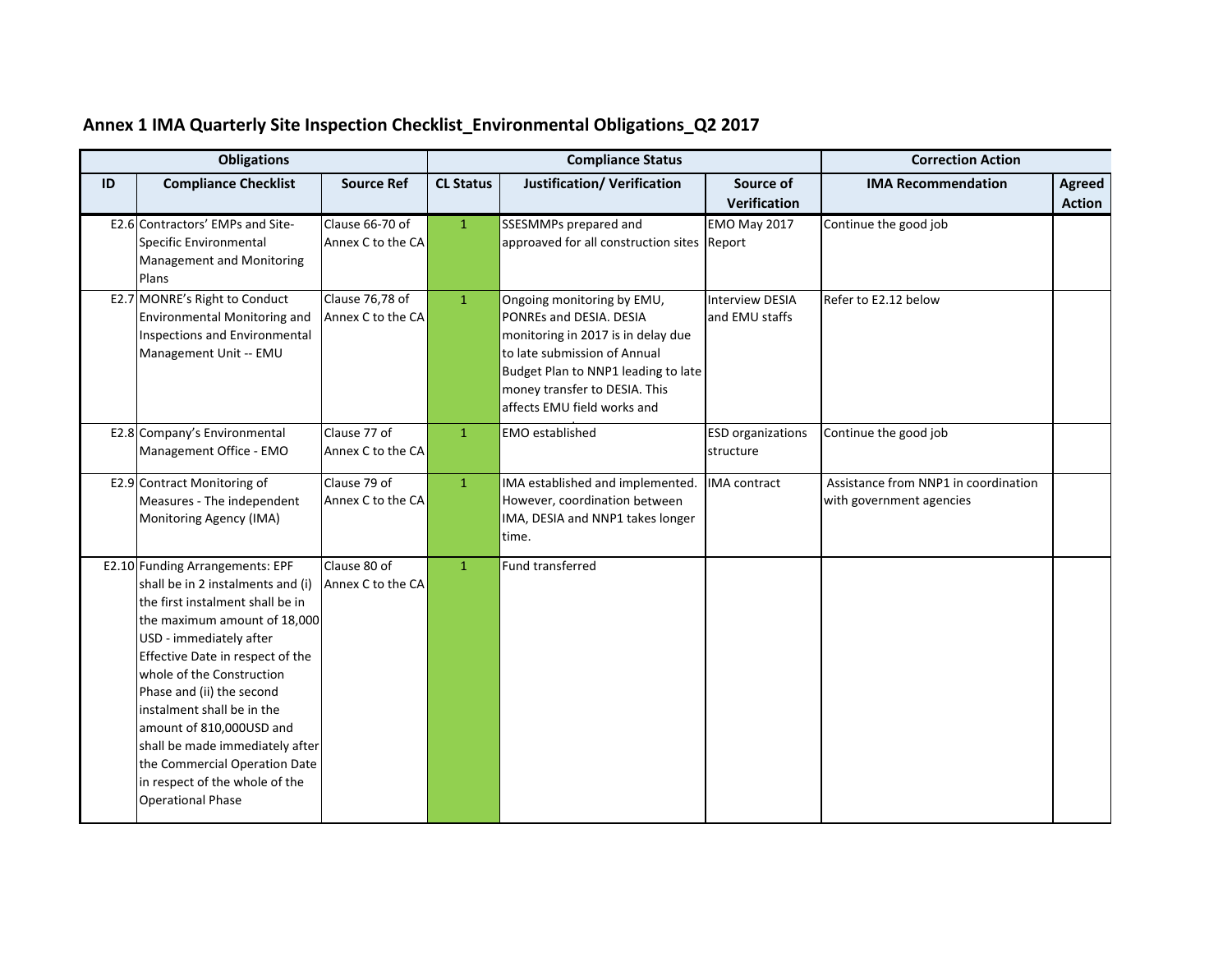|                | <b>Obligations</b>                                                                   |                                                                                                      | <b>Compliance Status</b> |                                                                                                                                                                                                                                                                                  |                                                                                      | <b>Correction Action</b>                                                                                                                                                                                                                                                                           |               |
|----------------|--------------------------------------------------------------------------------------|------------------------------------------------------------------------------------------------------|--------------------------|----------------------------------------------------------------------------------------------------------------------------------------------------------------------------------------------------------------------------------------------------------------------------------|--------------------------------------------------------------------------------------|----------------------------------------------------------------------------------------------------------------------------------------------------------------------------------------------------------------------------------------------------------------------------------------------------|---------------|
| ID             | <b>Compliance Checklist</b>                                                          | <b>Source Ref</b>                                                                                    | <b>CL Status</b>         | <b>Justification/ Verification</b>                                                                                                                                                                                                                                               | Source of                                                                            | <b>IMA Recommendation</b>                                                                                                                                                                                                                                                                          | <b>Agreed</b> |
|                |                                                                                      |                                                                                                      |                          |                                                                                                                                                                                                                                                                                  | Verification                                                                         |                                                                                                                                                                                                                                                                                                    | <b>Action</b> |
|                | E2.11 Company Funding of its<br><b>Environmental Obligations</b>                     | Clause 81 of<br>Annex C to the CA                                                                    | $\mathbf{1}$             | The Company has allocated and<br>shall provide the budget (limited by<br>scope) listed in Appendix 3 to this<br>Annex to cover implementing and<br>complying with its Environmental<br>Obligations                                                                               |                                                                                      |                                                                                                                                                                                                                                                                                                    |               |
|                | E2.12 Company Funding of GOL<br>Measures (EMU) and MONRE<br><b>Capacity Building</b> |                                                                                                      | $\mathbf{1}$             | Late submission of annual plan<br>leading to late money transfer by<br>the company.                                                                                                                                                                                              | Interview of<br>government and<br>NNP1 staffs                                        | Annual budget plan be submitted to the<br>Company by GOL no later than the end<br>of third quarter of the year prior to the<br>commencement of activities<br>contemplated by such plan, to allow the<br>Company sufficient time for review.                                                        |               |
| E <sub>3</sub> | <b>Environmental compliance monitoring</b>                                           |                                                                                                      |                          |                                                                                                                                                                                                                                                                                  |                                                                                      |                                                                                                                                                                                                                                                                                                    |               |
| E3.1           | <b>Erosion and Sediment Control</b>                                                  | Sub-plan 01,<br>approved<br>SSESMMP,<br>ESMMP_CP V.III<br>and National<br>Environmental<br>Standard. | 2 <sup>1</sup>           | Ongoing slope stabilisation and<br>erosion control at HSRV and Re-<br>Regulation Dam (Borrow Pit Area).<br>Turbid Waste Water Discharge from Field Inspection 12<br>RCC Plant's Sediment Ponds and<br>Aggregate Crushing Plant have<br>significantly improved.                   | Monthly<br>Monitoring report<br>May 2017 and IMA<br>Jul 2017,                        | Daily clean up at RCC plant<br>sedimentation ponds and shall be<br>documented and available for<br>inspection team.                                                                                                                                                                                |               |
| E3.2           | Water Availability and Pollution Sub-plan 02,<br>Control                             | approved<br>SSESMMP,<br>ESMMP_CP V.III<br>and National<br>Environmental<br>Standard.                 | 3 <sup>°</sup>           | Wastewater discharge and leakage<br>from the worker camp(Kenber<br>Camp, Obayashi Camp(WWTS1-2),<br>IHI Main Camp, SongDa 5 Camp No.<br>2, Sino Hydro Camp) - Significant<br>non-compliance TSS, BOD5, COD<br>and NH3-N, total nitrogen and total<br>coliforms, fecal coliforms) | Monthly<br>Monitoring report<br>May 2017 and IMA<br>Field Inspection 12<br>Jul 2017, | NNP1 should take more action for<br>permanent solving this issue, and keep<br>continuous action under the improved<br>design,<br>This item is a carry-over from 2016.<br><b>Recommend penalty following</b><br>appropriate cure period of 60 days<br>pursuant to Annex C, Clause 35 para<br>(c)(i) |               |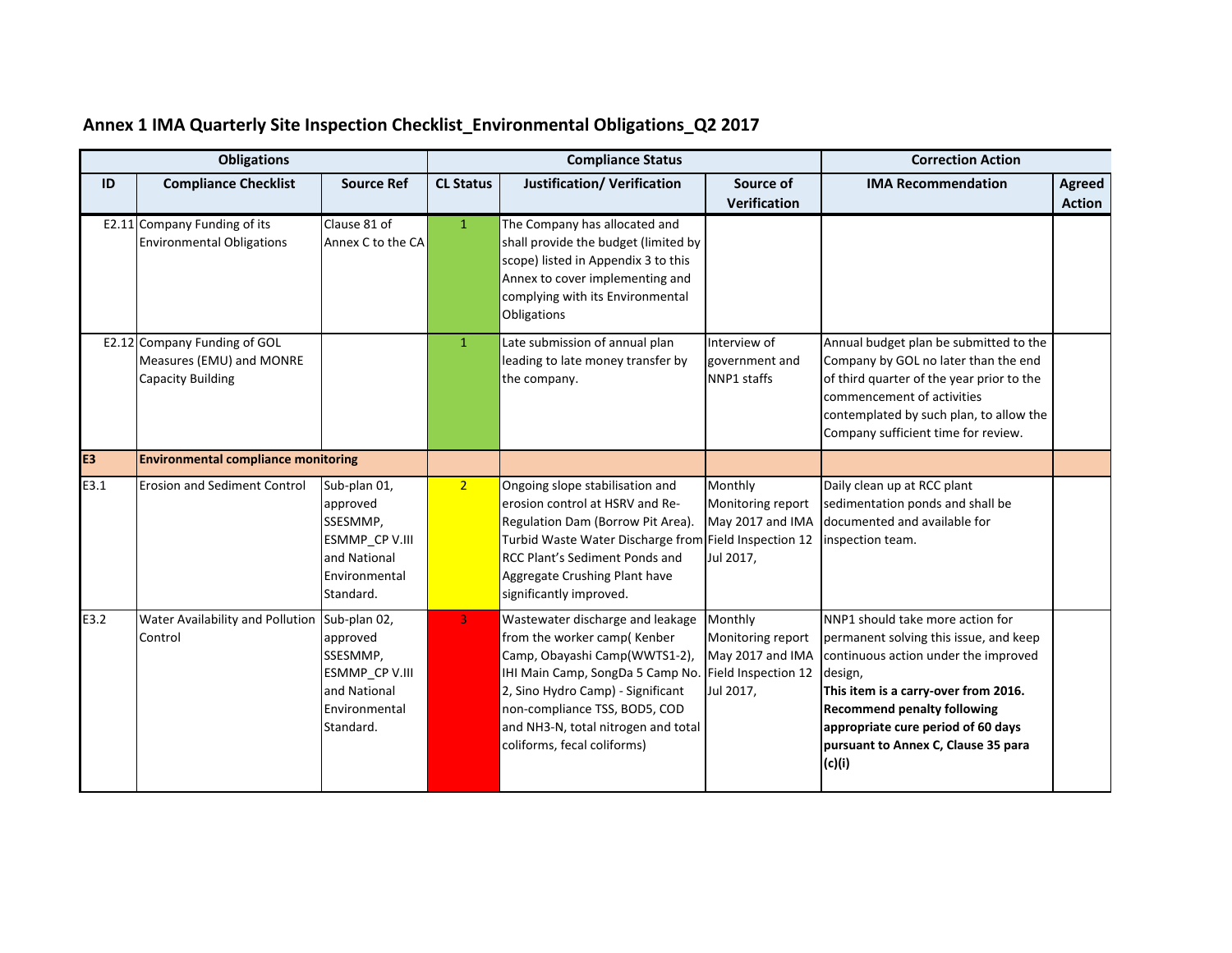|      | <b>Obligations</b>                                                    |                                                                                                              | <b>Compliance Status</b> |                                                                                                                                                                                                                                                                                                                                                                                                                        |                                                          | <b>Correction Action</b>                                                                                                                                                                                                                                                                                                                                                                                                                      |                         |  |
|------|-----------------------------------------------------------------------|--------------------------------------------------------------------------------------------------------------|--------------------------|------------------------------------------------------------------------------------------------------------------------------------------------------------------------------------------------------------------------------------------------------------------------------------------------------------------------------------------------------------------------------------------------------------------------|----------------------------------------------------------|-----------------------------------------------------------------------------------------------------------------------------------------------------------------------------------------------------------------------------------------------------------------------------------------------------------------------------------------------------------------------------------------------------------------------------------------------|-------------------------|--|
| ID   | <b>Compliance Checklist</b>                                           | <b>Source Ref</b>                                                                                            | <b>CL Status</b>         | <b>Justification/ Verification</b>                                                                                                                                                                                                                                                                                                                                                                                     | Source of<br><b>Verification</b>                         | <b>IMA Recommendation</b>                                                                                                                                                                                                                                                                                                                                                                                                                     | Agreed<br><b>Action</b> |  |
| E3.3 | Emission and Dust control, and<br>Project Personnel Health<br>Program | Sub-plan 03 and<br>SP16, approved<br>SSESMMP,<br>ESMMP_CP V.III<br>and National<br>Environmental<br>Standard | 2 <sup>1</sup>           | The noise levels recorded at all<br>monitoring stations indicated full<br>compliance with the National<br>Standard. The dust measurements<br>complied with the National<br>Standard, except at the Aggregate<br>Crushing Plant, Sino Hydro<br>Temporary Worker Camp during<br>monitoing in May. However, there<br>was no dust issue during IMA<br>mission due to the rain except<br>inside the power house contruction | Monthly<br>Monitoring report<br>May 2017 and IMA<br>2017 | Dust measurement inside the<br>powerhouse construction area shall be<br>conducted and staffs shall be advised to<br>Field Mission 12 Jul   wear dust masks while working in the<br>areas at risk.                                                                                                                                                                                                                                             |                         |  |
| E3.4 | Construction of standard landfill Sub-plan 05,                        | approved<br>SSESMMP,<br><b>ESMMP CPVIII</b>                                                                  | $\mathbf{1}$             | Construction waste are not<br>properly segregated at construction 12 Jul 2017<br>site.                                                                                                                                                                                                                                                                                                                                 | <b>IMA field mission</b>                                 |                                                                                                                                                                                                                                                                                                                                                                                                                                               |                         |  |
| E3.5 | Waste Management                                                      | Sub-plan 05,<br>approved<br>SSESMMP,<br>ESMMP CP V.III                                                       | 3 <sup>1</sup>           | Very poor waste management at<br>the landfill. No waste separation.<br>Significant non-compliance with<br>Operation manual.                                                                                                                                                                                                                                                                                            | <b>IMA field mission</b><br>12 Jul 2017                  | NNP1 should take more action for<br>solving this issue.<br>NNP1 Landfill shall be managed by EMO<br>in accordance with the operational<br>manual as well as HSRV Landfill. Waste<br>shall be properly segregated before<br>dispose of at the landfill. Strict<br>enforcement shall be applied for poor<br>waste segregation.<br>Propose to MONRE/DESIA to issue<br>warning letter for corrective action and<br>penalty shall be imposed if no |                         |  |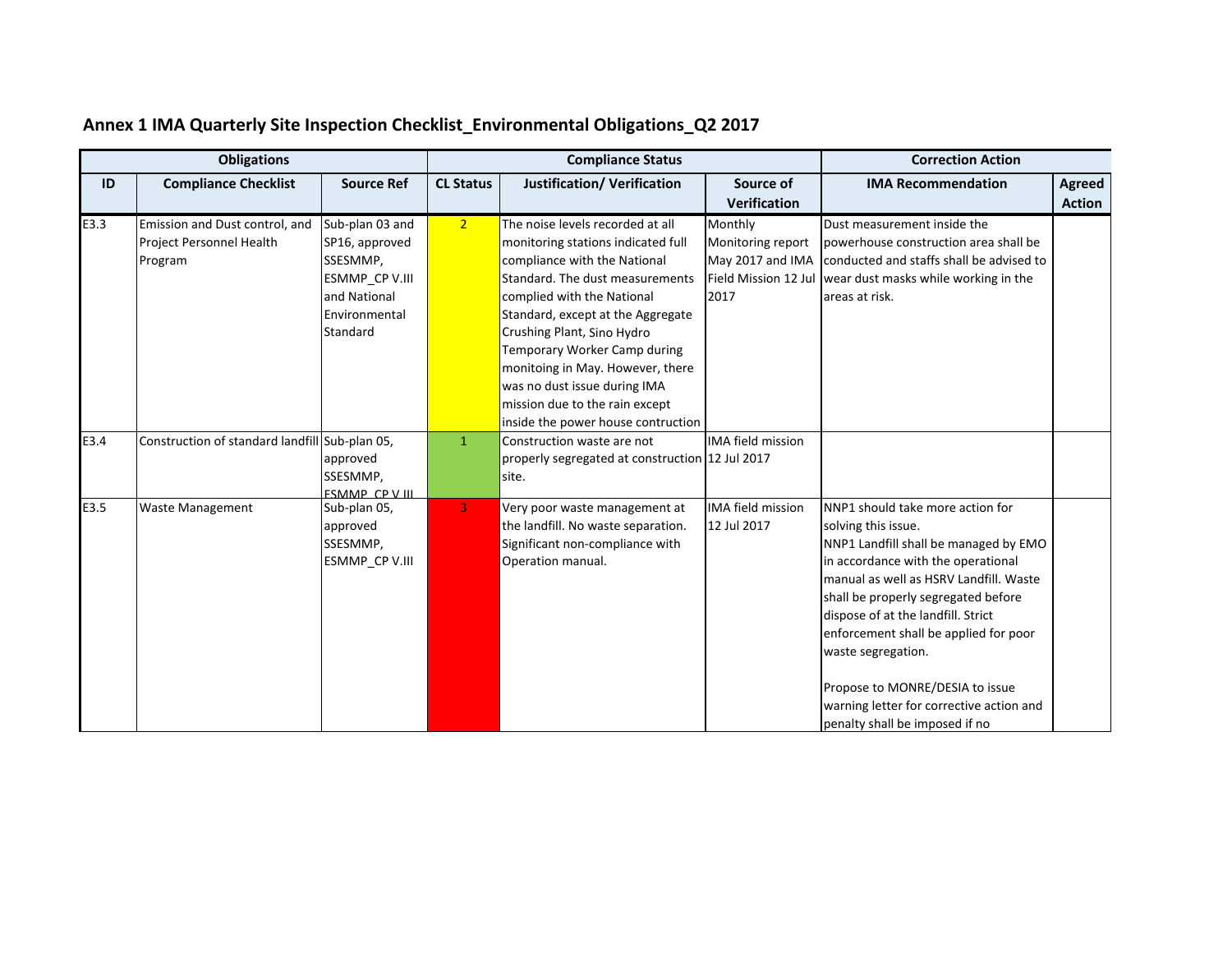|      | <b>Obligations</b>                                                 |                                                                                    | <b>Compliance Status</b> |                                                                                                                                                                                 |                                                                                      | <b>Correction Action</b>                                                                                                                                                                                                                                                                                                                                                                                                                                                                                                                                                                            |                         |
|------|--------------------------------------------------------------------|------------------------------------------------------------------------------------|--------------------------|---------------------------------------------------------------------------------------------------------------------------------------------------------------------------------|--------------------------------------------------------------------------------------|-----------------------------------------------------------------------------------------------------------------------------------------------------------------------------------------------------------------------------------------------------------------------------------------------------------------------------------------------------------------------------------------------------------------------------------------------------------------------------------------------------------------------------------------------------------------------------------------------------|-------------------------|
| ID   | <b>Compliance Checklist</b>                                        | <b>Source Ref</b>                                                                  | <b>CL Status</b>         | <b>Justification/ Verification</b>                                                                                                                                              | Source of<br><b>Verification</b>                                                     | <b>IMA Recommendation</b>                                                                                                                                                                                                                                                                                                                                                                                                                                                                                                                                                                           | Agreed<br><b>Action</b> |
| E3.6 | Solid waste, Hygiene and<br>sanitation management at HSRA approved | Sub-plan 05,<br>SSESMMP,<br>ESMMP_CP V.III                                         | 2 <sup>7</sup>           | Solid waste bin and toilet are<br>provided at HSRA. However, solid<br>waste bin were not emptied and<br>collected to Huaysoup<br>Resettlement Landfill. Hygiene was             | <b>IMA field mission</b><br>12 Jul 2017                                              | More training and awareness raising on<br>hygiene and solid waste management<br>for HSRV shall be conducted and<br>monitored.                                                                                                                                                                                                                                                                                                                                                                                                                                                                       |                         |
| E3.7 | <b>Hazardous Material</b><br>Management                            | Subplan06, IFC<br>guideline,<br>Approved<br><b>ESMMP2016 V.III,</b><br>NES, SSEMMP | $\mathbf{1}$             | Hazardous materials and waste<br>were inventoried and separated.<br>However, emptied oil tank                                                                                   | Monthly<br>Monitoring report<br>May 2017 and IMA<br>Field Inspection 12<br>Jul 2017, | However, NNP1 should strongly require<br>the Contractor to:<br>I. Clean-up the contaminated sand from<br>the electricity generator storage area<br>and store in a designated hazardous<br>waste storage area for final disposal by<br>an authorized vendor;<br>II. Clean-up the sediment and increase<br>the storage bund to protect the area<br>from stagnant rainwater;<br>III. Clean-up the open ditch located in<br>front of the generator storage area to<br>prevent an overflow of surface water<br>from entering into the oil trap.<br>Continuous implement to the next<br>quarterly period. |                         |
| E3.8 | Landscaping and Re-vegetation<br>(Decommissioning plan)            | Sub-plan 05,<br>approved<br>SSESMMP,<br>ESMMP_CP V.III                             | $\mathbf{1}$             | Several Landscaping and Re-<br>vegetation and Decommissioning<br>plan have been submmited to ESD<br>but there are several empty camps<br>with old equipments left at site.      | Monthly<br>Monitoring report<br>May 2017 and IMA<br>Field Inspection 12<br>Jul 2017, | NNP1PC should strongly instruct the<br>Contractor to comply with the approved<br>plan.                                                                                                                                                                                                                                                                                                                                                                                                                                                                                                              |                         |
| E3.9 | Spoil Disposal                                                     | Sub-plan 10,<br>approved<br>SSESMMP,<br>ESMMP_CP V.III                             | $\mathbf{1}$             | The slurry from the RCC Plant was<br>cleaned up and disposed of at this<br>nearby the river bank. The actual<br>implementation is not conform to<br>the SSESMMP OP of RCC Plant | Q4 Monitoring<br>report,                                                             | NNP1 should strongly request the<br>Contractor to follow the RCC Plant<br>SSESMMP OP, otherwise the raised up<br>NC level shall be issued with the penalty<br>under the CA Annex C                                                                                                                                                                                                                                                                                                                                                                                                                  |                         |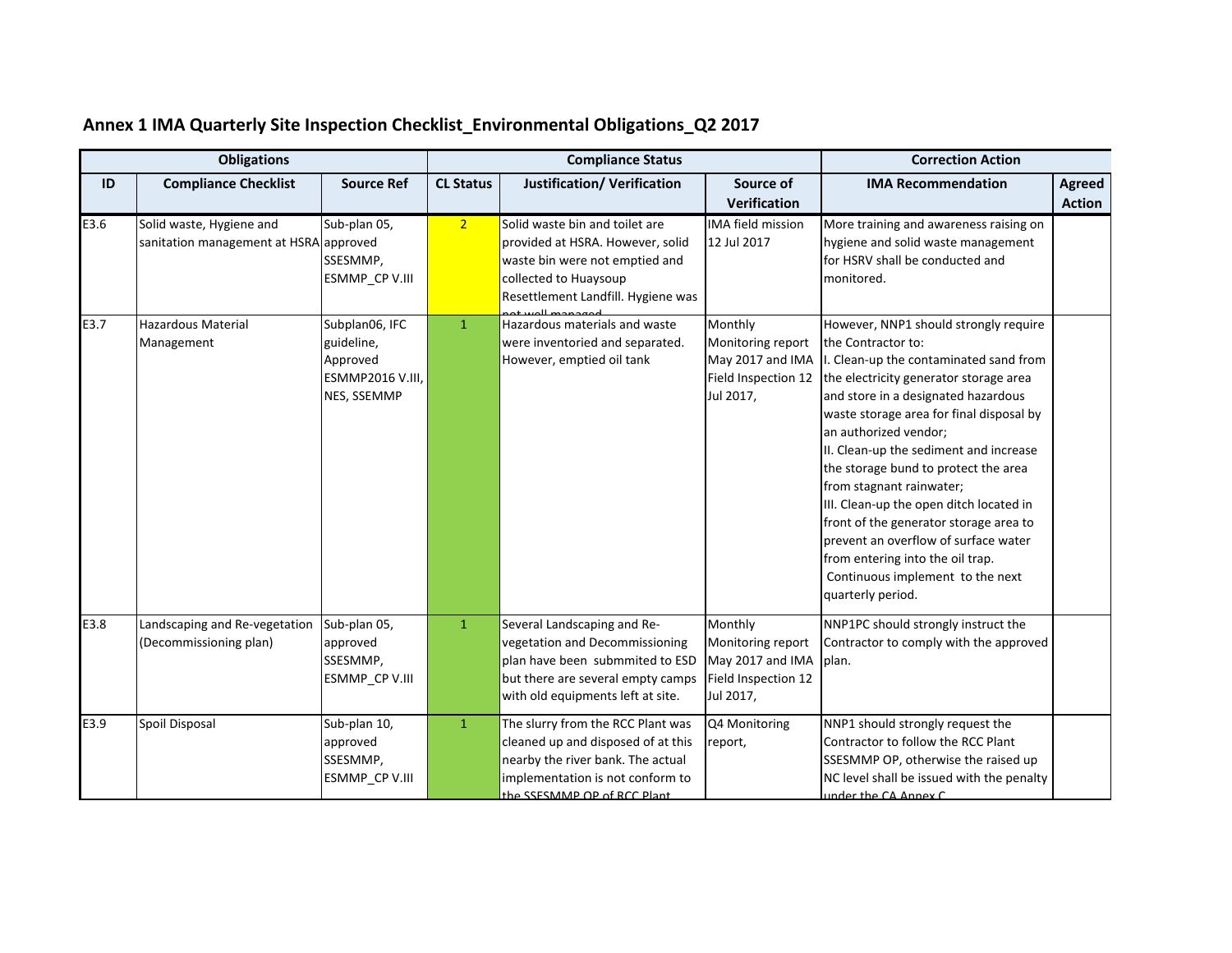|                | <b>Obligations</b>                                   |                                           | <b>Compliance Status</b> |                                                                                                                                                                                                                        |                                                                                                   | <b>Correction Action</b>                                                                                                                                                                             |                         |
|----------------|------------------------------------------------------|-------------------------------------------|--------------------------|------------------------------------------------------------------------------------------------------------------------------------------------------------------------------------------------------------------------|---------------------------------------------------------------------------------------------------|------------------------------------------------------------------------------------------------------------------------------------------------------------------------------------------------------|-------------------------|
| ID             | <b>Compliance Checklist</b>                          | <b>Source Ref</b>                         | <b>CL Status</b>         | <b>Justification/ Verification</b>                                                                                                                                                                                     | Source of<br><b>Verification</b>                                                                  | <b>IMA Recommendation</b>                                                                                                                                                                            | Agreed<br><b>Action</b> |
| <b>E4</b>      | <b>Watershed Management</b>                          |                                           |                          |                                                                                                                                                                                                                        |                                                                                                   |                                                                                                                                                                                                      |                         |
| E4.1           | <b>Watershed Management</b><br>Planning              | Annex C, Art. 51                          | 2 <sup>1</sup>           | The draft WSMP has been<br>submitted to IMA, though this is<br>delayed from the targets set during page 32,<br>previous quarter, progress has been consultation with<br>made. ADB is currently revising the provincial | May 2017 EMO<br>Monthly Report,                                                                   | The Watershed Management<br>Programme is an element critical to the<br>delivery of the project's environmental<br>obligations. Delayed procurement<br>processes and the slow response time           |                         |
| E4.2           | <b>Watershed Management</b><br>Regulations           | ibid., and 2016<br>Q3 Report of<br>NNP1PC | 2 <sup>1</sup>           | The Watershed Management<br>Regulations have not yet been<br>submitted to the Provincial<br>Department of Justice, which is<br>behind schedule by seven months                                                         | May 2017 EMO<br>Monthly Report,<br>page 32.<br>Confirmation<br>through                            | Draft regulations should be provided to<br>IMA to facilitate advisory role and<br>provide feedback. Progress against this<br>obligation is significantly delayed.                                    |                         |
| E4.3           | <b>Watershed Boundary</b><br>Delineation             |                                           | $\mathbf{1}$             | Watershed boundary delineation<br>has progressed, according to<br>Provincial authorities. Demarcation<br>on the ground is progressing                                                                                  | <b>EMO Monthly</b><br>Report (May 2017)<br>consultation with<br>provincial<br>authorities 11 July | Please confirm final watershed<br>boundaries and demarcation on the<br>ground, including verification of<br>community agreement.                                                                     |                         |
| E <sub>5</sub> | <b>Biodiversity Management</b>                       |                                           |                          |                                                                                                                                                                                                                        |                                                                                                   |                                                                                                                                                                                                      |                         |
| E5.1           | <b>Biodiversity Offset Options</b><br>Paper (ADB)    | SP10.1, Annex C<br>art.54.h               | $\mathbf{1}$             | Options paper significantly delayed.<br>ADB has provided a draft to the<br>Project but is not yet ready for<br>release to government partners.<br>The project indicates that a                                         | <b>EMO Monthly</b><br>Report (May 2017)<br>pages 48-50.<br>Consultation with<br>ESD on 11 July    | All actions relating to Biodiversity<br>Offsets are behind schedule and should<br>be accelerated. Suggest more active<br>engagement between ADB and GoL to<br>rectify a number of outstanding issues |                         |
| E5.2           | <b>Biodiversity Offset</b><br>Management Plan (BOMP) | Annex C art, 54.e                         | 2 <sup>1</sup>           | Behind schedule. It was requested<br>on 24 Sept. that an international<br>conservation organization would<br>implement the BOMP, but this has<br>not yet been agreed to by GoL                                         | EMO 2017 Q1<br>Report pages 50-51                                                                 | All actions relating to Biodiversity<br>Offsets are behind schedule and should<br>be accelerated.                                                                                                    |                         |
| E5.3           | <b>Biodiversity Offset Design</b><br>Report          | SP10.1                                    | 2 <sup>1</sup>           | Pending, delayed.                                                                                                                                                                                                      | EMO 2017 Q1<br>Report pages 50-51                                                                 | All actions relating to Biodiversity<br>Offsets are behind schedule and should<br>be accelerated.                                                                                                    |                         |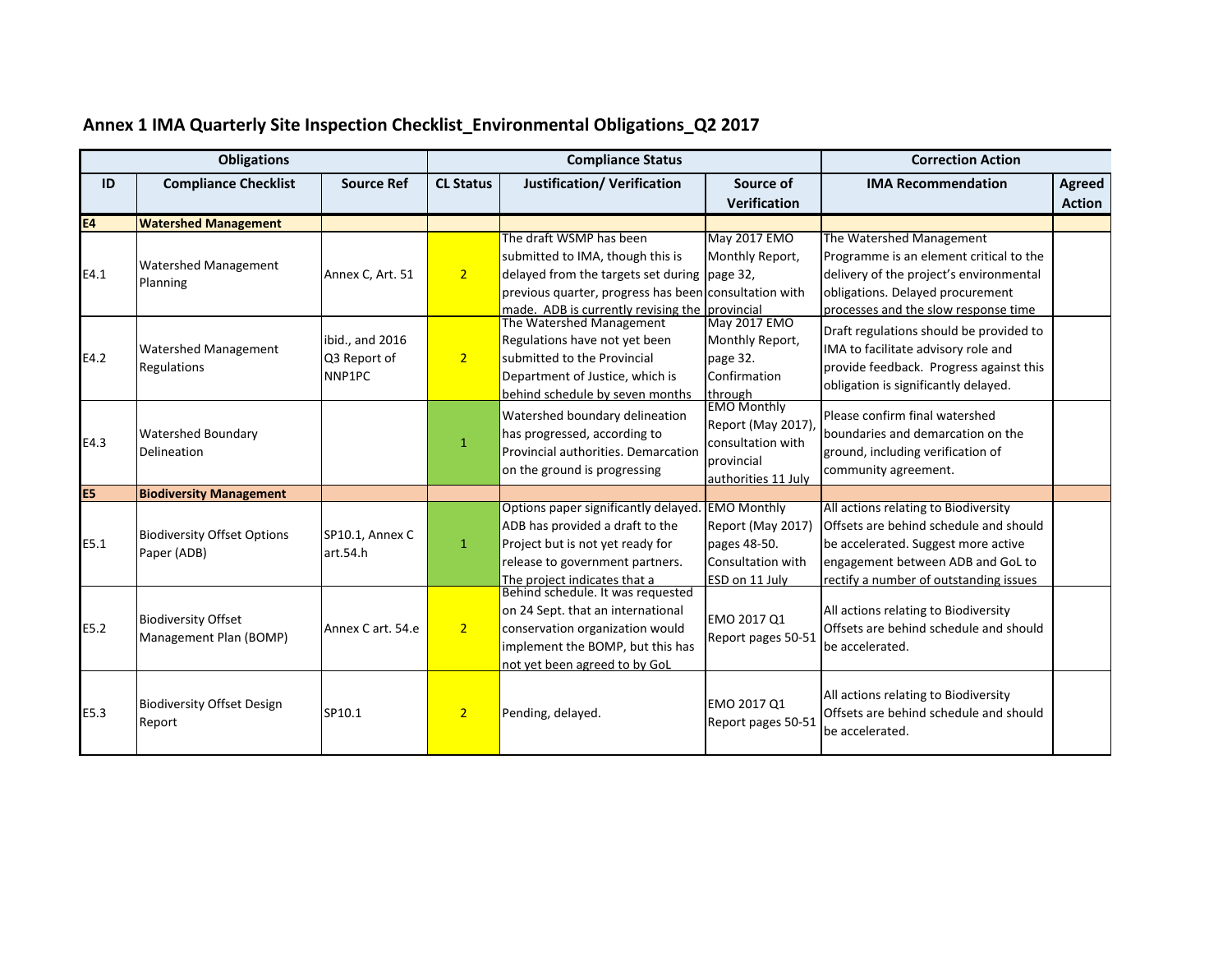|                | <b>Obligations</b>                                                                                |                                            | <b>Compliance Status</b> |                                                                                                                                                                                           |                                                        | <b>Correction Action</b>                                                                                                                                                                                    |                                |  |
|----------------|---------------------------------------------------------------------------------------------------|--------------------------------------------|--------------------------|-------------------------------------------------------------------------------------------------------------------------------------------------------------------------------------------|--------------------------------------------------------|-------------------------------------------------------------------------------------------------------------------------------------------------------------------------------------------------------------|--------------------------------|--|
| ID             | <b>Compliance Checklist</b>                                                                       | <b>Source Ref</b>                          | <b>CL Status</b>         | <b>Justification/ Verification</b>                                                                                                                                                        | Source of<br>Verification                              | <b>IMA Recommendation</b>                                                                                                                                                                                   | <b>Agreed</b><br><b>Action</b> |  |
| E5.4           | <b>Biodiversity Action Plan (BAP)</b>                                                             | SP10.2                                     | 2 <sup>1</sup>           | Pending, delayed.                                                                                                                                                                         | EMO 2017 Q1<br>Report, pages 50-<br>51                 | All actions relating to Biodiversity<br>Offsets are behind schedule and should<br>be accelerated.                                                                                                           |                                |  |
| E5.5           | <b>Fisheries Monitoring</b><br>Programme                                                          |                                            | $\mathbf{1}$             | The fisheries monitoring<br>programme has been established<br>and is doing a good job of collecting report (May 2017)<br>data, though slightly behind the<br>company's own implementation | <b>EMO Monthly</b><br>pages 42-45                      | Continue the good job                                                                                                                                                                                       |                                |  |
| E <sub>6</sub> | <b>Integrated Spatial Plan</b>                                                                    |                                            |                          |                                                                                                                                                                                           |                                                        |                                                                                                                                                                                                             |                                |  |
| E6.1           | Xasyomboun ISP                                                                                    |                                            | $\mathbf{1}$             | A draft is being finalized by the<br>Xaysomboun ISP Team for release<br>to the Technical Committee. A draft Report (May 2017)<br>has been submitted to DEQP for<br>comments.              | <b>EMO Monthly</b><br>page 33.                         | The draft should be shared with the IMA<br>to allow for technical feedback as this<br>relates to critical environmental<br>performance parameters of the project                                            |                                |  |
| <b>E7</b>      | <b>Hunting and Wildlife Use</b>                                                                   |                                            |                          |                                                                                                                                                                                           |                                                        |                                                                                                                                                                                                             |                                |  |
| E7.1           | No hunting, harvesting or<br>purchase of wild species by<br>project staff or in workers'<br>camps | SP10.14, SP14.11                           | $\mathbf{1}$             | Though this has not been reported<br>against, ESD has appointed persons Discussion with ESD<br>responsible to inspect. No<br>infractions have been reported.                              | on 11 July 2017                                        | Consumption of wildlife constitutes a<br>significant biodiversity risk of the project<br>curing the CP. The ESMMP-CP contains<br>specific provisions related to strict<br>controls on the purchase, sale or |                                |  |
| E8             | <b>Biomass Clearance</b>                                                                          |                                            |                          |                                                                                                                                                                                           |                                                        |                                                                                                                                                                                                             |                                |  |
| E8.1           | Biomass Clearance in middle<br>and lower reservoir                                                | SP7                                        | 2 <sup>1</sup>           | Biomass clearance is significantly<br>delayed. According to the May<br>2017 Monthly report.                                                                                               | May EMO<br><b>Monitoring Report</b><br>(pages 37-41)   | Recommend greater efforts to recruit<br>local labor to accelerate biomass<br>removal and improve local labor figures.                                                                                       |                                |  |
| E8.2           | Mapping and demarcation of<br>critical habitats                                                   | SP07.7, SP07.8,<br>(and SP09.3,<br>SP09.4) | $\mathbf{1}$             | No critical habitats were identified<br>during the assessment process.<br>Inundation area has been clearly<br>marked on the ground.                                                       | Assessment Report,<br>consultation with<br>ESD 13 July | None.                                                                                                                                                                                                       |                                |  |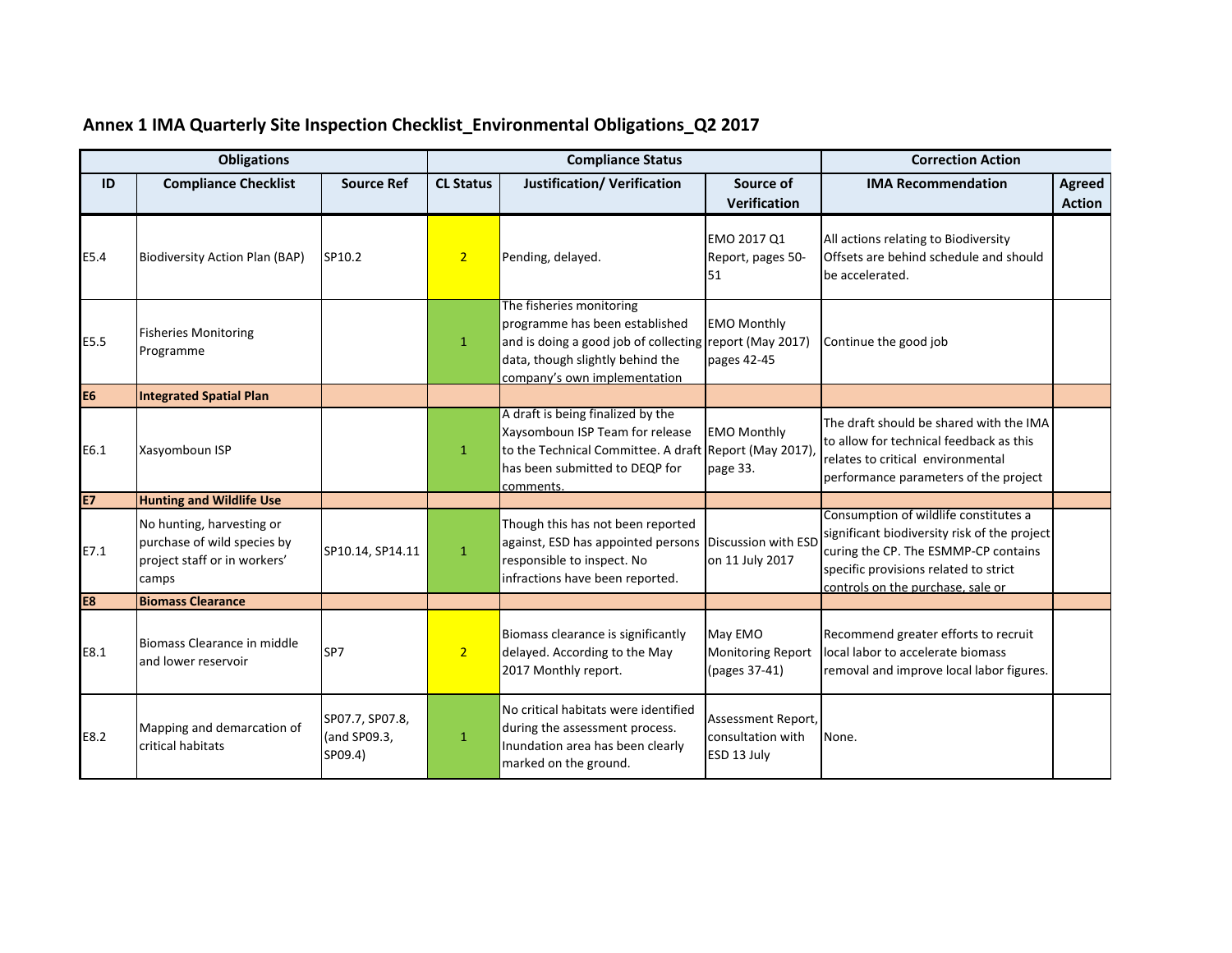|       | <b>Obligations</b>                                                                                                                                              |                                                                                                                      | <b>Compliance Status</b> |                                                                                                                                                                                                    |                                                        | <b>Correction Action</b>                                                                                                                                                                                                                                                                                                                                                                                                                                                                                                                                                                                                                             |               |
|-------|-----------------------------------------------------------------------------------------------------------------------------------------------------------------|----------------------------------------------------------------------------------------------------------------------|--------------------------|----------------------------------------------------------------------------------------------------------------------------------------------------------------------------------------------------|--------------------------------------------------------|------------------------------------------------------------------------------------------------------------------------------------------------------------------------------------------------------------------------------------------------------------------------------------------------------------------------------------------------------------------------------------------------------------------------------------------------------------------------------------------------------------------------------------------------------------------------------------------------------------------------------------------------------|---------------|
| ID    | <b>Compliance Checklist</b>                                                                                                                                     | <b>Source Ref</b>                                                                                                    | <b>CL Status</b>         | <b>Justification/ Verification</b>                                                                                                                                                                 | Source of                                              | <b>IMA Recommendation</b>                                                                                                                                                                                                                                                                                                                                                                                                                                                                                                                                                                                                                            | <b>Agreed</b> |
|       |                                                                                                                                                                 |                                                                                                                      |                          |                                                                                                                                                                                                    | <b>Verification</b>                                    |                                                                                                                                                                                                                                                                                                                                                                                                                                                                                                                                                                                                                                                      | <b>Action</b> |
| E8.3  | Native tree species nursery                                                                                                                                     | SP7.21                                                                                                               | 2 <sup>1</sup>           | Within 12 months of the initiation<br>of construction a nursery of native<br>tree species was to be established<br>for revegetation works. This is not<br>reported against and remains             | None.                                                  | The IMA requests that the Company<br>provide clarification on this. We realize<br>it may have been previously reported or<br>explained prior to the establishment of<br>the IMA. This item is a carry-over                                                                                                                                                                                                                                                                                                                                                                                                                                           |               |
| E9    | <b>Environmental Flows</b>                                                                                                                                      |                                                                                                                      |                          |                                                                                                                                                                                                    |                                                        |                                                                                                                                                                                                                                                                                                                                                                                                                                                                                                                                                                                                                                                      |               |
| E9.1  | Minimum base flows are<br>ensured during CP.                                                                                                                    | Clause 53 of<br>Annex C of CA,<br>see also<br>monitoring<br>requirements pre-<br>inundation, page<br>100 of Annex C. | 2 <sup>1</sup>           | No data was presented during 2016<br>reports regarding stream flow<br>volumes. The EIA (updated 2014)<br>indicates that flow volumes prior to<br>impoundment will reflect natural<br>flow volumes. | None.                                                  | While it is assumed that flow volumes<br>are consistent with natural flow regime<br>during CP, this should be verified.<br>Monitoring of stream flow volumes has<br>probably already been collected by the<br>company. This should be reflected in the<br>Quarterly Reports to allow monitoring.<br>In the Monitoring plan put forward in<br>Appendix D of the EIA (2014), monthly<br>hydrologic monitoring of stream flows<br>are prescribed for the whole of the CP<br>(section 7.1.1). This item is a carry-over<br>from 2016. Recommend penalty<br>following appropriate cure period of 60<br>days pursuant to Annex C, Clause 35<br>para (c)(i) |               |
| E10   | <b>Surface Water Quality</b>                                                                                                                                    |                                                                                                                      |                          |                                                                                                                                                                                                    |                                                        |                                                                                                                                                                                                                                                                                                                                                                                                                                                                                                                                                                                                                                                      |               |
| E10.1 | <b>Total Suspended Solids (TSS)</b><br>maintained at or below<br>approved Standard (50mg/L)                                                                     | SP01 Erosion<br>control measures)<br>and SP02.1,<br>SP02.2 (discharge<br>from construction                           | $\overline{2}$           | TSS rates for surface waters were<br>higher than Standards for several<br>sites (NNG01, NNG02, NNG05,<br>NNG06, NNG09)                                                                             | <b>EMO Monthly</b><br>Report (May 2017)<br>pages 19-22 | Investigation requested to ascertain<br>cause of elevated TSS rates (which have<br>been high for a long time) and whether<br>the project is responsible for addressing<br>these.                                                                                                                                                                                                                                                                                                                                                                                                                                                                     |               |
| E10.2 | Total coliform and faecal<br>coliform levels maintained at or SP02.12 (effluent<br>below approved Standard for<br>surface water quality<br>(5,000MPN/100 ml and | SP02.11 and<br>treatment and<br>avoidance of<br>contamination)                                                       | $1\,$                    | Total coliform levels are at or below<br>standards for all sites, though<br>faecal coliform is high for one site<br>(NNG02), upstream of the project.                                              | <b>EMO Monthly</b><br>pages 19-22                      | Report (May 2017), No action requested.                                                                                                                                                                                                                                                                                                                                                                                                                                                                                                                                                                                                              |               |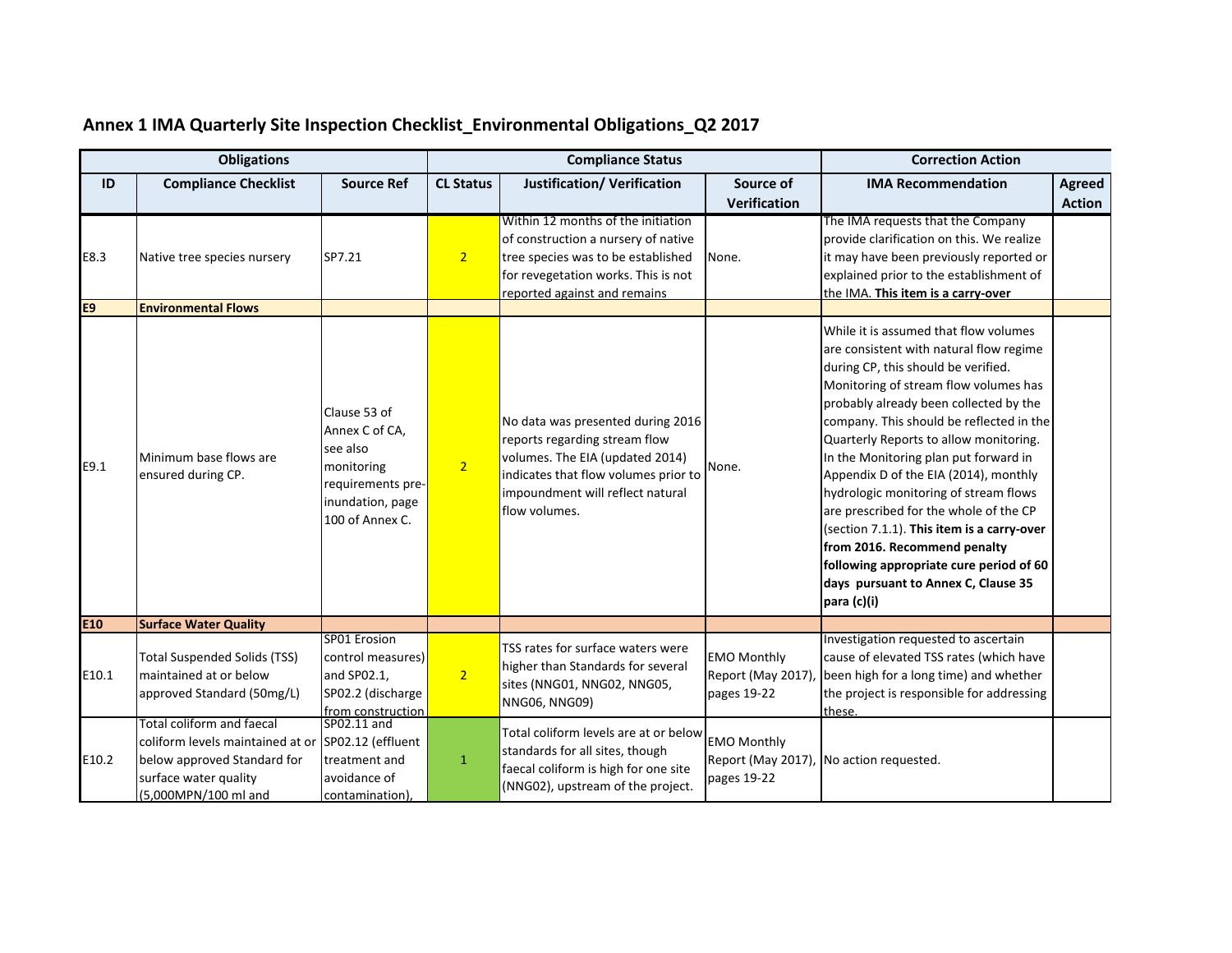|       | <b>Obligations</b>                                                                                                                                                                                                                                                    |                                                                             | <b>Compliance Status</b> |                                                                                                                                                                                                                                               |                                                                             | <b>Correction Action</b>                                                                                                                    |                         |
|-------|-----------------------------------------------------------------------------------------------------------------------------------------------------------------------------------------------------------------------------------------------------------------------|-----------------------------------------------------------------------------|--------------------------|-----------------------------------------------------------------------------------------------------------------------------------------------------------------------------------------------------------------------------------------------|-----------------------------------------------------------------------------|---------------------------------------------------------------------------------------------------------------------------------------------|-------------------------|
| ID    | <b>Compliance Checklist</b>                                                                                                                                                                                                                                           | <b>Source Ref</b>                                                           | <b>CL Status</b>         | <b>Justification/ Verification</b>                                                                                                                                                                                                            | Source of<br><b>Verification</b>                                            | <b>IMA Recommendation</b>                                                                                                                   | Agreed<br><b>Action</b> |
| E10.3 | BOD, COD rates maintained at<br>or below approved Standard                                                                                                                                                                                                            | SP02.18 water<br>quality<br>monitoring<br>against Standards<br>specified in | 2 <sup>1</sup>           | COD rates higher than standard for<br>several periods and sites. It is noted EMO Monthly<br>that dam activities are not expected Report (May 2017),<br>to substantially affect these during pages 19-22<br>construction, but this needs to be |                                                                             | Further clarification is needed regarding<br>the significance of these elevated levels,<br>and the implications for post COD<br>management. |                         |
| E11   | <b>Groundwater quality</b>                                                                                                                                                                                                                                            |                                                                             |                          |                                                                                                                                                                                                                                               |                                                                             |                                                                                                                                             |                         |
| E11.1 | Groundwater quality in project<br>area maintained at or below<br>approved Standards. This<br>section focuses especially on E.<br>Coli rates (No E. Coli is<br>permitted under National<br>Standards, total coliform of 2.2<br>MPN/100 ml is the maximum<br>standard). | Section 10.1.2.5<br>of the EIA (2014)                                       |                          | According to monitoring reports, all<br>standards have been met.                                                                                                                                                                              | <b>EMO Monthly</b><br>Report (May 2017), No action required.<br>pages 23-25 |                                                                                                                                             |                         |

#### **Compliance Level Status**

1. **Compliant:** The item under consideration has been adequately dealt with in the CA's Annex C and is fully consistent with relevant laws, regulations and guidelines. For the Complaint, justification is needed for partly, in‐progress and fully compliant.

2. **Partially Compliant:** The item under consideration is insufficiently dealt with in the CA's Annex C. This may mean that descriptions or explanations given are unclear or lacking in detail sufficient to allow the Review to make <sup>a</sup> judgment. Important Partially Compliant items will need to be revised by the Company.

3. **Non‐ Compliant:** The item under consideration has not been addressed and is <sup>a</sup> serious non‐compliance or breach of Annex C of the Concession Agreement (CA). If not rectified within the specified time period, penalties may be applied.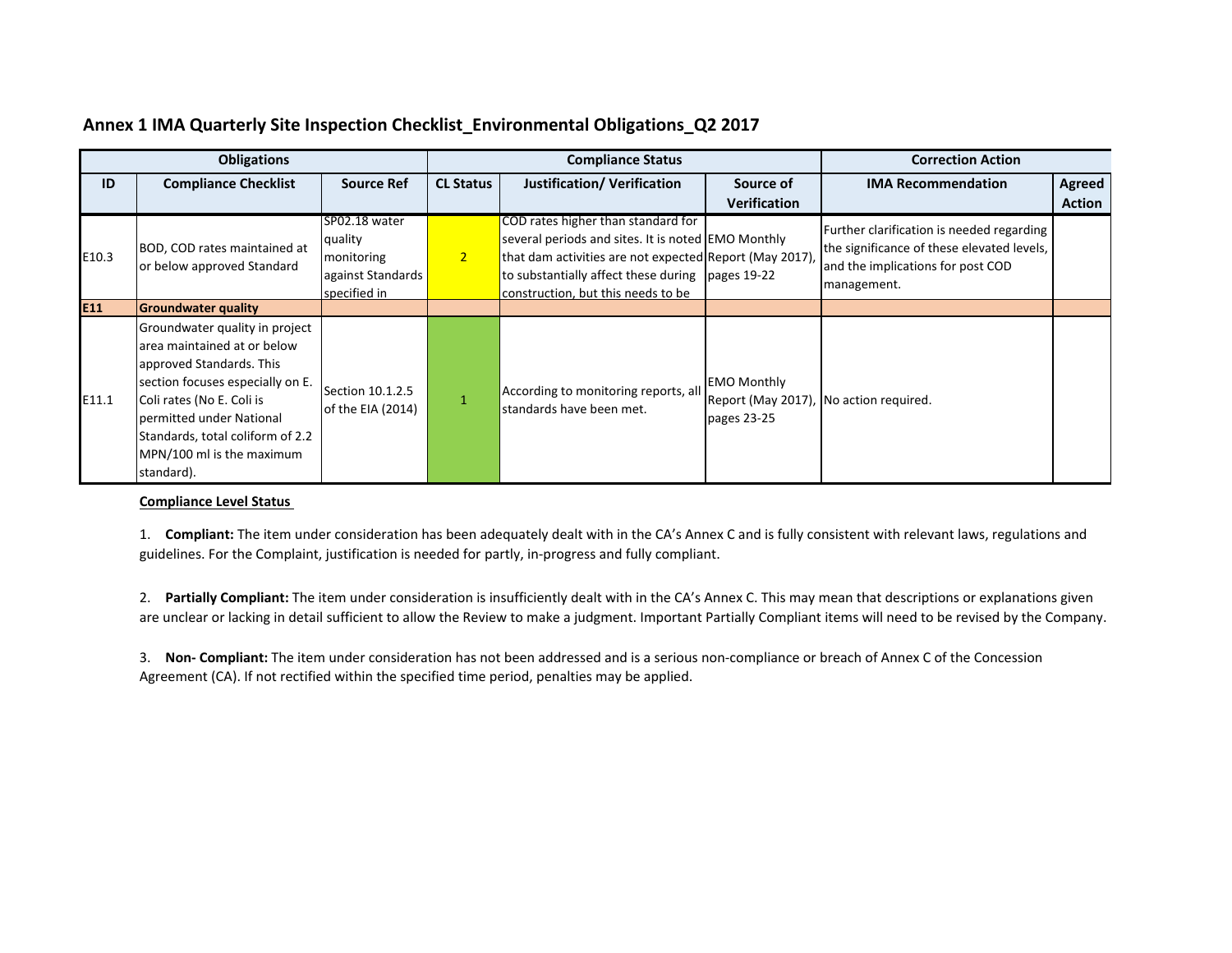# **ANNEXES**

**Annex 2 Periodic Compliance Review Checklists Social Obligations**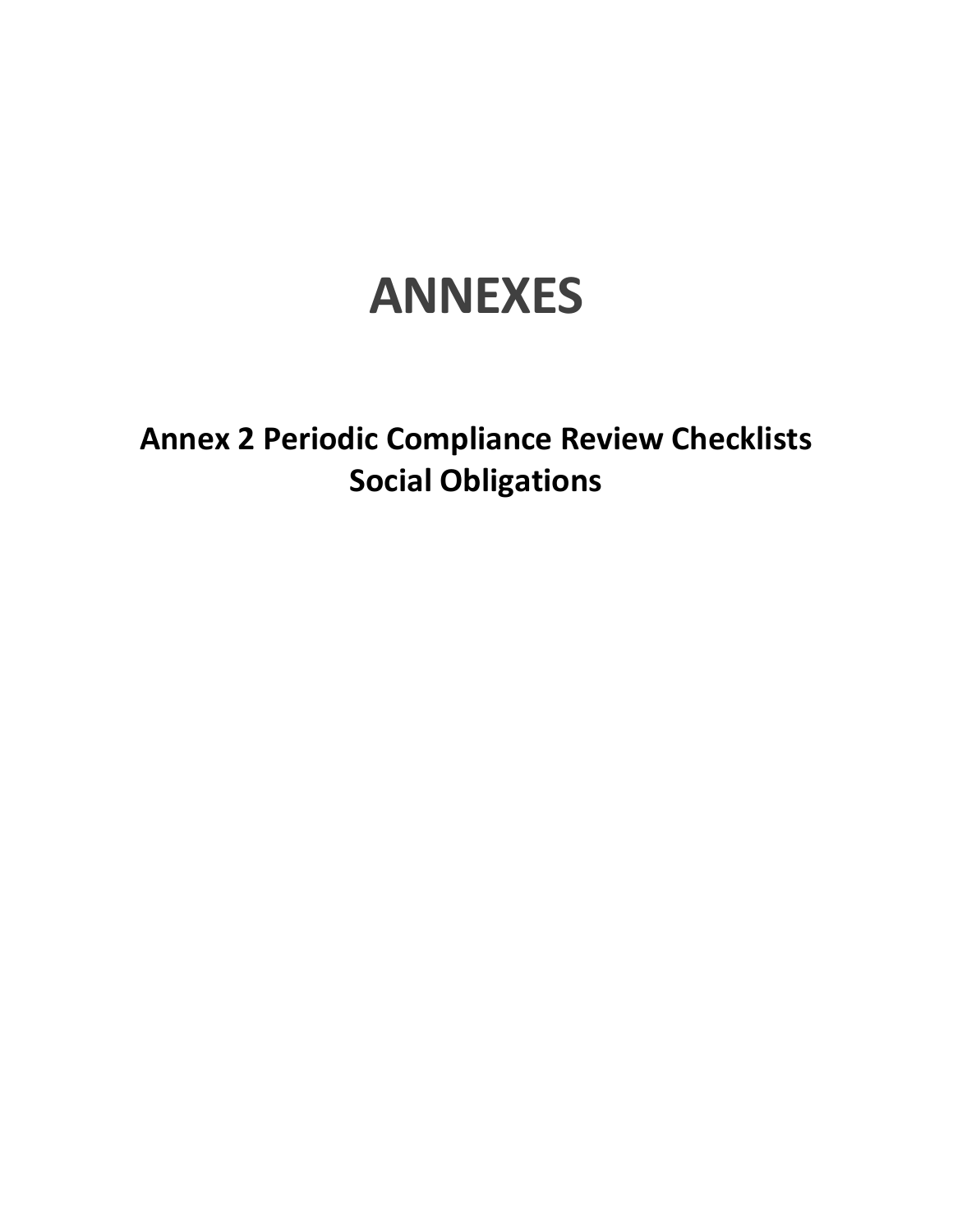| <b>Obligation</b> |                                                                                                      |                   | Complianc        |                                                                                                                  |                                                                    | <b>Correction Action</b>                           |
|-------------------|------------------------------------------------------------------------------------------------------|-------------------|------------------|------------------------------------------------------------------------------------------------------------------|--------------------------------------------------------------------|----------------------------------------------------|
| ID                | <b>Checklist</b>                                                                                     | <b>Source Ref</b> | <b>CL Status</b> | <b>Justification/ Verification</b>                                                                               | <b>Source of Verification</b>                                      | <b>IMA Recommendation</b>                          |
| $\mathsf{s}_1$    | <b>Institutional Arrangements</b>                                                                    |                   |                  |                                                                                                                  |                                                                    |                                                    |
| S1.1              | Establishment of JSC, PRLRC,<br>RMU, DCC, PRGC, DGRC,<br><b>VGRC and VDCs</b>                        | Annex C and SIA   | $\mathbf{1}$     | <b>Fully Compliant</b>                                                                                           | SMO May 2017 Report<br>of their active<br>involvement              |                                                    |
| S1.2              | <b>Establishment of SMO</b>                                                                          | Annex C and SIA   | $\mathbf{1}$     | <b>Fully Compliant</b>                                                                                           | SMO May 2017 Report<br>of their active<br>involvement              |                                                    |
| S1.3              | <b>Establishment of Social</b><br>Department and Monitoring<br>Section in Vientiane Office           | <b>SIA</b>        | $\mathbf{1}$     | <b>Fully Compliant</b>                                                                                           | SMO May 2017 Report<br>of their active<br>involvement              |                                                    |
| S1.4              | Establishment of<br>Xaysomboun field office for<br>2UR and 2LR implementation                        | <b>SIA</b>        | $\mathbf{1}$     | <b>Fully Compliant</b>                                                                                           | SMO May 2017 Report<br>of their active<br>involvement              |                                                    |
| S1.5              | Establishment of 2 sections<br>under SMO in Bolikhamxay<br>field                                     | <b>SIA</b>        | $\mathbf{1}$     | <b>Fully Compliant</b>                                                                                           | SMO May 2017 Report<br>of their active<br>involvement              |                                                    |
| S1.6              | Formation of Independent<br><b>Advisory Panel</b>                                                    | <b>SIA</b>        | $\mathbf{1}$     | <b>Fully Compliant</b>                                                                                           | IMA has been<br>receiving IAP &<br>attended their brief<br>meeting |                                                    |
| S1.7              | Monitoring by Lenders<br><b>Technical Advisor and</b><br>delivery of LTA report with<br><b>DESIA</b> | <b>SIA</b>        | 2 <sub>1</sub>   | The LTA has been established and<br>regularly monitoring the Program yet<br>no report has been shared with DESIA | <b>DESIA-Interviewed</b>                                           | Sharing of the LTA Monitoring Report<br>with DESIA |
| S1.8              | Establishment of Integration<br>of the Board Stakeholder<br>Forum                                    | <b>SIA</b>        | $\mathbf{1}$     | <b>Fully Compliant</b>                                                                                           | Monthly report                                                     |                                                    |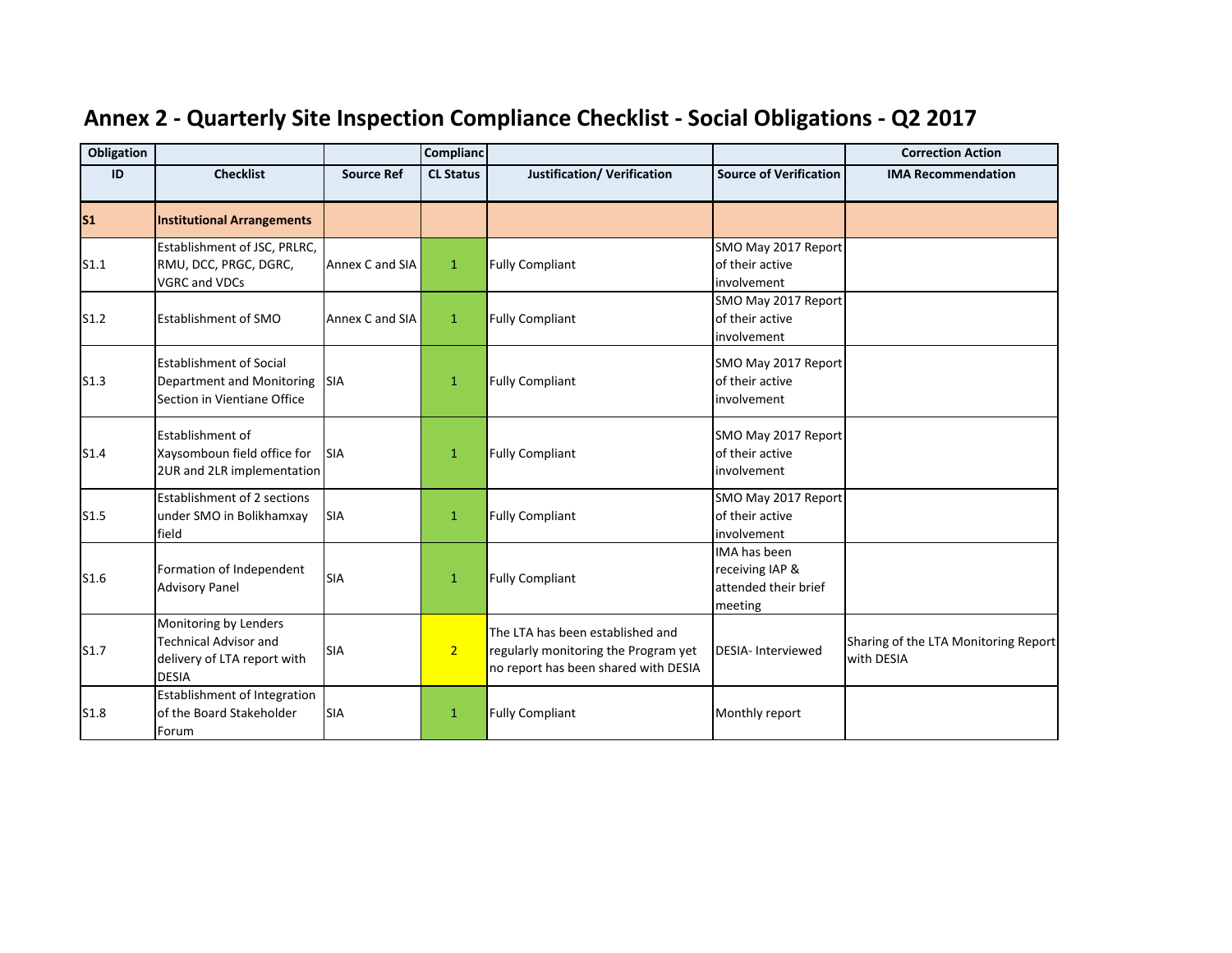| <b>Obligation</b> |                                                                                        |                                      | Complianc        |                                                                                                                                                                                                                                                                                |                                                                                          | <b>Correction Action</b>                                                                                                                                                  |
|-------------------|----------------------------------------------------------------------------------------|--------------------------------------|------------------|--------------------------------------------------------------------------------------------------------------------------------------------------------------------------------------------------------------------------------------------------------------------------------|------------------------------------------------------------------------------------------|---------------------------------------------------------------------------------------------------------------------------------------------------------------------------|
| ID                | <b>Checklist</b>                                                                       | <b>Source Ref</b>                    | <b>CL Status</b> | <b>Justification/ Verification</b>                                                                                                                                                                                                                                             | <b>Source of Verification</b>                                                            | <b>IMA Recommendation</b>                                                                                                                                                 |
| <b>S2</b>         | <b>Submission of documents</b><br>and Reporting                                        |                                      |                  |                                                                                                                                                                                                                                                                                |                                                                                          |                                                                                                                                                                           |
| S2.1              | MONRE Approval of the<br>Livelihood and Income<br><b>Restoration Plan</b>              | Clause 86 of<br>Annex C to the<br>CA | $\mathbf{1}$     | <b>Fully Compliant</b>                                                                                                                                                                                                                                                         | IMA has received a<br>copy                                                               |                                                                                                                                                                           |
| S2.2              | MONRE Approval of the<br>Ethnic Development Plan                                       | Clause 86 of<br>Annex C to the<br>CA | $\mathbf{1}$     | <b>Fully Compliant</b>                                                                                                                                                                                                                                                         | IMA has received a<br>copy                                                               |                                                                                                                                                                           |
| S2.3              | Submission of Monthly,<br>Quarterly and Annual<br>Progress Reports to RMU and<br>PRLRC | Annex C                              | $\mathbf{1}$     | Fully compliant                                                                                                                                                                                                                                                                | Monthly report                                                                           |                                                                                                                                                                           |
| S2.4              | Notification of problems /<br>complaints / non-compliance Annex C<br>to RMU            |                                      | 2 <sup>1</sup>   | According to the quarterly report, the<br>project suffers some delays in certain<br>activities; however, no written<br>notification of any of those delays /<br>breaches / failures have been<br>submitted within the timeline defined<br>in Annex (7 working days / 24 hours) | Monthly report                                                                           | Submission of the written<br>notification of any breach / failure<br>submitted in due time                                                                                |
| S2.5              | Sharing of the Public Health<br>Action Plan of 2016                                    | <b>SDP</b>                           | 2 <sub>1</sub>   | Annual action plan has now been<br>shared with the IMA, but not yet with<br>relevant government authorities.<br>Sharing of work plans is essential to<br>ensure coordinated monitoring.                                                                                        | Consultation with<br>Provincial authorities,<br>DESIA and ESD, 10-11<br><b>July 2017</b> | Sharing and communicating<br>regularly between the Project and<br>DESIA on the Public Health Action<br>Plan<br>Submission of the 2017 Public<br><b>Health Action Plan</b> |
| S2.6              | Sharing of the Labor<br><b>Implementation Plan</b>                                     | SDP                                  | 2 <sup>1</sup>   | Annual implementation plans have now<br>been shared with the IMA, but not yet<br>with relevant government authorities.<br>Sharing of work plans is essential to<br>ensure coordinated monitoring.                                                                              | Consultation with<br>Provincial authorities,<br>DESIA and ESD, 10-11<br><b>July 2017</b> | Sharing and communicating<br>regularly between the Project and<br>DESIA on the Labor Implementation<br>Plan<br>Submission of the 2017 Labor<br><b>Management Plan</b>     |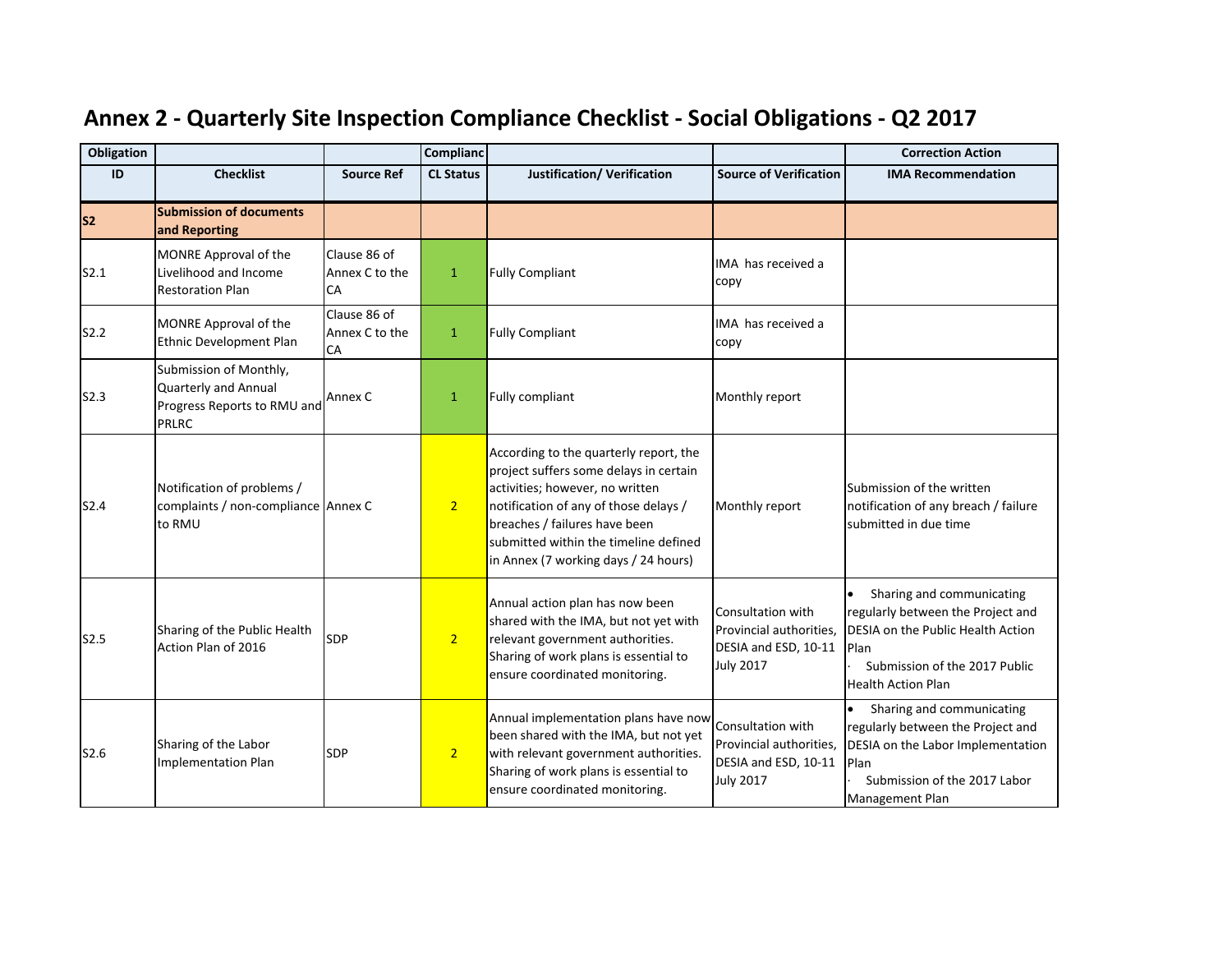| Obligation |                                                                                    |                   | <b>Complianc</b> |                                                                                                                                                                                                                                                              |                                                                                          | <b>Correction Action</b>                                                                                                                                                                                             |
|------------|------------------------------------------------------------------------------------|-------------------|------------------|--------------------------------------------------------------------------------------------------------------------------------------------------------------------------------------------------------------------------------------------------------------|------------------------------------------------------------------------------------------|----------------------------------------------------------------------------------------------------------------------------------------------------------------------------------------------------------------------|
| ID         | <b>Checklist</b>                                                                   | <b>Source Ref</b> | <b>CL Status</b> | <b>Justification/ Verification</b>                                                                                                                                                                                                                           | <b>Source of Verification</b>                                                            | <b>IMA Recommendation</b>                                                                                                                                                                                            |
| S2.7       | Sharing of the Annual<br>Gender Implementation Plan                                | <b>SDP</b>        | 2 <sup>1</sup>   | Annual implementation plans have now<br>been shared with the IMA, but not yet<br>with relevant government authorities.<br>Sharing of work plans is essential to<br>ensure coordinated monitoring.                                                            | Consultation with<br>Provincial authorities,<br>DESIA and ESD, 10-11<br><b>July 2017</b> | Sharing and communicating<br>regularly between the Project and<br><b>DESIA on the Annual Gender</b><br>Implementation Plan<br>Submission of the 2017 Annual<br><b>Gender Implementation Plan</b>                     |
| S2.8       | Sharing of the Youth and<br>Children Action Plan                                   | <b>SDP</b>        | 2 <sup>1</sup>   | Annual implementation plans have now<br>been shared with the IMA, but not yet<br>with relevant government authorities.<br>Sharing of work plans is essential to<br>ensure coordinated monitoring.                                                            | Consultation with<br>Provincial authorities,<br>DESIA and ESD, 10-11<br><b>July 2017</b> | Sharing and updating on the<br>progress on the implementation of<br>the Youth and Children Action Plan<br>Clarify whether the Education<br>Programme has functionally replaced<br>the Youth and Children Action Plan |
| S2.9       | Sharing of the Cultural<br>Awareness / Heritage<br><b>Preservation Action Plan</b> | <b>SDP</b>        | 2 <sup>1</sup>   | Annual implementation plans have now<br>been shared with the IMA, but not yet<br>with relevant government authorities.<br>Sharing of work plans is essential to<br>ensure coordinated monitoring                                                             | Consultation with<br>Provincial authorities,<br>DESIA and ESD, 10-11<br><b>July 2017</b> | Sharing and communicating<br>regularly between the Project and<br>DESIA on the Cultural Awareness /<br>Heritage Preservation Action Plan<br>Submission of the 2017 Cultural                                          |
| S2.10      | <b>Resettlement Action Plan for</b><br>2UR and 2LR                                 | <b>REDP</b>       | 2 <sup>1</sup>   | Partially Compliant - only the<br>Resettlement Action Plan for 2UR was<br>shared.                                                                                                                                                                            | <b>Monthly Report</b>                                                                    | Submission of the next Plan                                                                                                                                                                                          |
| S2.11      | Detailed Schedule for<br>Livelihood Activities                                     | <b>REDP</b>       | $\overline{2}$   | Quarterly Report mentions about the<br>progress of the Livelihood Activities in<br>comparison with the planned schedule<br>yet no detailed schedules for Livelihood Report, AIP 2017<br>Activities has been communicated or<br>shared with DESIA beforehand. | <b>SMO May Monthly</b>                                                                   | Sharing the annual schedule or work<br>plan for the Livelihood Activities<br>implementation with DESIA one year<br>ahead of the implementation.                                                                      |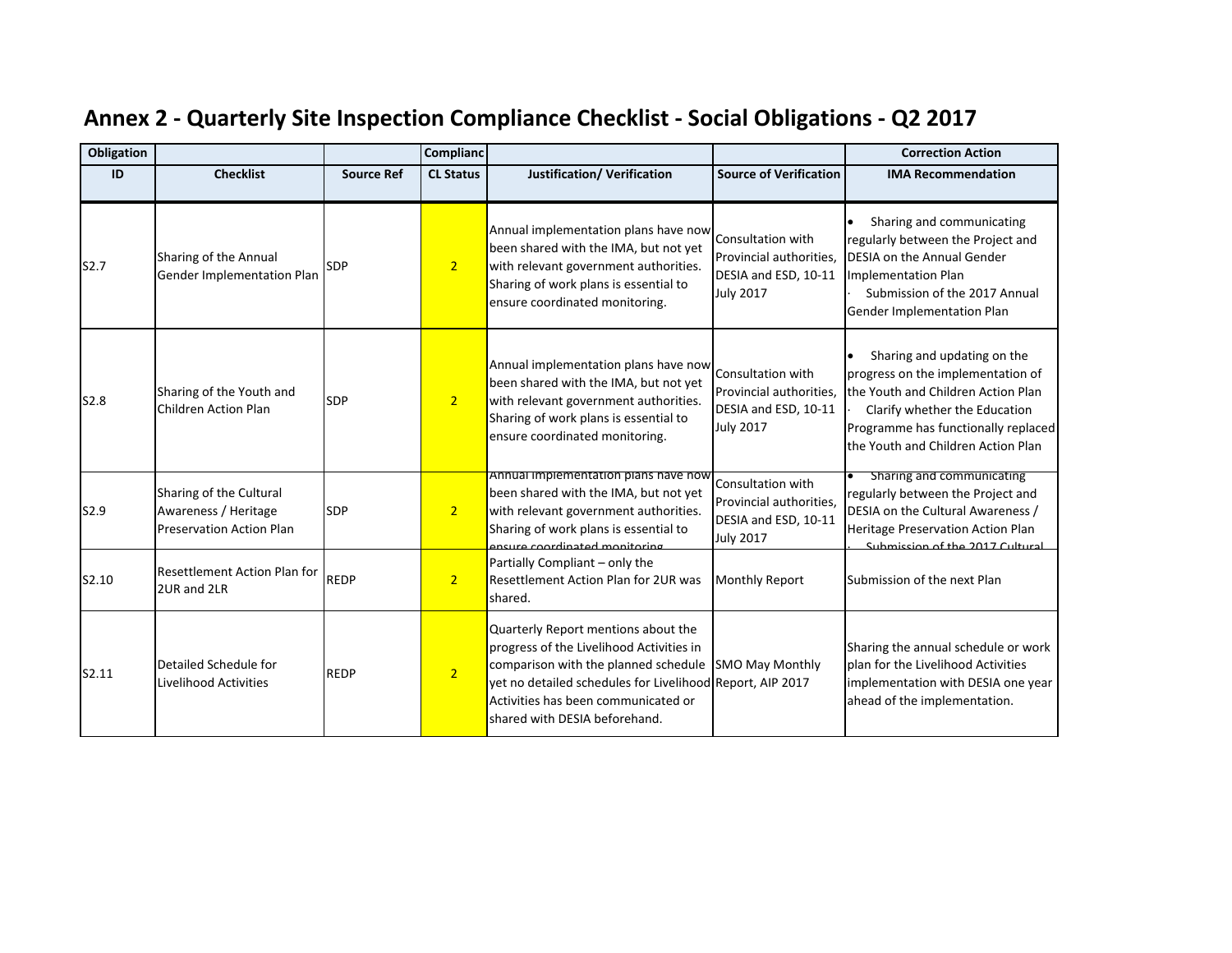| <b>Obligation</b> |                                                                                      |                   | <b>Complianc</b> |                                                                                                                                                                                                                                                                                                                    |                                                          | <b>Correction Action</b>                                                             |
|-------------------|--------------------------------------------------------------------------------------|-------------------|------------------|--------------------------------------------------------------------------------------------------------------------------------------------------------------------------------------------------------------------------------------------------------------------------------------------------------------------|----------------------------------------------------------|--------------------------------------------------------------------------------------|
| ID                | <b>Checklist</b>                                                                     | <b>Source Ref</b> | <b>CL Status</b> | Justification/ Verification                                                                                                                                                                                                                                                                                        | <b>Source of Verification</b>                            | <b>IMA Recommendation</b>                                                            |
| S <sub>3</sub>    | <b>AC</b> - Assets Registration and<br><b>Compensation</b>                           |                   |                  |                                                                                                                                                                                                                                                                                                                    |                                                          |                                                                                      |
| S3.1              | Zone 3 (Hatsaykham) - ASSET<br><b>REGISTRATION AND</b><br><b>COMPENSATION</b>        | <b>REDP</b>       | 1                | All PAH under Policy 1003, received<br>full compensation. Under addendum<br>792 (35HH qualified) & 008(17<br>qualified) 6HH are disatidfied (pending<br>grievence resolution)                                                                                                                                      | <b>SMO May Monthly</b><br>Report, AIP 2017               | continue same                                                                        |
| S3.2              | Zone 5 (Host Villages) -<br><b>ASSET REGISTRATION AND</b><br><b>COMPENSATION</b>     | <b>REDP</b>       | $\mathbf{1}$     | Cash compensation payment for Z5:<br>92/94 HH received compensation<br>payment in Nov 2016 - the 2<br>households still refuse to accept the<br>compensation despite previously<br>agreed(signed). PRLRC Addendum No.<br>792 qualified additional 42HH, all have<br>received full compensation payment<br>Sept 2016 | <b>Monthly Report</b><br>SMO-May 2017,<br>Table 1-3, 1-4 | Committed appropriate resources to<br>complete to finalise this issue in due<br>time |
| S3.3              | Zone 2LR (Lower Reservoir) -<br><b>ASSET REGISTRATION AND</b><br><b>COMPENSATION</b> | <b>REDP</b>       | 2 <sup>1</sup>   | In - Progress "adequate mechanism &<br>resources in place"- to deal with the<br>issue. Some delays due mainly to<br>21PAH (Nam Youak) refusal to join<br>asset registration New completion<br>target set to 31 July 2017 - Pls look at<br>section 1.3                                                              | <b>Monthly Report</b><br>SMO-May 2017,<br>Table 1-5, 1-6 | Committed appropriate resources to<br>complete to finalise this issue in due<br>time |
| S3.4              | 2LR- - Spiritual Ceremonies                                                          | <b>REDP</b>       | 2 <sup>1</sup>   | In - Progress "adequate mechanism<br>&resources in place" to deal with the<br>issue<br>Grave compensation in this zone was<br>completed in August 2016, except for<br>graves that belong to 15(of 21PAH) still<br>refuse to join the asset registration. No<br>progress made                                       | <b>Monthly Report</b><br>SMO-May 2017,<br>Table 1-7      | Committed appropriate resources to<br>complete to finalise this issue in due<br>time |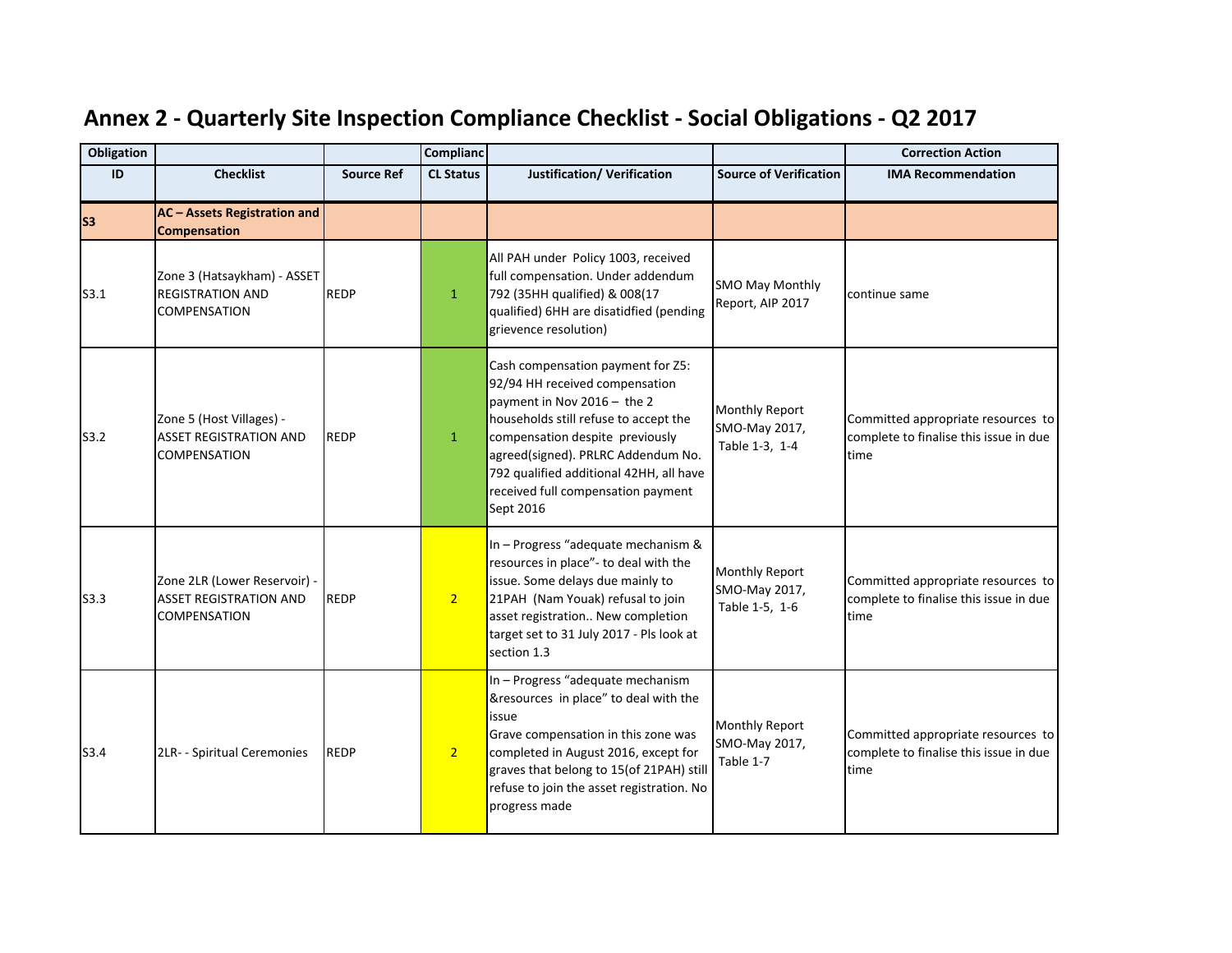| Obligation |                                                                                         |                   | <b>Complianc</b> |                                                                                                                                                                                                                                                                                                                                                                                                                                                                                         |                                               | <b>Correction Action</b>                                                                                                                                                                             |
|------------|-----------------------------------------------------------------------------------------|-------------------|------------------|-----------------------------------------------------------------------------------------------------------------------------------------------------------------------------------------------------------------------------------------------------------------------------------------------------------------------------------------------------------------------------------------------------------------------------------------------------------------------------------------|-----------------------------------------------|------------------------------------------------------------------------------------------------------------------------------------------------------------------------------------------------------|
| ID         | <b>Checklist</b>                                                                        | <b>Source Ref</b> | <b>CL Status</b> | Justification/ Verification                                                                                                                                                                                                                                                                                                                                                                                                                                                             | <b>Source of Verification</b>                 | <b>IMA Recommendation</b>                                                                                                                                                                            |
| S3.5       | Zone 2UR - ASSET<br><b>REGISTRATION AND</b><br><b>COMPENSATION</b>                      | <b>REDP</b>       | $\mathbf{1}$     | In Progress- "adequate system &<br>resources in place" to deal with the the<br>issue, 222 HH have their asset<br>registratin confirmed, 220 signed<br>compensation agreement dec 2016 &<br>Hand over of bank book by 31July<br>2017. 73 graves also received<br>compensation                                                                                                                                                                                                            | SMO May 2017 Report<br>ss 1.4, Table 1-8, 1-9 | continue same                                                                                                                                                                                        |
| S3.6       | 230 kV Transmission Line -<br>ZONE 2LR ASSET<br><b>REGISTRATION AND</b><br>COMPENSATION | <b>REDP</b>       | 2 <sup>1</sup>   | According to the targeted schedule<br>defined in REDP, the assets registration<br>and compensation shall be completed<br>since Q1 of 2015; however, according<br>to the November 2016 Report, it is still<br>on going - the delay is caused by the<br>situation that 12 households still refuse<br>the compensation offered.<br>The final targeted date for completion<br>set in December 2016. New target set<br>30 June 2017-Special task force was set<br>up to deal with the matter | SMO May 2017 Report                           | The assets registration and<br>compensation, in particular the<br>grievance resolution with the<br>remaining 12 households shall be<br>fully expedited and completed within<br>the defined timeline. |
| S3.7       | Downstream River Bank<br><b>Garden Monitoring</b>                                       | <b>REDP</b>       | $\overline{2}$   | No data collection has been presented<br>or made relating to River Bank Garden<br>Monitoring. However AIP-2017,<br>indicated that all HH with registered<br>river bank gardens have signed off<br>(Form A)                                                                                                                                                                                                                                                                              | <b>SMO May 2017</b><br>1.4.4<br>Table 1-3     | Report, AIP 2017, para River Banks Monitoring program and<br>data shall be reported regularly to<br>DESIA / RMU.                                                                                     |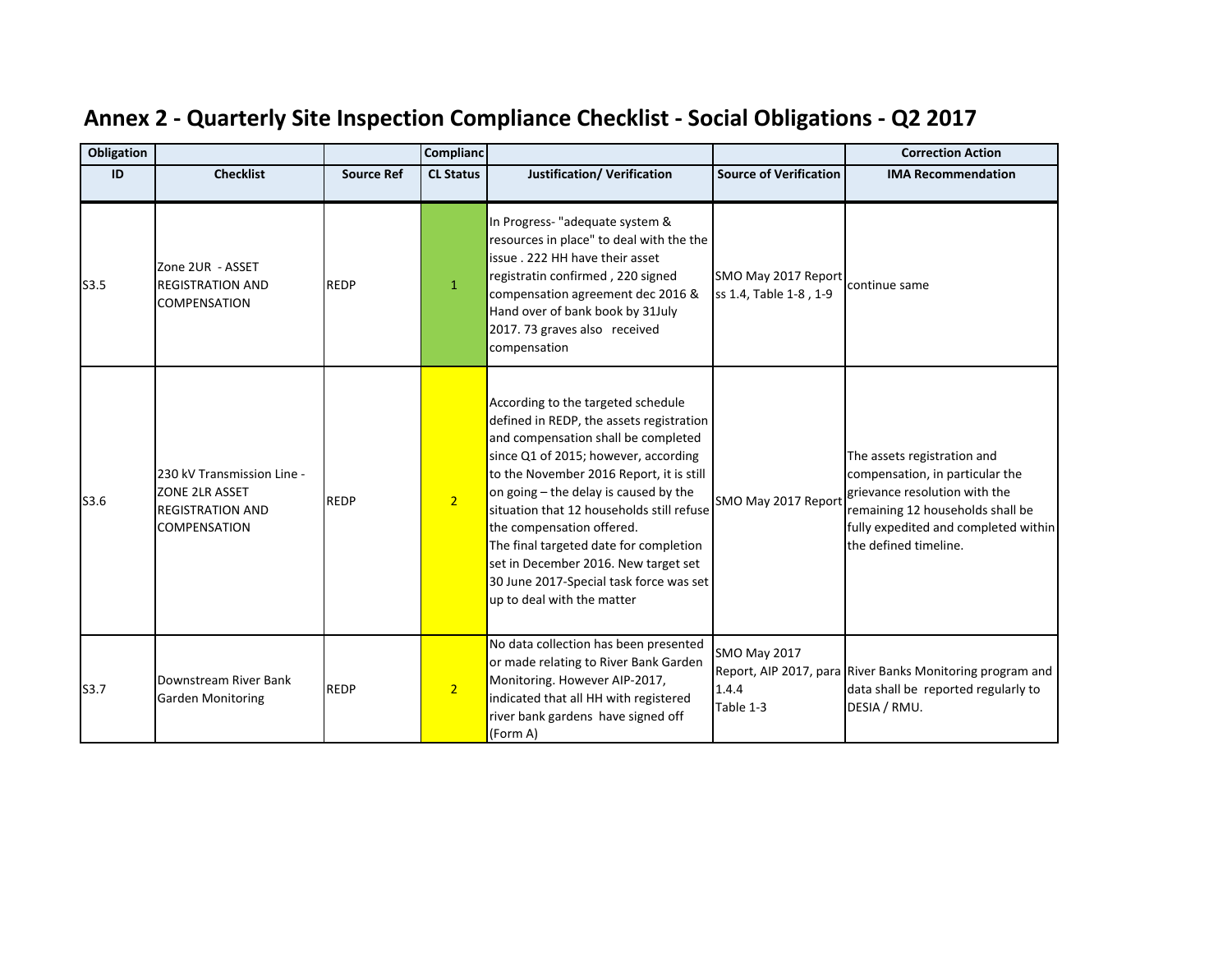| <b>Obligation</b> |                                                                                                                   |                   | Complianc        |                                                                                                                                                                                                                                                                                                                                            |                                                                                 | <b>Correction Action</b>                                                                                                            |
|-------------------|-------------------------------------------------------------------------------------------------------------------|-------------------|------------------|--------------------------------------------------------------------------------------------------------------------------------------------------------------------------------------------------------------------------------------------------------------------------------------------------------------------------------------------|---------------------------------------------------------------------------------|-------------------------------------------------------------------------------------------------------------------------------------|
| ID                | <b>Checklist</b>                                                                                                  | <b>Source Ref</b> | <b>CL Status</b> | <b>Justification/ Verification</b>                                                                                                                                                                                                                                                                                                         | <b>Source of Verification</b>                                                   | <b>IMA Recommendation</b>                                                                                                           |
| S3.8              | <b>Flood Monitoring</b>                                                                                           | <b>REDP</b>       | $\overline{2}$   | Coordinate with RMU & DCC<br>prior/during impoundment of<br>Regulating Dam, started 15 May 2017.<br>Assist DCC disseminated impounding<br>information to down stream villages in<br>Bolikhan & Pakxan districts. No other<br>data presented or made relating to<br>Flood Monitoring.                                                       | <b>Monthly Report</b><br>SMO-May 2017,<br>Table 1-7,<br>AIP para 1.4.5 table 1- | Involvement of PAP at relevant<br>zones, will not only provide local<br>employment but also ensuring local<br>communication as well |
| s <sub>4</sub>    | <b>Resettlement Infrastructure</b>                                                                                |                   |                  |                                                                                                                                                                                                                                                                                                                                            |                                                                                 |                                                                                                                                     |
| S4.1              | <b>HOUAY SOUP</b><br>RESETTLEMENT AREA PHASE IREDP<br>1 AND ZONE 5                                                |                   | $\mathbf{1}$     | Phase 1 construction of infrastructure<br>in HSRA, and the improvement of<br>public infrastructure in Zone 5 started<br>in February 2016. The construction was<br>completed in 2016 and is therefore no<br>longer documented in this report.                                                                                               | <b>Monthly Report</b><br>SMO-May 2017,<br>ss 2.1                                | No action.                                                                                                                          |
| S4.2              | <b>HOUAY SOUP</b><br><b>RESETTLEMENT AREA</b><br><b>INFRASTRUCTURE</b><br><b>DEVELOPMENT PHASE 2:</b><br>ZONE 2LR | <b>REDP</b>       | 2 <sup>2</sup>   | Housing construction (2LR) started &<br>ongoing some are due to be<br>completed in August 2017; suffers<br>some delays due to delayed in choice<br>survey finalization. 100% complete land Table 2-1,<br>preparation for housing plots (for<br>90HH). Construction 7 houses-<br>completed & construction of 23 more<br>houses have started | <b>Monthly Report</b><br>SMO-May 2017,                                          | Committed appropriate resources to<br>complete these taks in scheduled<br>time                                                      |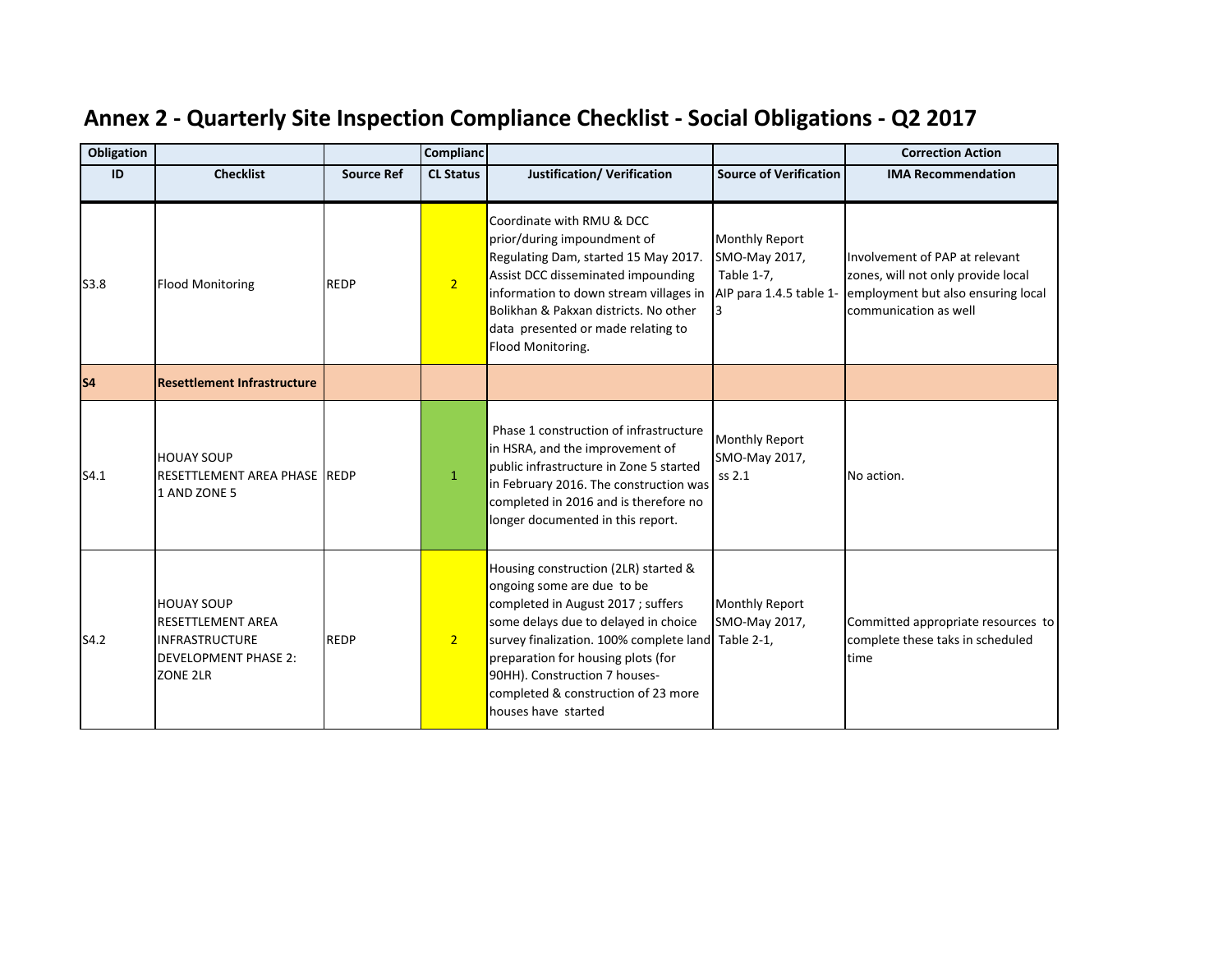| Obligation     |                                                      |                   | <b>Complianc</b> |                                                                                                                                                                                                                                         |                                                          | <b>Correction Action</b>                                                                                                             |
|----------------|------------------------------------------------------|-------------------|------------------|-----------------------------------------------------------------------------------------------------------------------------------------------------------------------------------------------------------------------------------------|----------------------------------------------------------|--------------------------------------------------------------------------------------------------------------------------------------|
| ID             | <b>Checklist</b>                                     | <b>Source Ref</b> | <b>CL Status</b> | <b>Justification/ Verification</b>                                                                                                                                                                                                      | <b>Source of Verification</b>                            | <b>IMA Recommendation</b>                                                                                                            |
| S4.3           | <b>INFRASTRUCTURE</b><br>DEVELOPMENT FOR ZONE<br>2UR | <b>REDP</b>       | 2 <sup>1</sup>   | Some infrasturcture works completed<br>in 2016, but majorities are outstanding<br>& scheduling to complete by end 2017<br>however most construction contracts<br>have been awarded, some are being<br>finalised                         | Monthly Report<br>SMO-May 2017-ss 2.4                    | Completing the work within the<br>scheduled time would lessen the<br>trauma of PAH, brought on by the<br>project development process |
| S <sub>5</sub> | <b>Resettlement Preparation</b>                      |                   |                  |                                                                                                                                                                                                                                         |                                                          |                                                                                                                                      |
| S5.1           | <b>HATSAYKHAM IN ZONE 3</b>                          | <b>REDP</b>       | $\mathbf{1}$     | Complete physical relocation to HSRA;<br>continue following up with asssistant<br>(monthly provision of 2,901kg of rice<br>to 24HH)- month # 6 out of 60. SR HH<br>have also fully resettled with continue<br>monthly provision support | <b>Monthly Report</b><br>SMO-May 2017, SS-6<br>Table 6.1 | continue same                                                                                                                        |
| S5.2           | <b>ZONE 2LR - SELF-</b><br><b>RESETTLEMENT</b>       | <b>REDP</b>       | 2 <sup>1</sup>   | In Progress- "adequate system &<br>resources in place" to deal with the<br>SR; 25/256 HH hd their SRP approved<br>by PRLRC-total to date 368HH & a<br>total of 50 HH have resettled                                                     | <b>Monthly Report</b><br>SMO-May 2017, Table<br>6.3      | Committed appropriate resources to<br>complete these taks in scheduled<br>time                                                       |
| S5.3           | <b>ZONE 2LR - RESETTLEMENT</b><br>TO THE HSRA        | <b>REDP</b>       | $\overline{2}$   | PAH who chose to resettled HSRA were<br>consulted, explaining the entitllement & Monthly Report<br>choices following with signing of MOU.<br>Total 57 signed MOU; 24 have<br>dismantled their houses; 23 have<br>resettled              | SMO-May 2017, Table<br>6.4                               | Committed appropriate resources to<br>complete these taks in scheduled<br>time                                                       |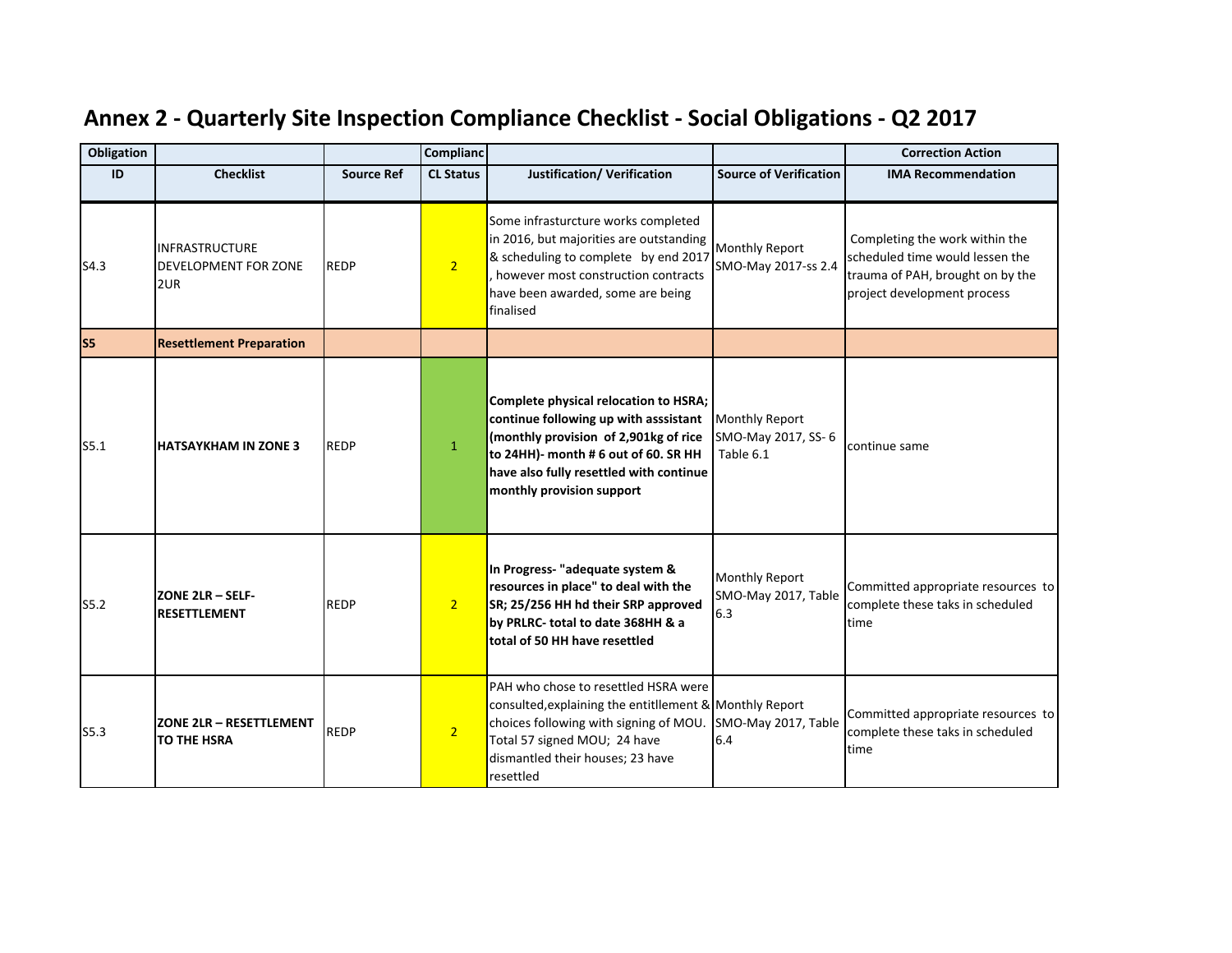| <b>Obligation</b> |                                                                            |                   | <b>Complianc</b> |                                                                                                                                                                                                                                                                                                                                                                               |                                                         | <b>Correction Action</b>                                                                                                                                                                    |
|-------------------|----------------------------------------------------------------------------|-------------------|------------------|-------------------------------------------------------------------------------------------------------------------------------------------------------------------------------------------------------------------------------------------------------------------------------------------------------------------------------------------------------------------------------|---------------------------------------------------------|---------------------------------------------------------------------------------------------------------------------------------------------------------------------------------------------|
| ID                | <b>Checklist</b>                                                           | <b>Source Ref</b> | <b>CL Status</b> | <b>Justification/ Verification</b>                                                                                                                                                                                                                                                                                                                                            | <b>Source of Verification</b>                           | <b>IMA Recommendation</b>                                                                                                                                                                   |
| S5.4              | Temporary resettlement of<br>56 households from Zone<br>2LR                | <b>REDP</b>       | $\mathbf{1}$     | A total of 56 HH decided to move to<br>HSRA before scheduled. NNP1 provide<br>temporary accommodations while<br>prmanent home are being constructed.<br>Animal pens. Access to grazing lands<br>were also provide. Additional<br>allowance on top of transitional<br>provisions                                                                                               | <b>Monthly Report</b><br>$7-1$                          | SMO-May 2017, Table Commendable commitments on the<br>part of NNP1                                                                                                                          |
| S <sub>6</sub>    | <b>Livelihood Restoration</b>                                              | <b>REDP</b>       |                  |                                                                                                                                                                                                                                                                                                                                                                               |                                                         |                                                                                                                                                                                             |
| S6.1              | LIVELIHOOD ACTIVITIES FOR<br>HATSAYKHAM RESETTLERS<br>IN THE HSRA - Zone 3 | <b>REDP</b>       | 2 <sup>1</sup>   | Livelihood programs continue after full<br>resettlement from zone 3. A total of 15<br>programs were introduced, such<br>programs included agriculture, animal<br>husbandary livestock, aqua culture<br>promoting off farm activities, weeving<br>as well as exporing tourist potential.<br>The activities met with<br>considerable(comulitive) progress<br>range from 30%-70% | SMO-May 2017, ss 8-1<br>Table 8-2                       | REDP clause 466, indicates<br>"establishment of the scholarship" as<br>part of LRIRP. What is the progress.<br>Set up demonstration and or<br>resource center, icluding self help<br>groups |
| S6.2              | THE HOUAY SOUP<br><b>RESETTLEMENT AREA FOR</b><br>ZONE 2LR RE-SETTLERS     | <b>REDP</b>       | 2 <sup>1</sup>   | Livelihood programs continue after &<br>during resettlement from 2LR (maily<br>early settlers). Unlike zone 3 only a<br>total of 6 programs were introduced,<br>such programs included soil<br>improvement, preparation of land for<br>cropping, fruit tree & grazing.<br>Despite low variety of activities, the<br>cumilative progress, except for one<br>range from 50%-70% | <b>Monthly Report</b><br>SMO-May 2017, Table<br>$8 - 3$ | Same as above. However these<br>settlers are far behind their<br>colleague from zone 3. More<br>resources should be committed to<br>expedite the LIR activities asap.                       |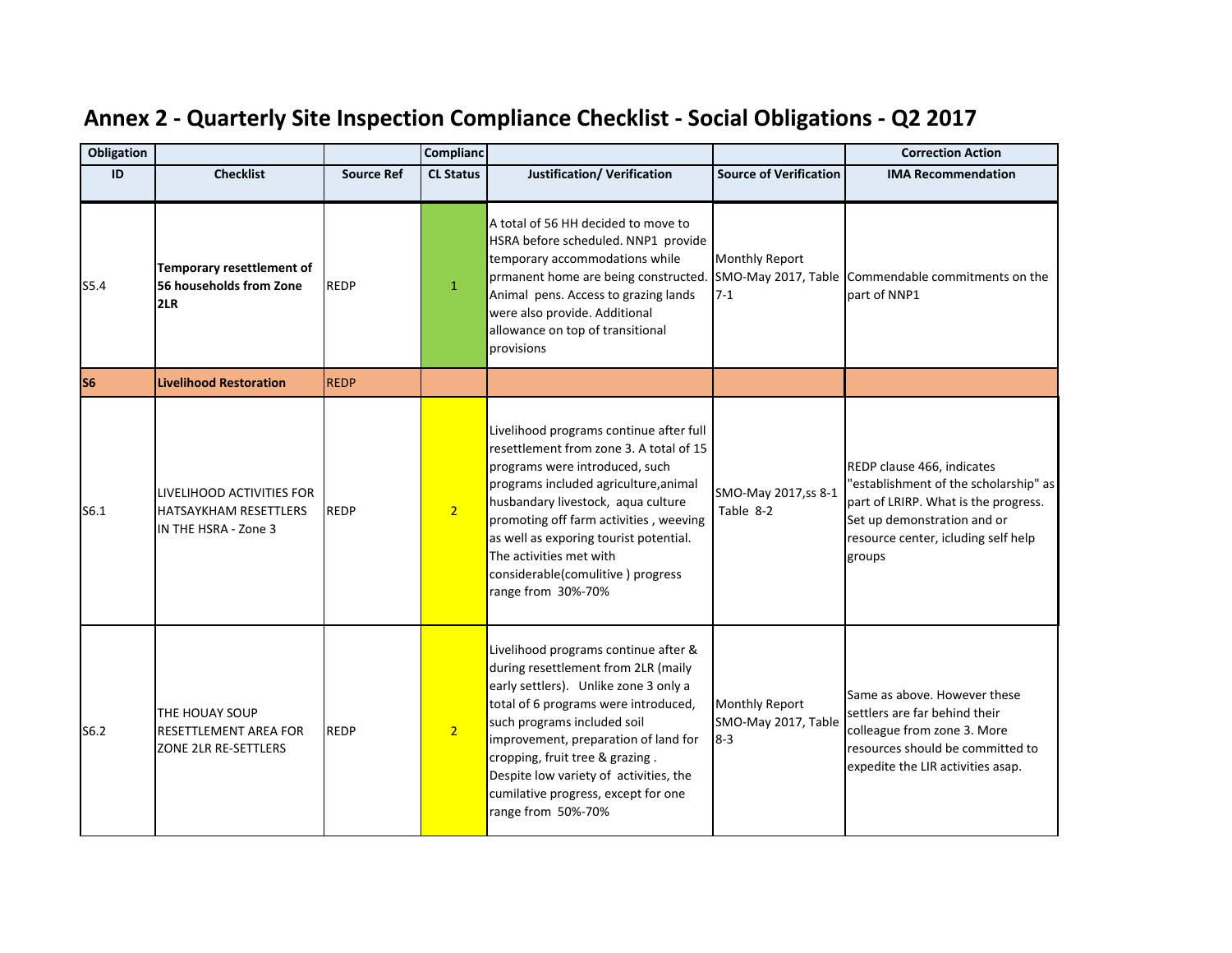| Obligation |                                        |                   | <b>Complianc</b> |                                                                                                                                                                                                                                                                                                                                                                                                                 |                               | <b>Correction Action</b>                                                                                                                                                                            |
|------------|----------------------------------------|-------------------|------------------|-----------------------------------------------------------------------------------------------------------------------------------------------------------------------------------------------------------------------------------------------------------------------------------------------------------------------------------------------------------------------------------------------------------------|-------------------------------|-----------------------------------------------------------------------------------------------------------------------------------------------------------------------------------------------------|
| ID         | <b>Checklist</b>                       | <b>Source Ref</b> | <b>CL Status</b> | Justification/ Verification                                                                                                                                                                                                                                                                                                                                                                                     | <b>Source of Verification</b> | <b>IMA Recommendation</b>                                                                                                                                                                           |
| S6.3       | ZONE 5 LIVELIHOOD<br><b>ACTIVITIES</b> | <b>REDP</b>       | 2 <sup>2</sup>   | In - Progress "adequate mechanism<br>&resources in place"- to deal with the<br>issue<br>Total of 11 livelihood activities were<br>implemented. Overall progress ranges<br>from 30 to 60%.                                                                                                                                                                                                                       | SMO-May 2017,<br>Table 8-4    | All activities shall be completed<br>according to plan to ensure the full<br>restoration of the income and<br>livelihood                                                                            |
| S6.4       | Livelihood Restoration at<br>Zone 2UR  | <b>REDP</b>       | 2 <sup>1</sup>   | Steady Progress - Certain activities<br>have been implemented for 2UR;<br>however some activities, achieved less<br>than planned. Total of 11 livelihood<br>activities were implemented, they<br>include cattle farming, fish raising<br>weaving & vegitable gardens,<br>intergrated fish farming with rice field<br>etc., . Overall progress ranges from 2 to<br>12%.Since 2014, 178/222HH(80%)<br>participate | SMO-May 2017,<br>Table 9-1    | Encourage & inhence intergrade fish<br>(frog) farming with rice cultivation,<br>including preservation of natural<br>breeding ground for frog or fish, thus<br>ensuring sustainable source of food. |
| S6.5       | TL - Livelihood Activities             | <b>REDP</b>       | $\overline{2}$   | Livelihood Activities and Compensation<br>suffers delay from the expected<br>schedule of Q1 of 2015, in particular<br>NTFP management activity and the<br>setting up of financial monitoring<br>books. No report of progress.                                                                                                                                                                                   | SMO-May 2017,                 | Livelihood Activities and<br>Compensation shall be expedited<br>fully to ensure the completion asap                                                                                                 |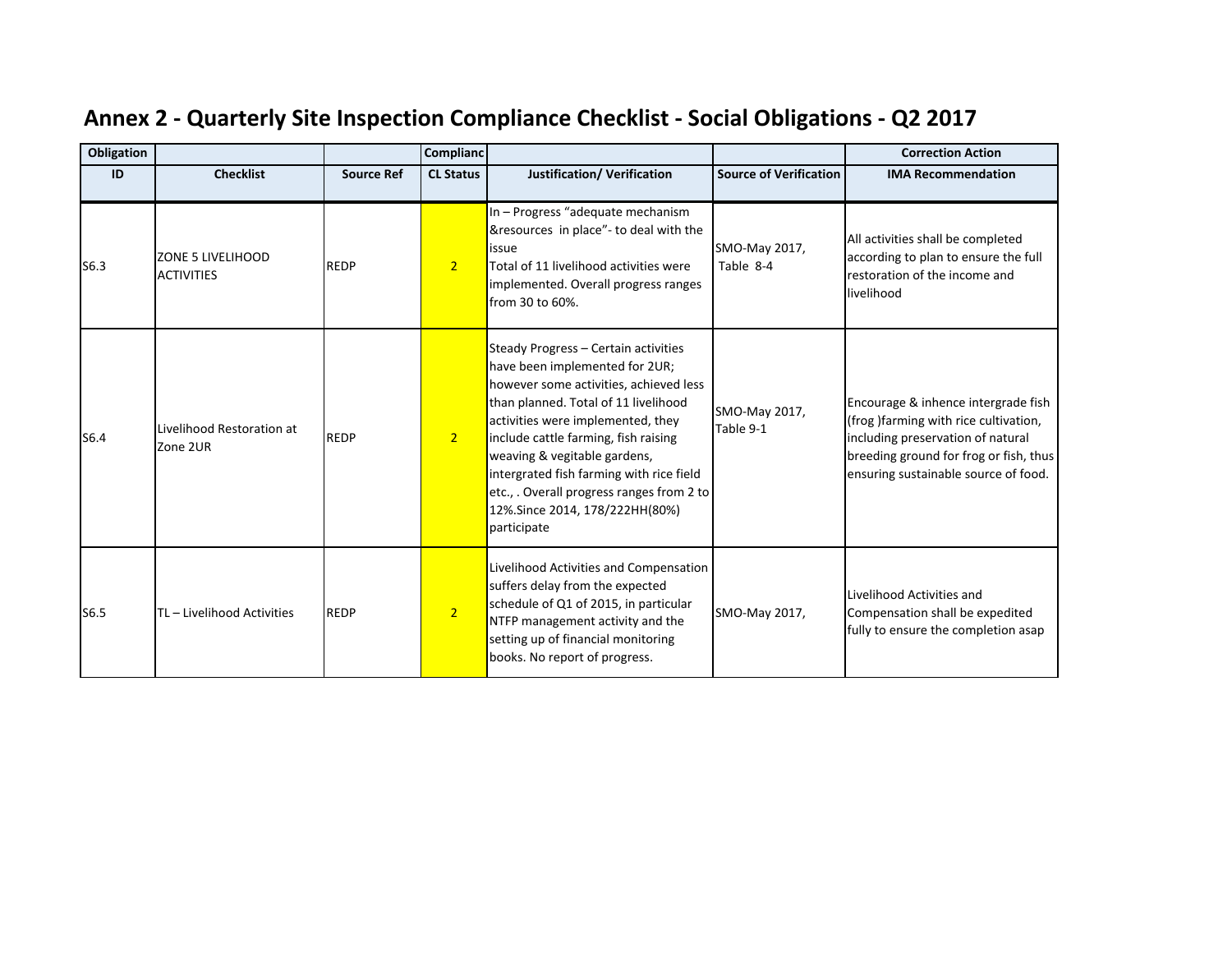| <b>Obligation</b> |                                                           |                   | Complianc        |                                                                                                                                                                                                                                                                                                                                                                                                                                                                                                                                                                                                                             |                                                                                   | <b>Correction Action</b>                                                                                                                                                                                                                                                                                                                                                         |
|-------------------|-----------------------------------------------------------|-------------------|------------------|-----------------------------------------------------------------------------------------------------------------------------------------------------------------------------------------------------------------------------------------------------------------------------------------------------------------------------------------------------------------------------------------------------------------------------------------------------------------------------------------------------------------------------------------------------------------------------------------------------------------------------|-----------------------------------------------------------------------------------|----------------------------------------------------------------------------------------------------------------------------------------------------------------------------------------------------------------------------------------------------------------------------------------------------------------------------------------------------------------------------------|
| ID                | <b>Checklist</b>                                          | <b>Source Ref</b> | <b>CL Status</b> | Justification/ Verification                                                                                                                                                                                                                                                                                                                                                                                                                                                                                                                                                                                                 | <b>Source of Verification</b>                                                     | <b>IMA Recommendation</b>                                                                                                                                                                                                                                                                                                                                                        |
| S7                | <b>Social Development</b>                                 |                   |                  |                                                                                                                                                                                                                                                                                                                                                                                                                                                                                                                                                                                                                             |                                                                                   |                                                                                                                                                                                                                                                                                                                                                                                  |
| S7.1              | Implementation of the Public<br><b>Health Action Plan</b> | SDP               | $\overline{2}$   | Several activities have been undertaken<br>during the reporting period across four<br>key domains: community health in<br>resettlement and host villages,<br>community health in other affected<br>areas, capacity building and integrated<br>water, sanitation and hygiene. Progress<br>at least report 51% of annual goal.<br>Evaluation of progress against planned<br>difficult to determine due to the<br>reporting format. For example, Table<br>13-5 on page 15 indicates 47%<br>achieved- not clear if this means 47% of<br>planned (thus behind schedule) or 47%<br>of total annual planned (thus on-<br>schedule) | <b>SMO Monthly Report</b><br>(May 2017), pages 11-<br>18                          | Request clarification on progress<br>reporting indicators. If behind<br>schedule, then clarification on efforts<br>that will be undertaken to rectify.                                                                                                                                                                                                                           |
| S7.2              | Implementation of the Labor<br>Management Plan            | <b>SDP</b>        | 3                | Lao national and local employment<br>lower than agreed in the CA (which<br>requires 60% Lao national employment<br>during CP. Currently only 46%), though<br>progress is noted. Very low rates of<br>female employment (6.9%) and even<br>lower for local communities (4.9%).<br>Hmong workers constitute only 0.1% of<br>total workers. Low insurance coverage<br>for SinoHydro contractor, ost units do<br>not have Worker's Representatives.                                                                                                                                                                             | <b>SMO Monthly Report</b><br>(page 59), follow-up<br>discussions with the<br>ESD. | Implementation of the Labor<br>Management Plan.<br>Enhance efforts to recruit Lao<br>workers to meet obligations, review<br>salary scales to ensure competitive<br>local rates<br>Given the long-standing nature of<br>this area of non-compliance the IMA<br>recommend penalty following<br>appropriate cure period of 60 days<br>pursuant to Annex C, Clause 35 para<br>(c)(i) |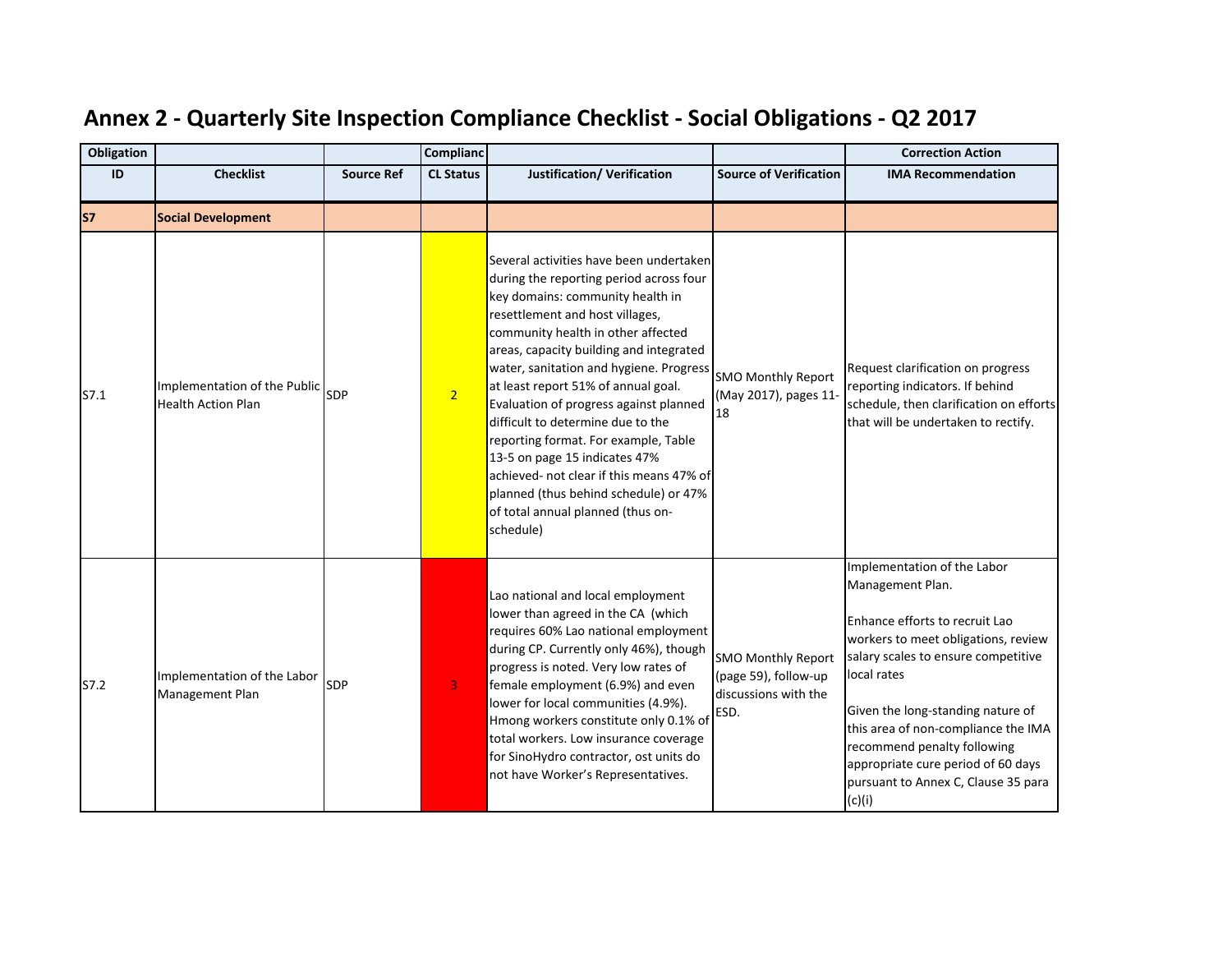| Obligation     |                                                                                                       |                   | <b>Complianc</b> |                                                                                                                                        |                                                          | <b>Correction Action</b>                                                                                                                                                                                                                                                                                                                                                    |
|----------------|-------------------------------------------------------------------------------------------------------|-------------------|------------------|----------------------------------------------------------------------------------------------------------------------------------------|----------------------------------------------------------|-----------------------------------------------------------------------------------------------------------------------------------------------------------------------------------------------------------------------------------------------------------------------------------------------------------------------------------------------------------------------------|
| ID             | <b>Checklist</b>                                                                                      | <b>Source Ref</b> | <b>CL Status</b> | <b>Justification/ Verification</b>                                                                                                     | <b>Source of Verification</b>                            | <b>IMA Recommendation</b>                                                                                                                                                                                                                                                                                                                                                   |
| S7.3           | Implementation of the<br><b>Gender Action Plan</b>                                                    | <b>SDP</b>        | $\mathbf{1}$     | On schedule. Several trainings and<br>workshops have been undertaken.<br>Note employment rates for women<br>remain low in the project. | <b>SMO Monthly Report</b><br>(May 2017) pages 18-<br>21. | No action.                                                                                                                                                                                                                                                                                                                                                                  |
| S7.4           | Implementation of the<br><b>Education Programme</b>                                                   | <b>SDP</b>        | $\mathbf{1}$     | Everything seems to be on-track, with<br>all targets met during the reporting<br>period.                                               | <b>SMO Monthly Report</b><br>(May 2017), pages 6-        | No action.                                                                                                                                                                                                                                                                                                                                                                  |
| S7.5           | Implementation of the<br><b>Cultural Awareness and</b><br><b>Heritage Preservation Action</b><br>Plan | <b>SDP</b>        | $\mathbf{1}$     | Check- last review period this was<br>significantly behind schedule                                                                    | <b>SMO Monthly Report</b><br>(May 2017) pages 22-<br>24  | Difficult to evaluate since targets not<br>clear. Please clarify targets and goals<br>of this programme in monitoring<br>reports.                                                                                                                                                                                                                                           |
| S <sub>8</sub> | <b>Income Monitoring</b>                                                                              |                   |                  |                                                                                                                                        |                                                          |                                                                                                                                                                                                                                                                                                                                                                             |
| S8.1           | The Poverty Elimination Test 87-iii Annex C                                                           |                   | 2 <sup>1</sup>   | No detailed monitoring of the income<br>restoration to test the achievement of<br>the Poverty Elimination Test and Not<br>Worse-Off    | SMO-May 2017,                                            | liii. (Poverty Elimination Test) ensure<br>that no PAP shall (X) by the date<br>which is two (2) years after the<br>Effective Date - The Company shall<br>ensure that this poverty elimination<br>test is applied and sustainably met<br>with respect to each PAP at<br>successive two (2) year intervals<br>thereafter until the date which is ten<br>(10) years after COD |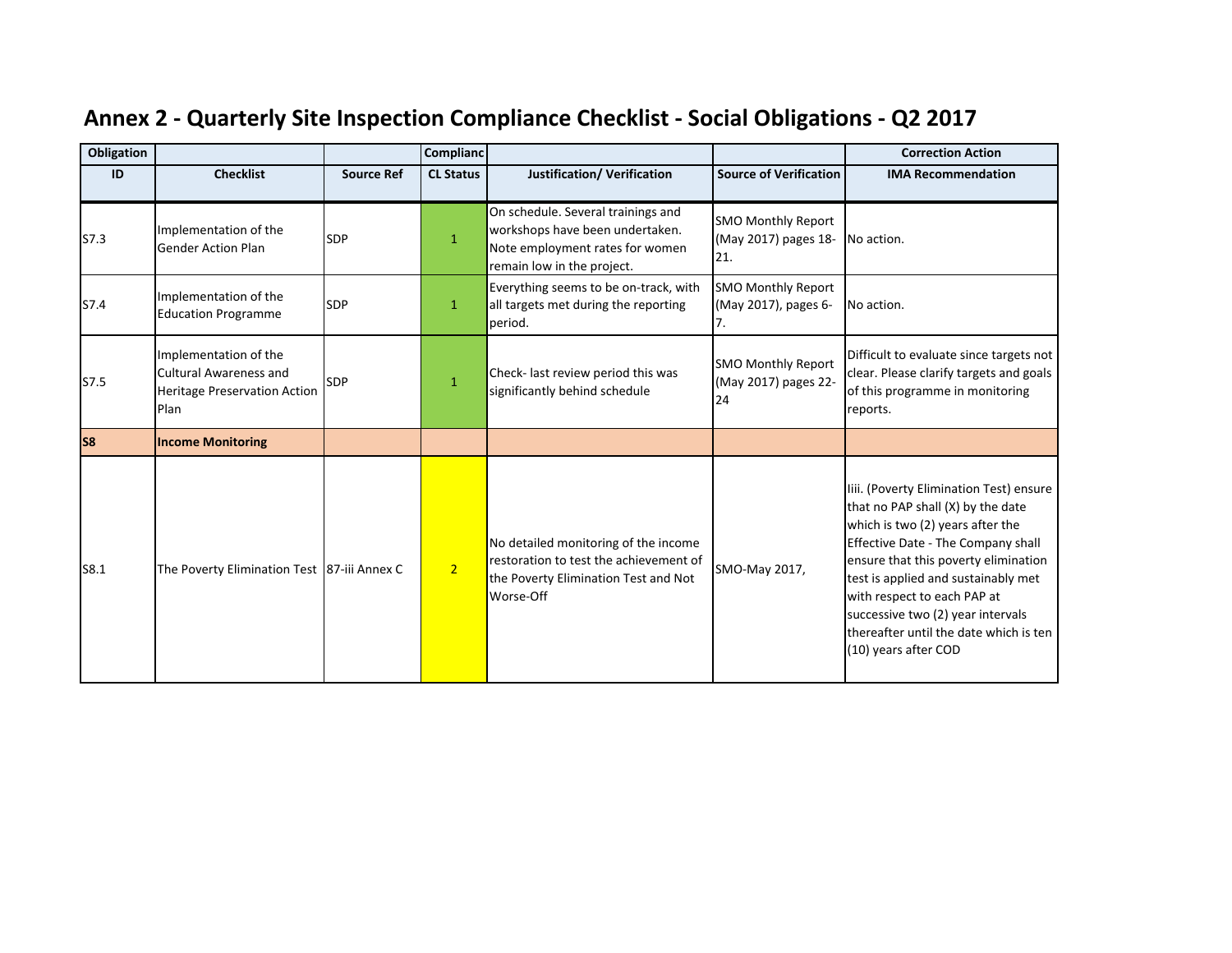| <b>Obligation</b> |                                                                                          |                   | Complianc        |                                                                                                                                                                                                                               |                               | <b>Correction Action</b>                                                                                                                                                                                                                                                                                                                                                                                                                                                                                         |
|-------------------|------------------------------------------------------------------------------------------|-------------------|------------------|-------------------------------------------------------------------------------------------------------------------------------------------------------------------------------------------------------------------------------|-------------------------------|------------------------------------------------------------------------------------------------------------------------------------------------------------------------------------------------------------------------------------------------------------------------------------------------------------------------------------------------------------------------------------------------------------------------------------------------------------------------------------------------------------------|
| ID                | <b>Checklist</b>                                                                         | <b>Source Ref</b> | <b>CL Status</b> | <b>Justification/ Verification</b>                                                                                                                                                                                            | <b>Source of Verification</b> | <b>IMA Recommendation</b>                                                                                                                                                                                                                                                                                                                                                                                                                                                                                        |
| S8.2              | <b>Maintaining Economic Parity</b><br>Test                                               | 87-iv of Annex C  | 2 <sup>7</sup>   | No detailed monitoring of the income<br>restoration to test the achievement of<br>the Poverty Elimination Test and Not<br>Worse-Off                                                                                           | SMO-May 2017,                 | a. Within two (2) years from the<br>commencement of any Project<br>impact (in case of resettlement<br>based on REDP, two (2) years after<br>the completion of all the physical<br>relocation of the PAPs) on a PAP<br>household, economic parity with<br>that PAP household's pre-impact<br>position shall be achieved; and<br>b. Thereafter, the Company shall<br>ensure that this economic parity test<br>is applied and met at two (2) year<br>intervals until the date which is ten<br>(10) years after COD. |
| S8.3              | <b>First Income Monitoring</b>                                                           | <b>REDP</b>       | $\mathbf{1}$     | In-Progress - Ongoing Socio-Economic<br>Monitoring Programme is being<br>undertaken to monitor their baseline<br>income (99% completed).                                                                                      | $1 - 43$                      | SMO-May 2017, Table Essential to ensure meeting 200%<br>income increase target                                                                                                                                                                                                                                                                                                                                                                                                                                   |
| S8.4              | <b>Fisheries Monitoring</b>                                                              | <b>REDP</b>       | $\mathbf{1}$     | In-Progress. Fish monitoring<br>programmes is established and data<br>collection is on going.                                                                                                                                 | SMO-May 2017,                 | continue same                                                                                                                                                                                                                                                                                                                                                                                                                                                                                                    |
| S <sub>9</sub>    | <b>Public involvement</b>                                                                |                   |                  |                                                                                                                                                                                                                               |                               |                                                                                                                                                                                                                                                                                                                                                                                                                                                                                                                  |
| S9.1              | Consultation with PAP on<br>compensation, resettlement REDP<br>and livelihood activities |                   | $\mathbf{1}$     | Company has, thru its SMO, RMU, DCC<br>& VDC including setting up ad hoc "<br>Special Task Force " as well as PRLRC<br>has demonstrated consistant effort in<br>meeting its consultative obligations<br>with PAP in all zones | <b>SMO Monthly Report</b>     | continue same                                                                                                                                                                                                                                                                                                                                                                                                                                                                                                    |